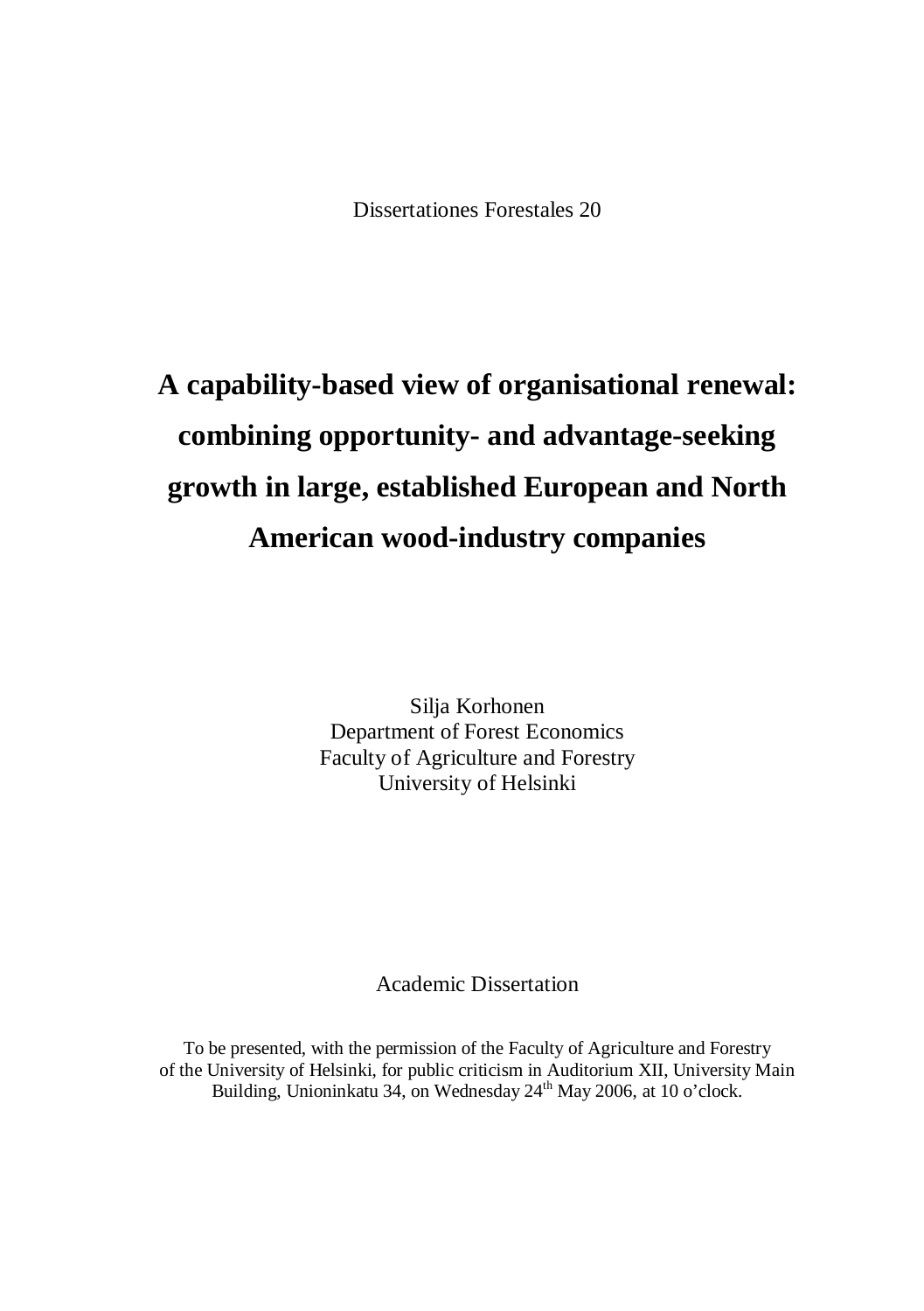A capability-based view of organisational renewal: combining opportunity- and advantageseeking growth in large, established European and North American wood-industry companies

Author: Silja Korhonen

Dissertationes Forestales 20

- Supervisor: Professor Heikki Juslin Department of Forest Economics University of Helsinki email: [heikki.juslin@helsinki.fi](mailto:heikki.juslin@helsinki.fi)
- Pre-examiners: Professor Kari Lilja Department of Marketing and Management Helsinki School of Economics email: [kari.lilja@hse.fi](mailto:kari.lilja@hse.fi)

Fellow Keith Blois Templeton College University of Oxford email: [keith.blois@templeton.oxford.ca.uk](mailto:keith.blois@templeton.oxford.ca.uk)

Opponent: Professor Tom Elfring Department of Public Administration and Organization Science Vrije Universiteit Amsterdam email: [T.Elfring@fsw.vu.nl](mailto:T.Elfring@fsw.vu.nl)

ISSN: 1795-7389 ISBN-13: 978-951-651-128-6 (PDF) ISBN-10: 951-651-128-7 (PDF)

Paper copy printed: Yliopistopaino, Helsinki, 2006

Publishers: The Finnish Society of Forest Science Finnish Forest Research Institute Faculty of Agriculture and Forestry of the University of Helsinki Faculty of Forestry of the University of Joensuu

Editorial Office: The Finnish Society of Forest Science Unioninkatu 40A, 00170 Helsinki, Finland <http://www.metla.fi/dissertationes>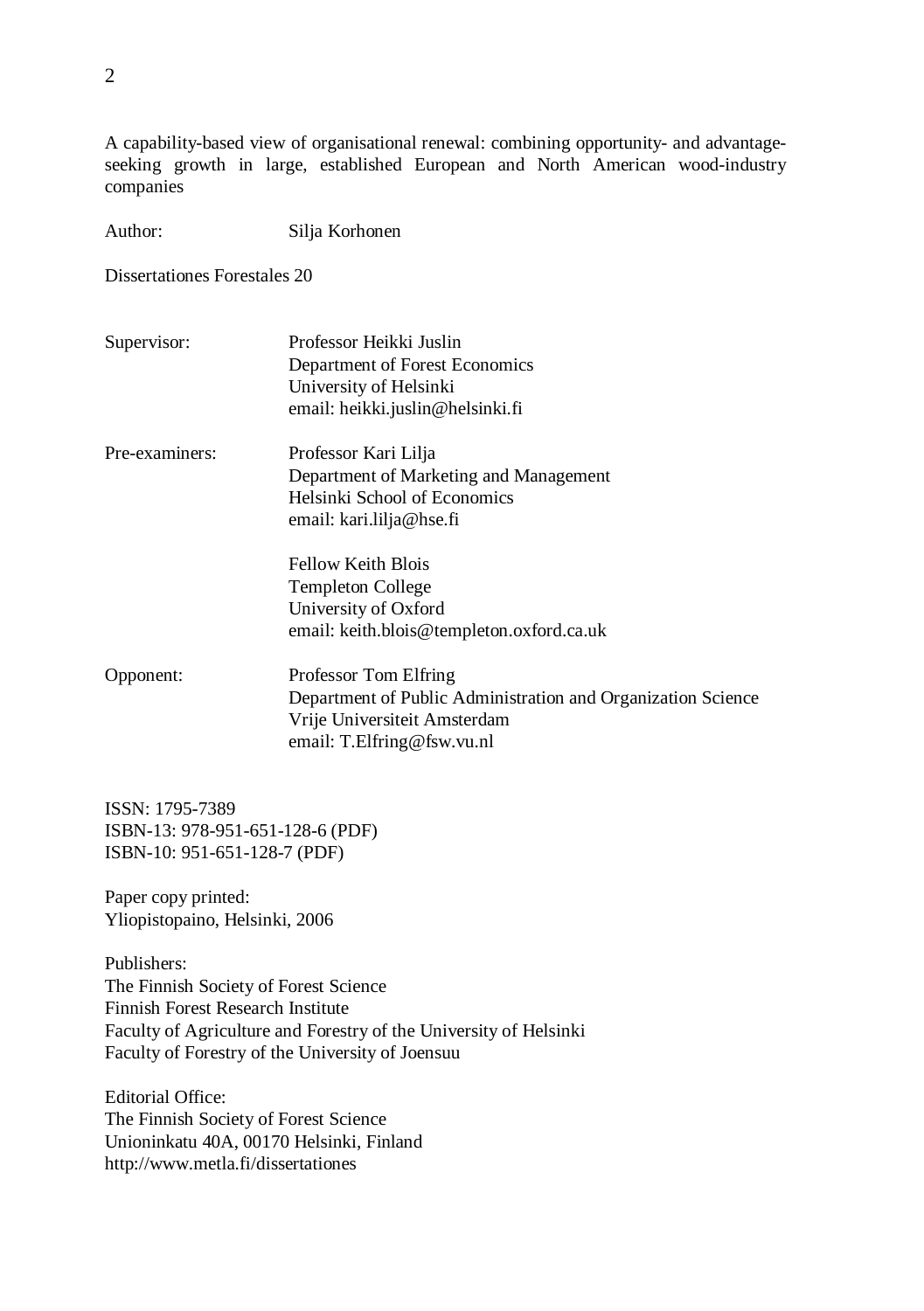Korhonen, Silja 2006. A capability-based view of organisational renewal: combining opportunity- and advantage-seeking growth in large, established European and North American wood-industry companies. University of Helsinki, Department of Forest Economics.

## **ABSTRACT**

The purpose of this study was to extend understanding of how large firms pursuing sustained and profitable growth manage organisational renewal. A multiple-case study was conducted in 27 North American and European wood-industry companies, of which 11 were chosen for closer study.

The study combined the organisational-capabilities approach to strategic management with corporate-entrepreneurship thinking. It charted the further development of an identification and classification system for capabilities comprising three dimensions: (i) the dynamism between firm-specific and industry-significant capabilities, (ii) hierarchies of capabilities and capability portfolios, and (iii) their internal structure. Capability building was analysed in the context of the organisational design, the technological systems and the type of resource-bundling process (creating new vs. entrenching existing capabilities). The thesis describes the current capability portfolios and the organisational changes in the case companies. It also clarifies the mechanisms through which companies can influence the balance between knowledge search and the efficiency of knowledge transfer and integration in their daily business activities, and consequently the diversity of their capability portfolio and the breadth and novelty of their product/service range.

The largest wood-industry companies of today must develop a seemingly dual strategic focus: they have to combine leading-edge, innovative solutions with cost-efficient, largescale production. The use of modern technology in production was no longer a primary source of competitiveness in the case companies, but rather belonged to the portfolio of basic capabilities. Knowledge and information management had become an industry imperative, on a par with cost effectiveness. Yet, during the period of this research, the case companies were better in supporting growth in volume of the existing activity than growth through new economic activities. Customer-driven, incremental innovation was preferred over firm-driven innovation through experimentation. The three main constraints on organisational renewal were the lack of slack resources, the aim for lean, centralised designs, and the inward-bound communication climate.

Keywords: corporate entrepreneurship, organisational change, social networks, formal structure, knowledge processes, forest industry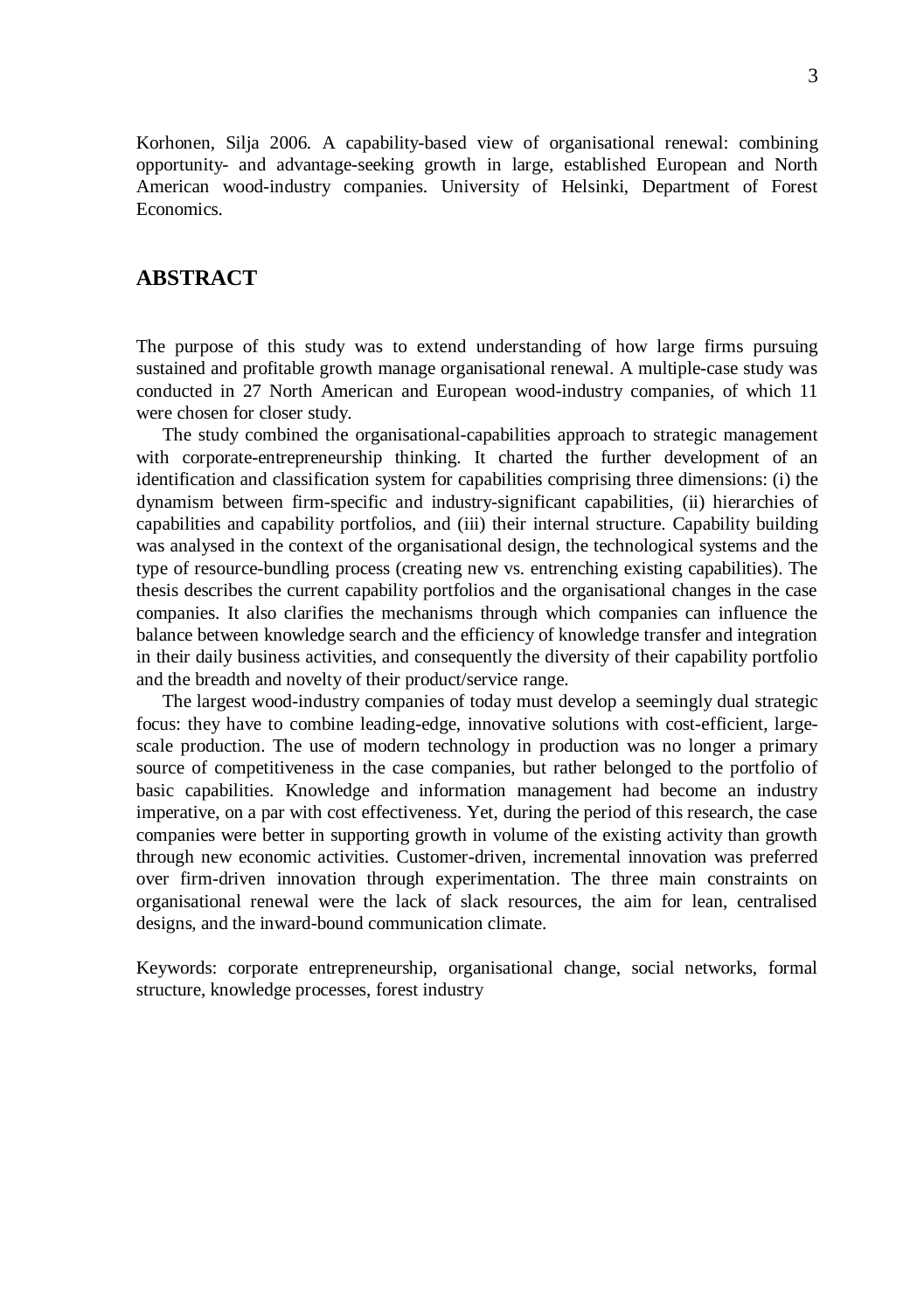# **PREFACE**

First of all, I wish to warmly thank all my past and present colleagues at the Department of Forest Economics for truly amicable working conditions, good advice and energising discussions over the years. I am particularly indebted to my supervisor, Professor Heikki Juslin, who always found time to comment on my texts. I would also like to express my thanks to Dr. Juha S. Niemelä for all his encouragement and efficient administrative effort in getting the project started.

I am grateful to my pre-examiners, Professor Kari Lilja and Fellow Keith Blois, for their thorough evaluations and their constructive suggestions related to the next stages of my research work. Special thanks are due to Joan Nordlund for her competent language revision during the Ph.D. project. Without her the publication process would have been considerably more tedious. Naturally, responsibility for any remaining errors rests with me.

This study would not have been possible without the financing provided by the following institutions: the Graduate School in Forest Sciences, the Research Foundation of the University of Helsinki, the Finnish Funding Agency for Technology and Innovation, Wood Focus Oy, Marcus Wallenbergin Liiketaloudellinen Tutkimussäätiö, and the Finnish Cultural Foundation.

I would like to extend my thanks to those people in the wood-industry companies and other organisations in Europe and North America who gave their time and thus made my interviews possible, and also provided me with valuable feedback. The lecturers and my fellow students on the EUDOKMA (European Doctoral School of Knowledge and Management) Ph.D. courses were a great source of inspiration.

I reserve my deepest gratitude for my parents, my sisters and their families, and Jon.

Author

Helsinki, May 2006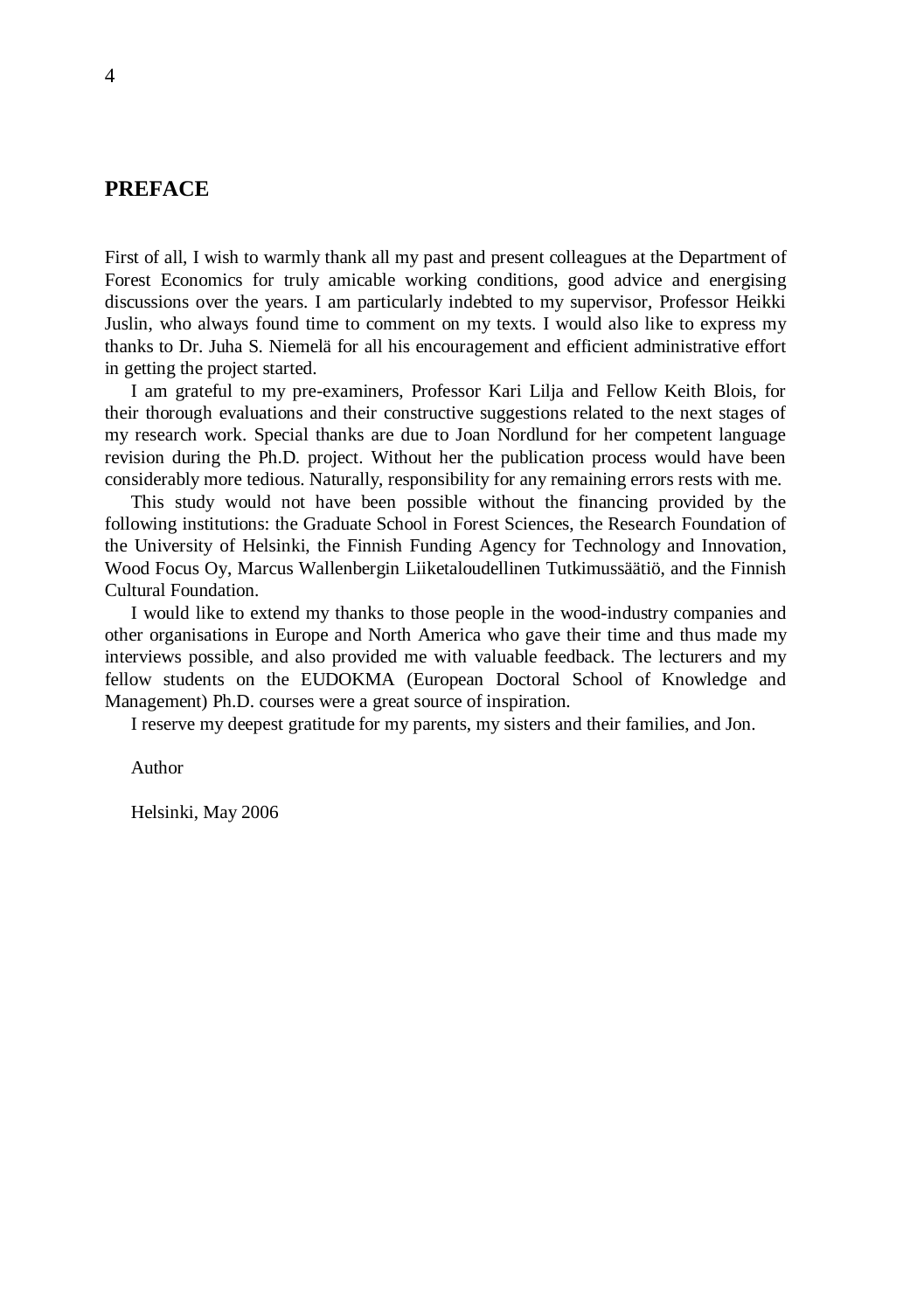# **LIST OF ORIGINAL ARTICLES**

This dissertation includes the following separate sub-studies, which are referred to by Roman numerals in the text as follows:

- I Korhonen, S. and Niemelä, J.S. 2004. Guidelines for sustainable, external corporate growth: a case study of the leading European and North American wood-industry companies. Journal of Forest Products Business Research 1. [Online journal]. Available from: <http://www.forestprod.org/jfpbr-online.html>
- II Korhonen, S. and Niemelä, J.S. 2005. A conceptual analysis of capabilities: identifying and classifying the sources of competitive advantage in the wood industry. The Finnish Journal of Business Economics 54: 11-47.
- III Korhonen, S. 2005. Diversity or efficiency: structural premises for knowledge processes in established, large companies. Submitted manuscript.
- IV Korhonen, S. 2005. A capability-based view on organisational renewal: maintaining long- and short-term potential for growth in large, established companies. Submitted manuscript.

The original articles are reprinted with permission.

Silja Korhonen was the first writer of all the articles listed above. Articles I and II were coauthored by Juha S. Niemelä. Korhonen provided the study idea and the theoretical frame, collected and analysed the data, and wrote the article. The authors jointly revised the manuscripts.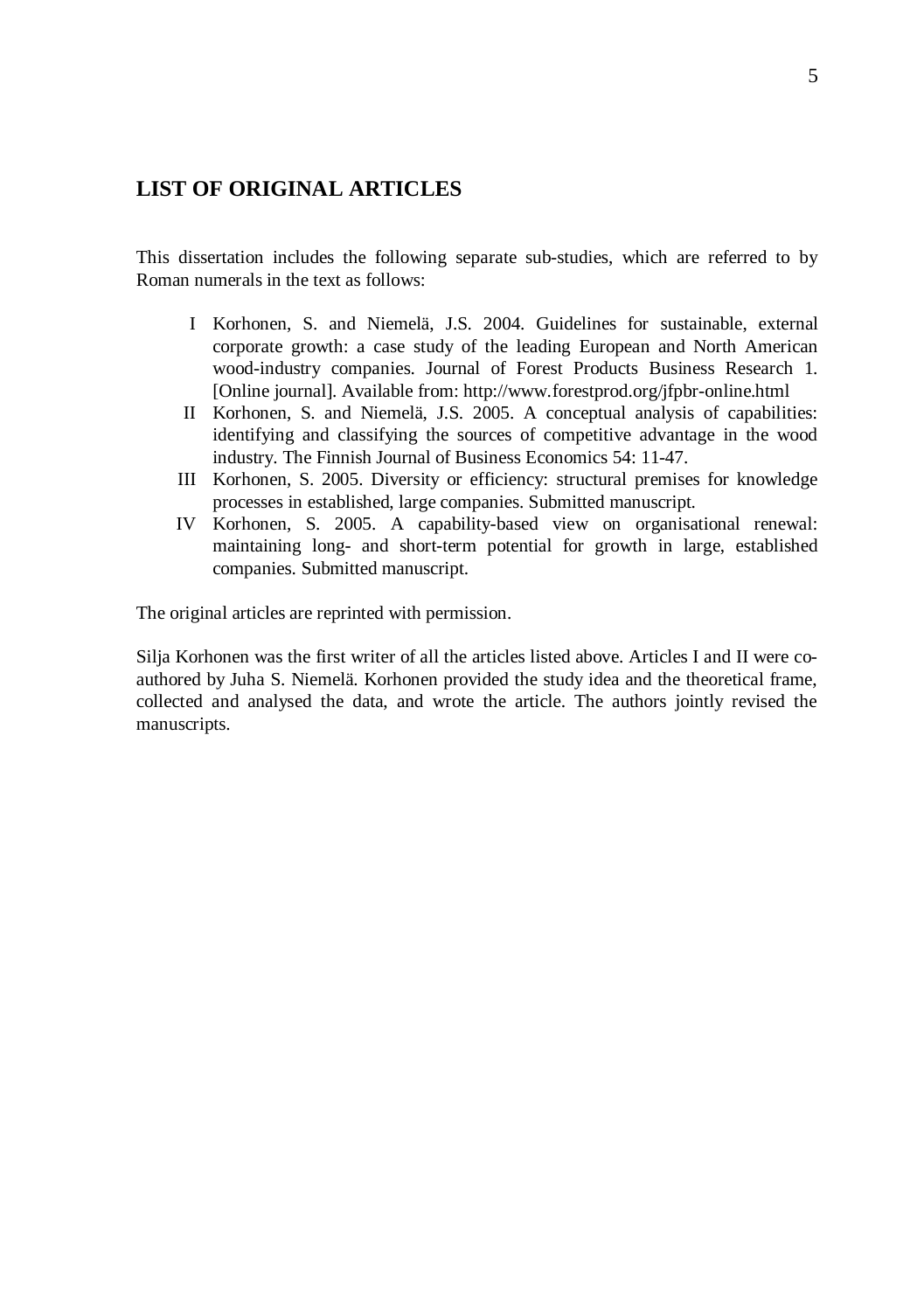# **TABLE OF CONTENTS**

| The problem of sustained, profitable growth in large, established companies12            |  |
|------------------------------------------------------------------------------------------|--|
|                                                                                          |  |
| The relevance to entrepreneurship and the organisational-capabilities approach to        |  |
|                                                                                          |  |
|                                                                                          |  |
|                                                                                          |  |
|                                                                                          |  |
|                                                                                          |  |
|                                                                                          |  |
|                                                                                          |  |
|                                                                                          |  |
|                                                                                          |  |
|                                                                                          |  |
|                                                                                          |  |
| The importance of context in capability building: technology and organisational          |  |
|                                                                                          |  |
| Linking the entrepreneurship and capability approaches in the analysis of organisational |  |
|                                                                                          |  |
|                                                                                          |  |
| Dispersed CE and the interaction between formal and informal organisation29              |  |
|                                                                                          |  |
|                                                                                          |  |
|                                                                                          |  |
| The case study as a research strategy in business and management studies35               |  |
|                                                                                          |  |
| Relevant conditions for conducting case studies in business and management               |  |
|                                                                                          |  |
|                                                                                          |  |
|                                                                                          |  |
|                                                                                          |  |
|                                                                                          |  |
|                                                                                          |  |
|                                                                                          |  |
|                                                                                          |  |

Guidelines for sustainable, external corporate growth: a case study of the leading European and North American wood-industry companies (Sub-study I)..........................47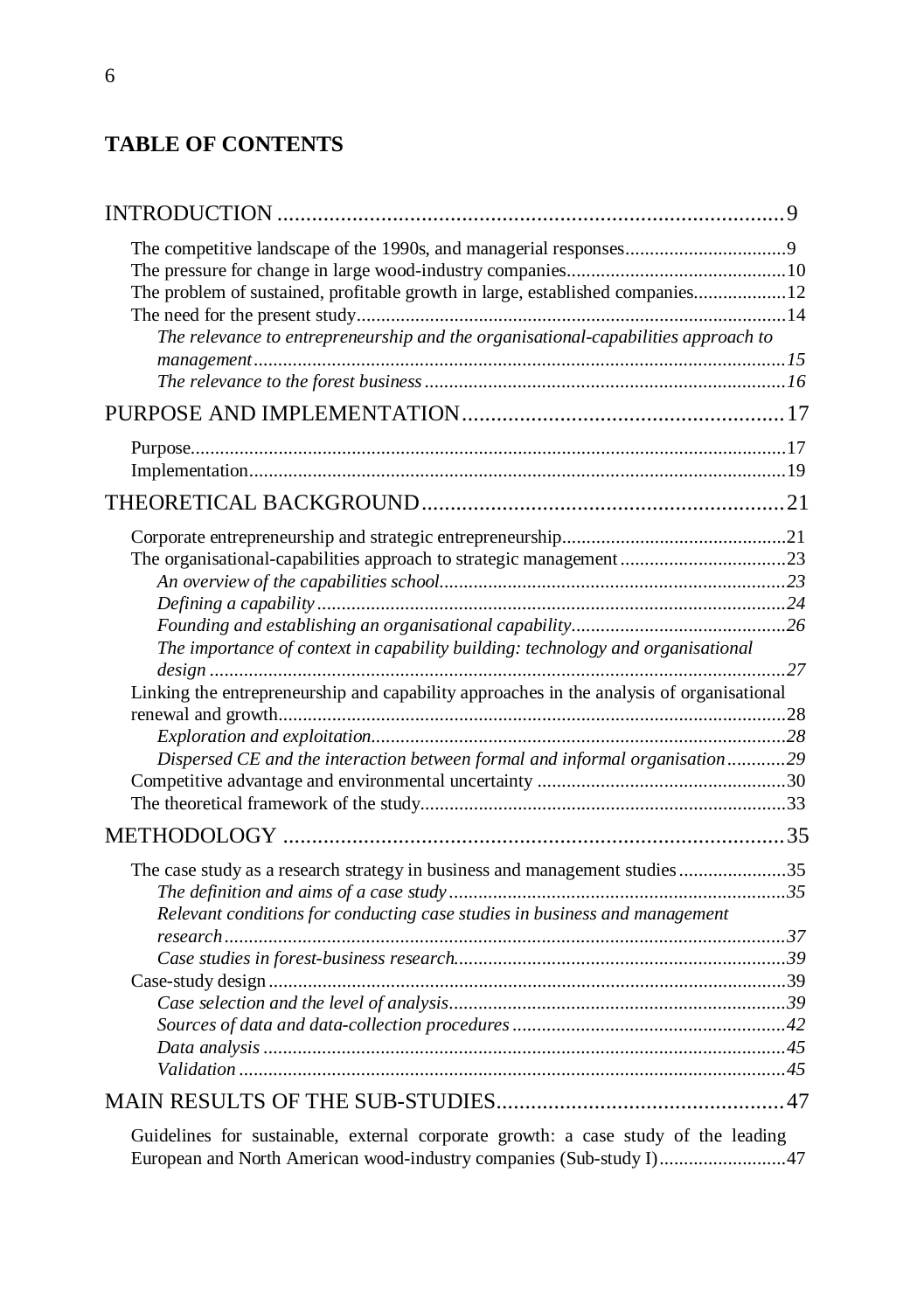| A conceptual analysis of capabilities: identifying and classifying sources of competitive                                                                               |  |
|-------------------------------------------------------------------------------------------------------------------------------------------------------------------------|--|
|                                                                                                                                                                         |  |
| Diversity or efficiency: structural premises for knowledge processes in established,                                                                                    |  |
|                                                                                                                                                                         |  |
| A capability-based view on organisational renewal: maintaining long- and short-term                                                                                     |  |
| potential for growth in large, established companies (Sub-study IV) 50                                                                                                  |  |
| DISCUSSION: CAPABILITY BUILDING FOR ORGANISATIONAL                                                                                                                      |  |
|                                                                                                                                                                         |  |
|                                                                                                                                                                         |  |
| The interplay between tangible and intangible resources in capability building52<br>The breadth of the knowledge base: the effects of key customers and segmentation on |  |
|                                                                                                                                                                         |  |
|                                                                                                                                                                         |  |
|                                                                                                                                                                         |  |
| Managing contradictory structures in the combination of exploration and                                                                                                 |  |
|                                                                                                                                                                         |  |
| Entrepreneurship and the role of environmental scanning in capability building58                                                                                        |  |
|                                                                                                                                                                         |  |
|                                                                                                                                                                         |  |
|                                                                                                                                                                         |  |
|                                                                                                                                                                         |  |
|                                                                                                                                                                         |  |
|                                                                                                                                                                         |  |

REFERENCES

SUB-STUDIES I-IV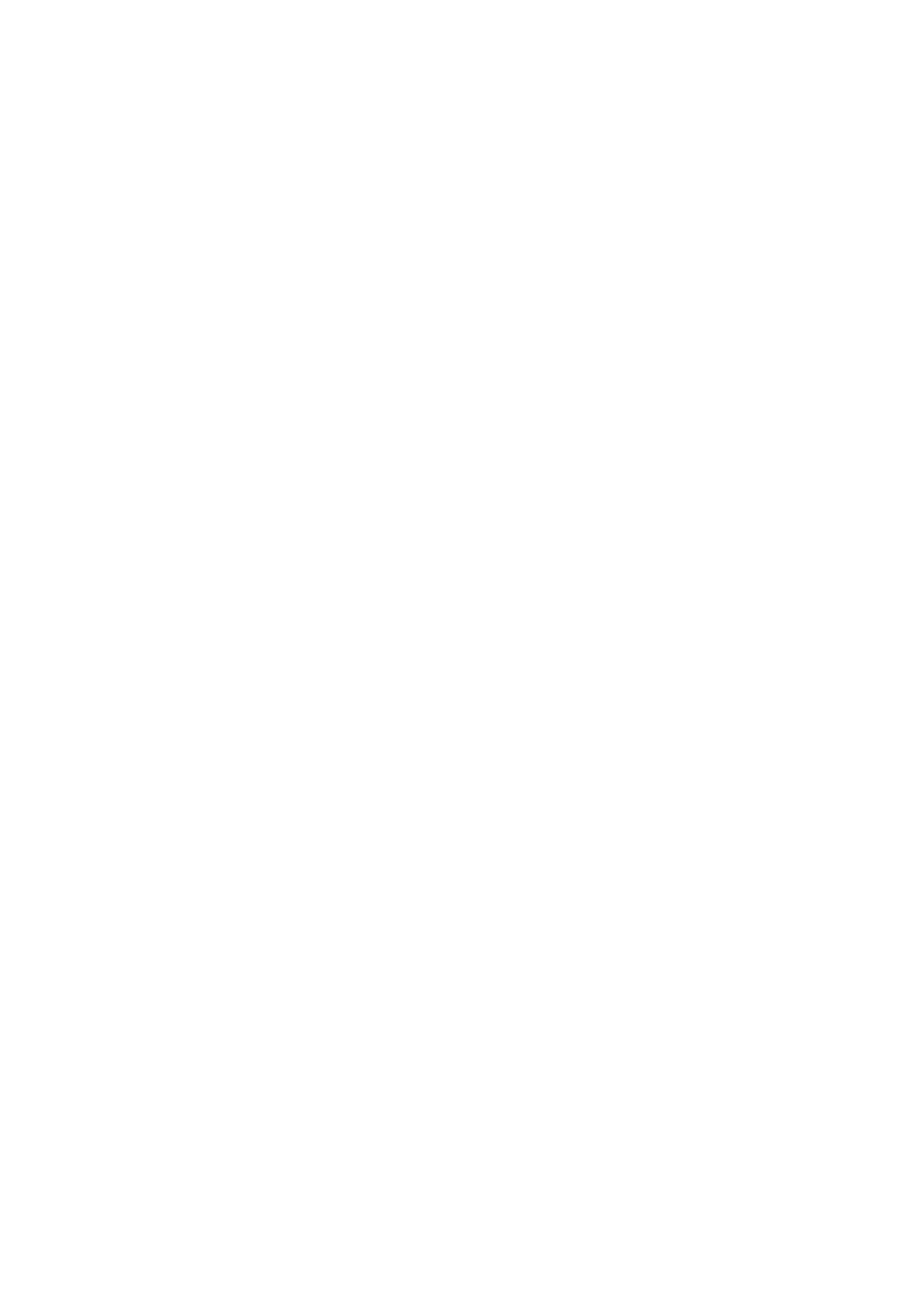# **INTRODUCTION**

*"The pursuit of any strategy will produce unintended consequences or will result in a likely reduction of some other desired state or objective. Thus, every decision involves a trade-off between mutually desired states and objectives… managers must reconcile the paradoxical relationships and establish some middle-ground strategies that maximise each. Those who study organizational paradoxes such as these do not believe that they ever can be resolved, only managed. But managing requires establishing of some kind of balance or a conciliatory position between two potentially contradictory points."* (Jaffee, D. Organization Theory: Tension and Change. 2001, p.40.)

### **The competitive landscape of the 1990s, and managerial responses**

According to the basic contingency thinking that pervades strategic-management theories, managerial practice should fit in with the environmental situation. Western companies' responses to the environmental turbulence of the 1990s varied from a super-expansive strategy to an emphasis on short-term operational results (Drejer 2004, O'Regan and Ghobadian 2004, Hitt et al. 2002). At the beginning of the decade, the business environment was driven by information technology (most notably the emergence of the Internet), recognition of the importance of knowledge and the knowledge economy, the discarding of traditional business modes and management ideas, and substantial growth in risk-willing international venture capital (Drejer 2005, Wikström and Normann 1994). Companies responded by investing in the business development of external entrepreneurs and firms, and the managerial focus was more often on the capital market than on the market for goods and services. This resulted in much larger growth rates than were possible by focusing on internal business development (Drejer 2005, 2004).

When the IT bubble burst, and the expected growth and profit rates could no longer be delivered, business development and creation in Western companies was replaced by the general pressure to 'show a profit now'. This resulted in selling non-core companies in corporations, relocating and outsourcing activities to low-cost regions, delaying major investments, prolonged bans on recruiting, pay-cuts and bonus reduction, and a topmanagement focus on short-term results and reports (Drejer 2004). Large, established companies started to disassociate themselves from visionary, entrepreneurial leaders. They chose to hire managers who could ensure stakeholders that nothing unexpected was going to happen, and that costs were under control. Drejer (2004) refers to the period as the old economy's delayed response to the challenges of the new economy. Consequently, companies had to compete on price and costs with few opportunities for differentiation. As most Western companies still operate on terms of the high-cost regions, this is a selfdestructive strategy in the long run.

Thus, their next true challenge is to improve in terms of innovative business development, but at the same time to maintain the efficiency of current operations (Drejer 2005, 2004).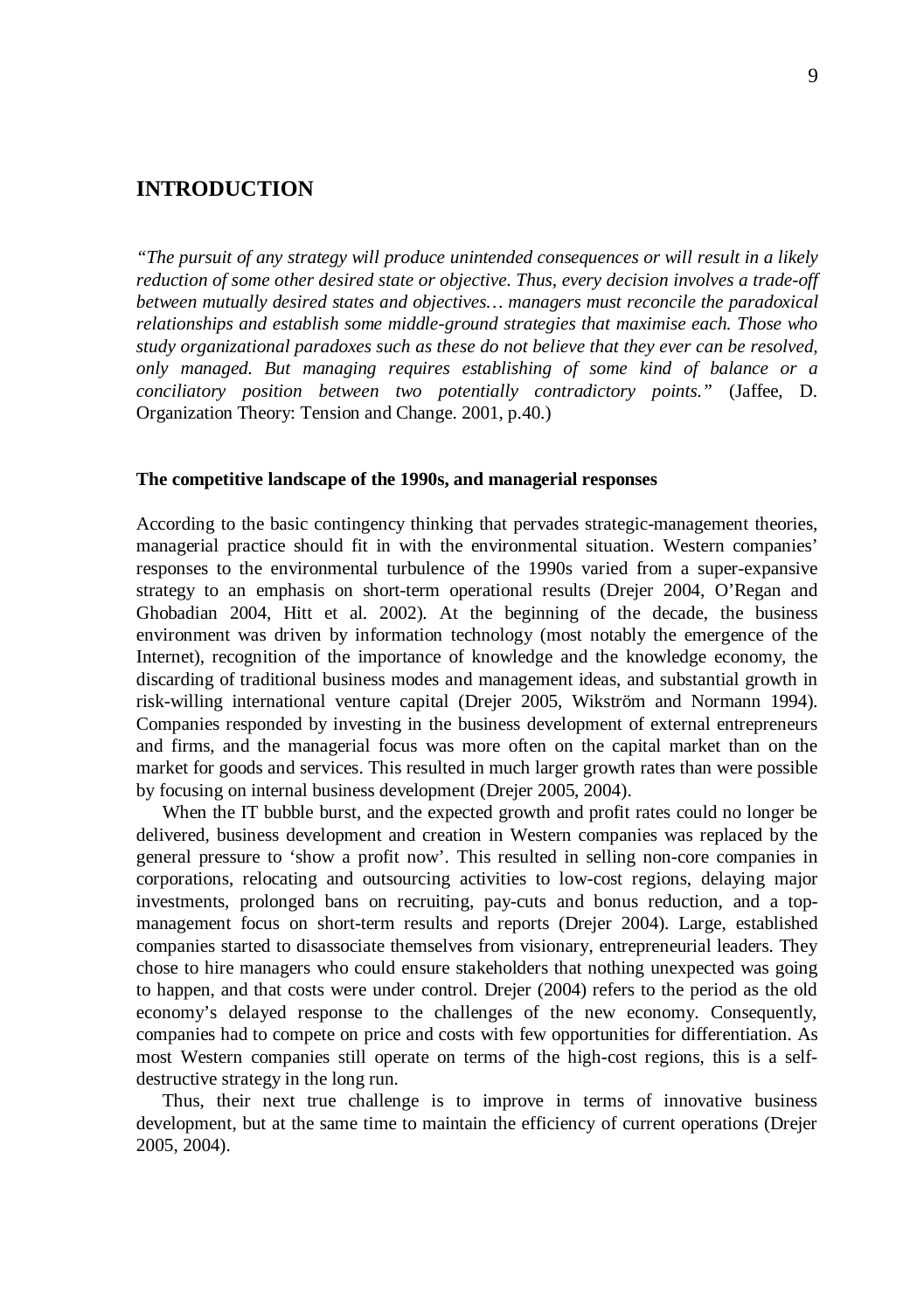### **The pressure for change in large wood-industry companies**

Emerging high-tech industries captured the headlines in the 1990s, but the basic industries felt the same need to rethink their strategies. One of the prime examples was the wood industry, whose special features imposed strategic challenges (Sande 2005).

The industry is old, and many of the largest companies can trace their roots back to the 19<sup>th</sup> century. Heavy raw-material costs, decreasing product prices, and more often than not the fibre supply of paper production define the framework of the business. The manufacturing is based on heterogeneous raw materials (consisting of various tree species of different diameters), and the usage of wood resources is frequently in conflict with other forest functions, such as recreation, carbon sequestration and wildlife preservation. The increased focus on environmental values has changed forest-management practices, and certification and ecolabelling shape the image of the industry. The forest sector is often heavily regulated by governments, and NGOs have an interest in influencing the decision making. The value chain consists of distinctive industrial activities – from silviculture and harvesting to sawmilling, planing, and construction. A mature-industry mindset is common among investors and forest-industry practitioners, and the business has traditionally been strongly cyclical. Despite the strong pressure to consolidate, the industry is still fragmented and rurally based.

The turn of the new millennium was characterised by economic instability in the wood industry. After strong growth and increasing demand for forest products, the North American and European economies slowed considerably. A price collapse hit the structuralpanel markets in North America and Europe in 2000, and despite strong domestic and export demand, European sawnwood prices decreased. Overcapacity became a serious problem, demand then declined, and many wood-industry companies suffered from a profitability crisis that has not eased up. Table 1 summarises some of the trends in the late 1990s.

Roadmap 2010<sup>i</sup> analyses the market environment of the European woodworking industries in detail. The business is highly competitive, and the pressure originates from low-cost regions such as South America, Russia and Eastern Europe that enforce Western companies to continuously improve efficiency, and also to move their production to these regions. One of the main messages is that the customers for primary products (distribution and industrial end-users) are becoming increasingly sophisticated. Many wood-industry companies are part of the value chain of major global players, and their customers expect them to take the responsibility for continually innovating and even creating new needs in the market. For the customers, wood is just one material among others. They expect high quality, shorter lead times, and customised, innovative offerings at competitive prices. It is also suggested that customers prefer suppliers with a large geographical coverage and that grow bigger with them.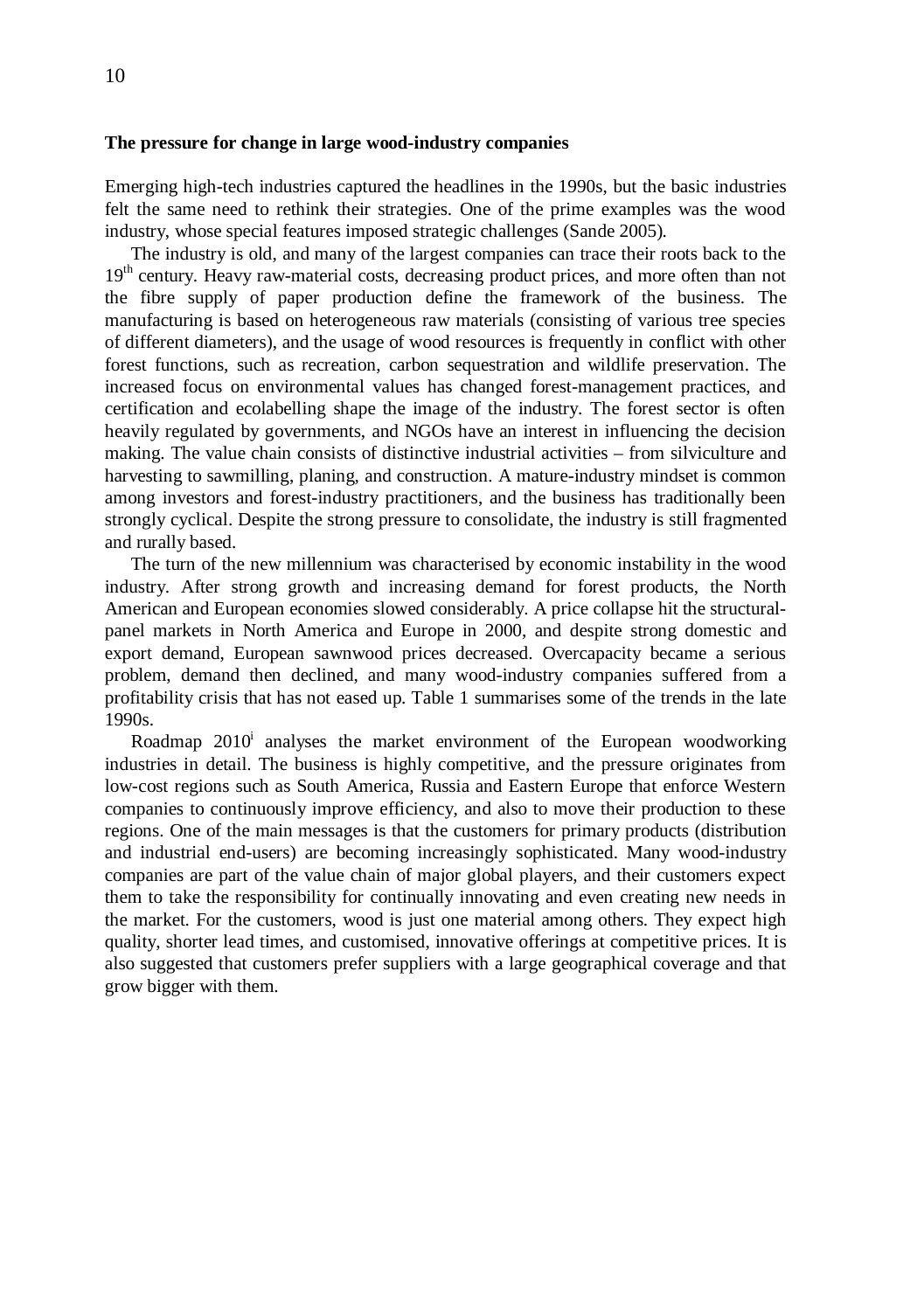### **Table 1:** Wood-industry trends in the late 1990s

#### **Sawnwood industry**

- Sawnwood was produced in fewer but larger mills
- Sawmills were closed to prevent oversupply, maintain prices, gain efficiencies of scale, and to enable new technologies to be implemented in new mills
- Fencing (also in sound barriers) and decking became high-demand products
- There was a movement away from commodity goods to more downstream processing and value-addition, especially in Nordic Europe
- There was a growing need for Nordic Europe to import logs from the Baltic States and Russia to feed European demand for sawn softwood
- The sawmilling business internationalised and the raw-material supply became increasingly inter-regional

#### **Panel industry**

- Turnover in capacity occurred as newer, high-capacity plants drove out older, smaller operations with higher unit costs
- Plywood faced increasing competition from OSB in structural applications, and from MDF in furniture
- OSB and MDF capacity continued to expand
- Plywood imports to Europe brought about increased change in market share as North American plywood was substituted by cheaper Brazilian elliotis pine plywood

#### **Engineered Wood Products**

- New products started to replace the traditional sawnwood used in construction and furniture; EWPs in the United States continued to gain market share from dimension lumber
- In North America, the two driving forces behind EWP consumption were the prevalence of wood-frame construction and the changing nature of softwood fibre supply
- Building codes all over the world were switching to performance-based codes, meaning that, unlike with the old product-based codes, builders, architects and specifiers could take full advantage of the EWP properties
- The industry structure was becoming even more concentrated (e.g., one company produced half of the LVL and I-beams produced in the United States), glulam production being the exception

Source: UN/ECE Timber Committee, Forest Products Annual Market Reviews 1998–1999, 1999– 2000, 2000–2001, 2001–2002

Thus, it seems that the largest wood-industry companies would have an opportunity to create competitive advantage due to their size. Large companies have a wide geographical scope, they have more resources to fund innovation, and their customer base connects them to a wide network that can be used in market sensing (Ahuja and Lampert 2001). Their size gives them increased negotiation power, the ability to serve customers better, access to lowcost capital, the capacity to experiment with new ventures at less risk, and eventually, more potential for bringing innovation to scale. The profitable engagement of large companies in innovative activities is crucial not only in terms of the individual firms but also for the development and vitality of the whole wood industry (Mauno et al. 2006, Alajoutsijärvi and Tikkanen 1999).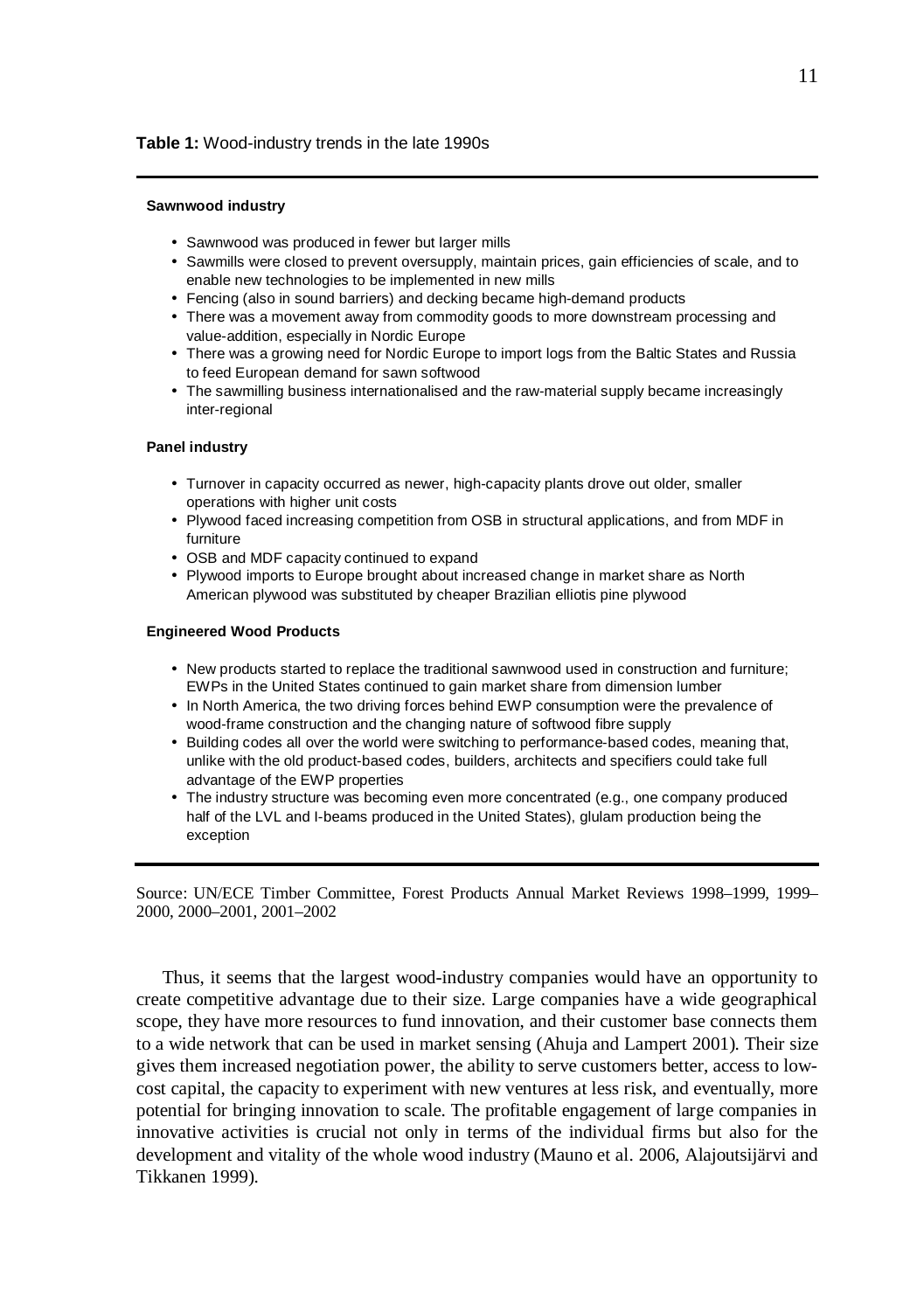Yet, it is very challenging to revolutionise practices in the biggest wood-industry companies. The business development of these firms often goes hand in hand with the needs of the paper industry. They seldom have the willingness or reason to sacrifice their resources to development projects in order to benefit regional or national industry clusters. The role of the follower is often less risky, and experimentation is not easy to combine with scale advantages in production. It is often difficult for large companies to offer individual employees incentives for entrepreneurial thinking. Further, the demands may be changing in the future, but the wood-industry customers have traditionally been almost hostile to too much novelty. If the largest companies could realise their potential to become the forerunners in the wood industry, these problems should be overcome.

According to Roadmap 2010, attempts to add a wider product-line portfolio are likely to increase among the largest companies in the wood industry. The future drivers of consolidation will thus be not only scale advantages and low cost, but also the pressure to build up resources for research and development and to provide innovative system solutions. Historically, consolidation has occurred within a product line, resulting in bigger volumes of the same product. The panel industry, however, has seen some vertical and horizontal integration and clustering. It is getting riskier in highly-competitive, dynamic markets to adopt a wait-and-see approach, and to leave innovation responsibility to smaller companies, possibly operating in other industries.

In practice, Roadmap 2010 thus implies that the largest companies in the industry would have *to grow further while simultaneously maintaining scale efficiencies and generating innovative offerings*. The practice has shown, however, that this is a difficult objective to achieve.

#### **The problem of sustained, profitable growth in large, established companies**

The growth objective and its profitable implementation is a source of controversy in large companies. Porter (1996), for example, warned managers of how efforts to grow blur uniqueness, create compromises and ultimately undermine competitive advantage. High growth may disrupt established routines, and uncertainties about cause-and–effect relationships may surface (Hitt et al. 2001). Nevertheless, growth remains a major theme in both economics and management studies, and for most large companies and their stakeholders it is associated with success. One reason for this is that growth is thought to imply innovativeness and an entrepreneurial drive.

Yet, whereas growth often indicates innovativeness and an entrepreneurial mindset in new ventures, it is not necessarily so for larger and more mature companies (Davidsson et al. 2002). In large, established firms it may originate from effective co-ordination and loss prevention, rather than supporting renewal and innovation (Hitt et al. 2002). Thus, not all growth is entrepreneurial. When a company grows as a result of creating new activities, the growth is a reflection of its entrepreneurship. It follows that, at the very least, entrepreneurial growth occurs when an established firm introduces what internally is a new activity that makes it bigger and appears at the same time as a new imitator to a market (Davidsson et al. 2002). At the other extreme is the global introduction of a radical innovation.

Sustained growth is thus a two-dimensional phenomenon: the quality of the discovery (how radical a break with current activities is and how large a relative advantage it creates) indicates the growth potential, and the quality of the exploitation determines how much of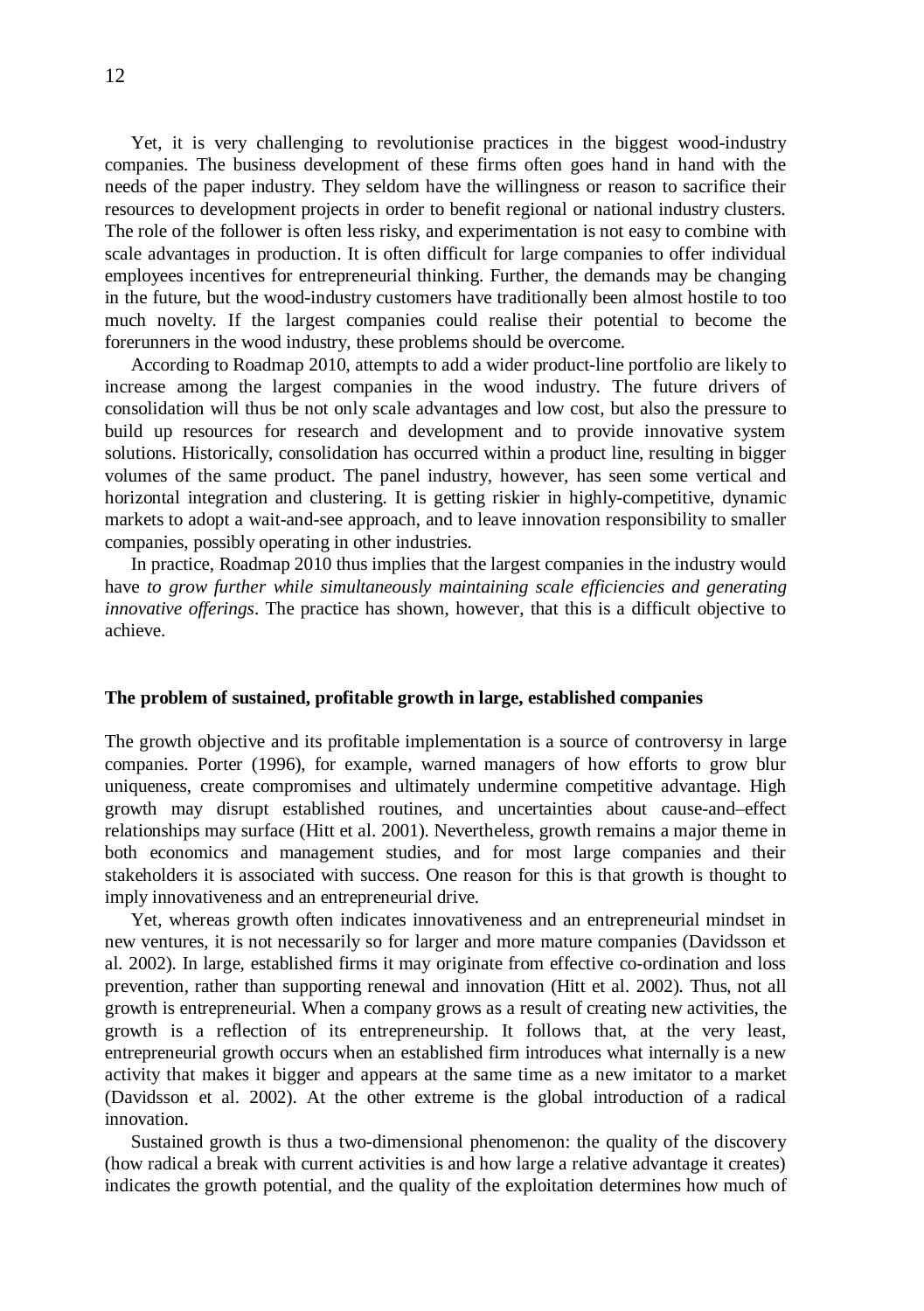that potential is realised (Davidsson et al. 2002). Current growth through a genuinely new economic activity holds the potential for future volume growth based on that activity. Following this thinking, Hart (1992) pointed out that business performance consists of two dimensions, growth/share in existing business (e.g., sales growth and market share) and indicators related to the future positioning and growth of the firm (e.g., new-product development and diversification). Figure 1 illustrates how the factors influencing successful, profitable growth could be further divided into a complex web of short-, medium- and long-term contributors.



Source: adapted from Dobbs and Koller 2005

**Figure 1 :** Contributors to profitable growth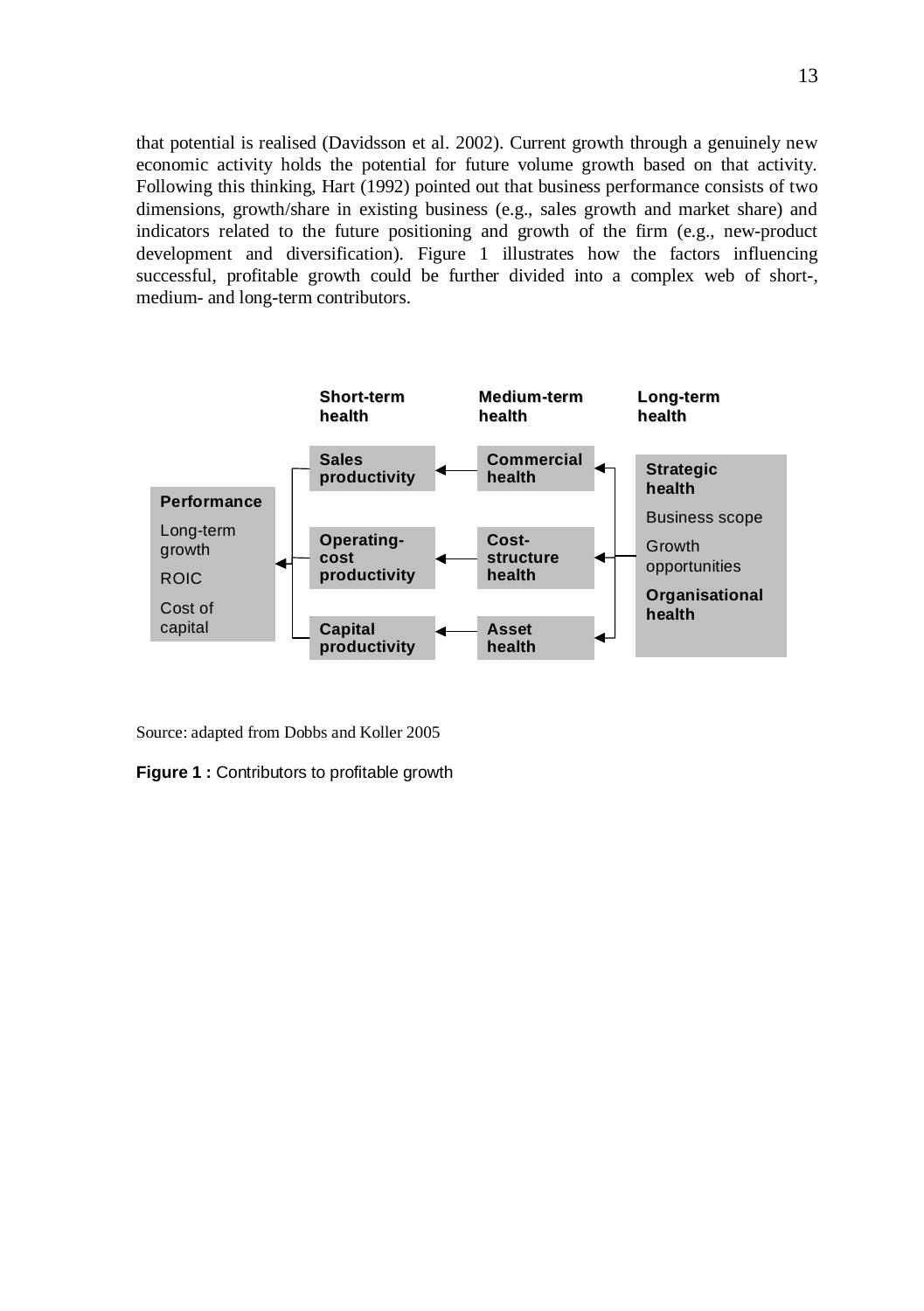As mentioned above, the future challenges for Western firms include restoring the balance between innovative, long-term business development and the short-term approach that is often related to operational effectiveness. In this, the metrics of the firm's long-term health are of special interest (Figure 1). These indicators are typically intended to capture the capabilities of a company, its ability to retain its employees, its culture and values, and the depth of its management talent (Dobbs and Koller 2005). They show the ability of an enterprise to sustain its existing operating activities in order to ensure volume growth, and its potential to identify and exploit new areas of growth.

The balance between long- and short-term growth potential is also highlighted in recent academic discourse aiming at integrating entrepreneurial and strategic thinking. Traditionally, research on entrepreneurship has focused on the search for competitive advantage through innovation, whereas strategic management calls for firms to establish and exploit their competitive advantage within a particular environmental context (Hitt et al. 2001). In other words, entrepreneurship is focused on creation and opportunity recognition, whereas strategic management is about ensuring performance and competitive advantage.

At the interface of entrepreneurial and strategic thinking lie corporate entrepreneurship (CE) and the emerging field of strategic entrepreneurship (SE). CE is focused on explaining how opportunity recognition and the development of new businesses occur within existing organisations, while SE is a related concept in which the emphasis is on finding a balance between opportunity- and advantage-seeking behaviours (Ireland et al. 2003).

The resource-based view of the firm (RBV) and its offshoots – the knowledge-based view of the firm and the organisational-capabilities approach – are the dominant contemporary approaches to strategic management. Organisational renewal is the form of CE in which entrepreneurship and resource-based management most evidently meet. It involves the business (legally or economically defined) altering its resource patterns to achieve better and sustainable overall economic performance (Stopford and Baden-Fuller 1994). Optimal growth in a firm requires balancing the exploitation of existing resources and developing new ones (Penrose 1959, Wernerfelt 1984). The advances in this line of thinking and its application to business research centre around the concept of capabilities.

Capabilities shift the focus from static resource stocks to complex interaction and coordination between various resources. They direct attention to innovation and entrepreneurship as sources of sustainable competitive advantage. On the one hand, they are indicative of the firm's existing resource base, and represent what it can currently do in order to implement its objectives. On the other hand, they are used in developing the resource base further, and they influence the development of future capabilities. Capabilities are thus a by-product of past activities, but what really matters is the range of prospects they make possible.

#### **The need for the present study**

In sum, it is evident that the basic question of *'how to generate sustained, profitable growth in an increasingly complex and unpredictable environment'* remains at the top of the management agenda in large, established companies. As these companies are the potential pioneers in their industries, their business solutions and growth outlooks may prove crucial for industrial development, in general.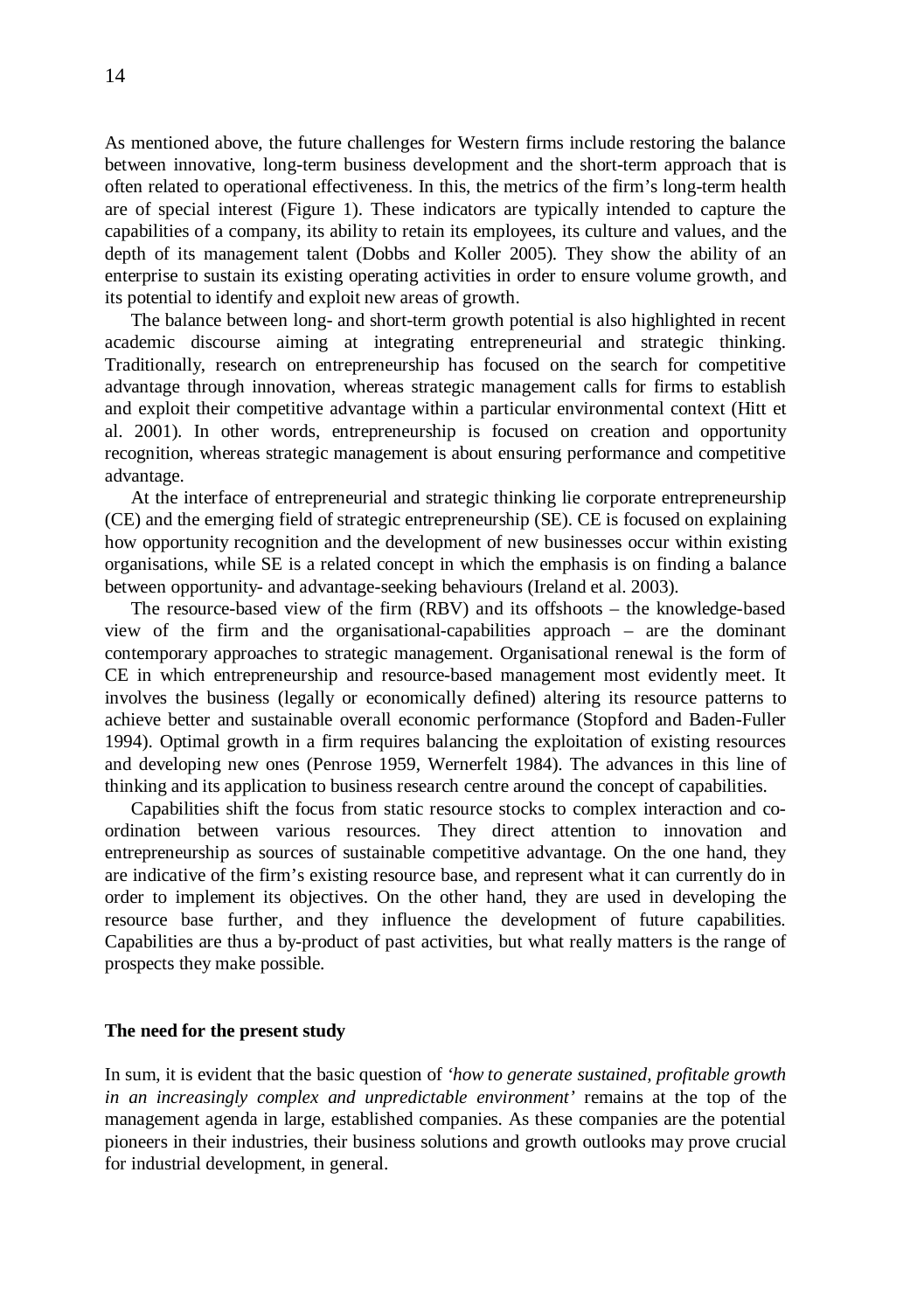## *The relevance to entrepreneurship and the organisational-capabilities approach to management*

Growth and wealth creation are interrelated. Because of changes in technologies, consumer preferences, regulations and other market shifts, companies must reconfigure their capability portfolio continuously in order to succeed in their quest for profitable, long-term growth (Bergman et al. 2004).

This issue is of special interest within the spheres of CE and SE with their focus on the challenges of recognising opportunities and developing new business in established firms, the conflict between the new and the old, and overcoming the inevitable tensions that such conflict produces for management (Hitt et al. 2001). The notion of CE has been acknowledged for a number of years (e.g., Zahra et al. 1999, Stopford and Baden-Fuller 1993), but relatively little field research has been conducted in other than high-profile firms with a long history of innovation, such as 3M, Nokia and Toyota (Thornberry 2003). Clearly, the approach needs to be tested and developed in the context of large, established companies that have a great need for entrepreneurial action but traditionally little experience of it. With regard to SE, Hitt et al. (2002) recommend the conducting of further research on how to combine the growth of existing and new economic activities, i.e. opportunity- and advantage-seeking behaviours. Recent research has revealed the need for additional qualitative studies in order to further clarify the role of organic and mechanistic organisational antecedents in this context (Volberda 2004, Birkinshaw and Gibson 2004).

CE and SE research is increasingly sharing common ground with the resource-based view of the firm (RBV) and its offshoots – the knowledge-based view of the firm and the organisational-capabilities approach (e.g., Floyd and Woolridge 1999). Knowledge is often mentioned as the ultimate resource in terms of bringing competitive advantage to a company (e.g., Grant 1996), and knowledge management and tacit knowledge are among the most rapidly growing research areas in corporate management (Bergman et al. 2004). Haas and Hansen (2005) emphasise the fact that research focus should be on how companies use what they know rather than on how much they know. Foss (2003), in turn, criticises capabilities collectivism, and calls for research that explains the link between macro-outcomes (i.e. firm-level value creation) and their micro-foundations.

There is thus a need to strengthen the link between research on organisational knowledge and research on organisational capabilities. Capabilities could be interpreted as knowledge of how to do things on the company level, which arises from the integration and co-ordination of specialised, individual knowledge (Loasby 1998, Grant 1996, Kogut and Zander 1992). In other words, what is of interest is how utilising and obtaining knowledge and other resources on the individual level translates into corporate capabilities and capability portfolios.

The concepts of resources, capabilities and core competencies are increasingly attracting attention of managers, but the tools for analysing and understanding their complexity are sparse, and the application of organisational capability to decision-making is still unclear (e.g., Volberda 2004, Grant 1998). O'Regan and Ghobadian (2004) call for studies on the mechanisms that enable the effective reconfiguration of resources, while Ireland et al. (2003) mention the need to determine how managers optimally structure the capability portfolio and bundle resources into capabilities. In his recent article, Jacobides (2006) describes a research programme on the architecture and design of organisational capabilities. The programme covers the way in which the structure of an organisation (and its internal and external boundaries) affects its efficiency, and the way in which it can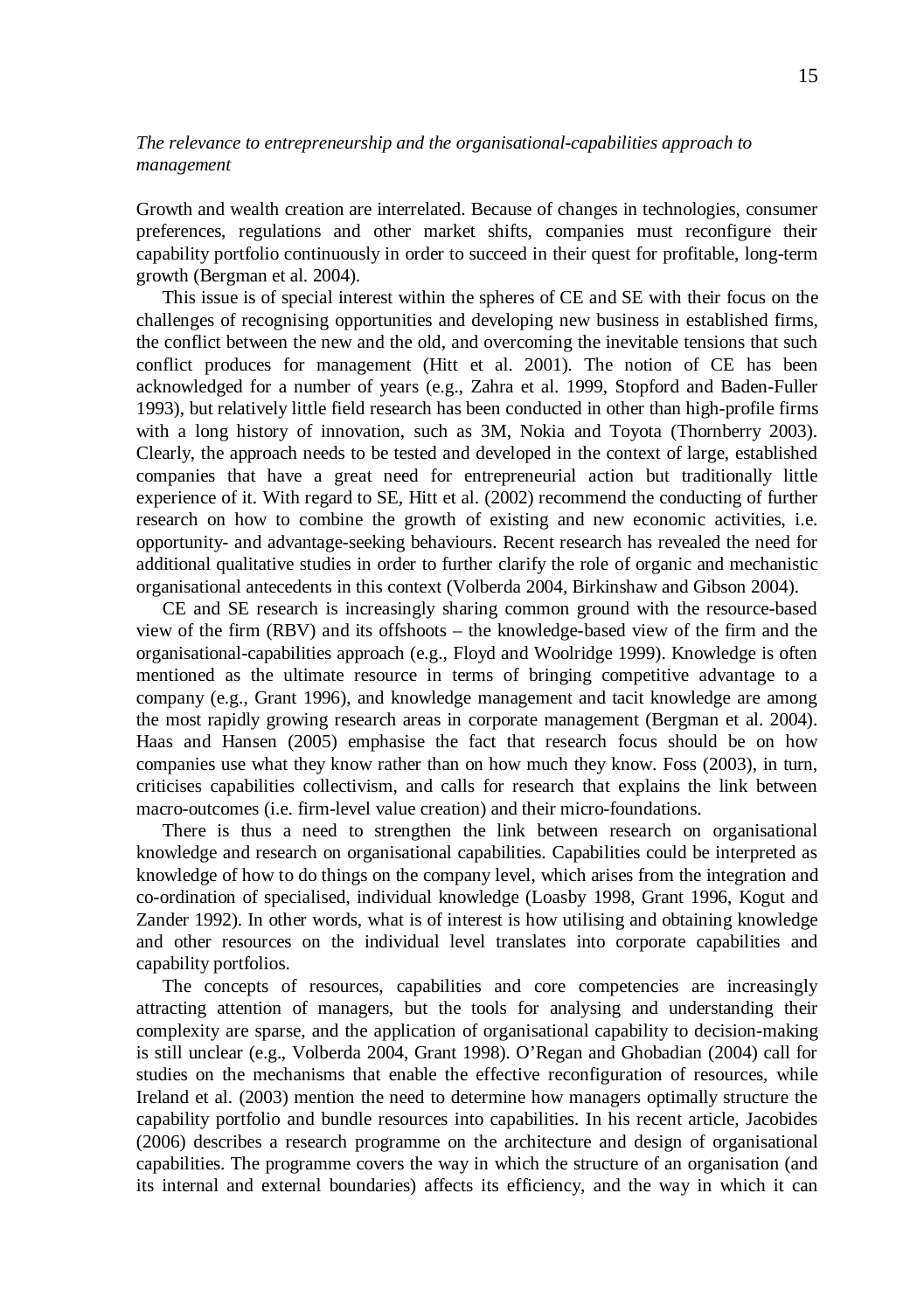discover and generate new knowledge and develop new capabilities. Specifically, he suggests that

*"through the detailed analysis of capabilities, their architecture, and their interactions, we can examine how the firm's structure allows it to canalize its expertise and develop new knowledge, products or markets"* (Jacobides 2006: 164)

In support of this, Atuahene-Gima (2005) encourages further research on organisational designs and processes that would ensure appropriate levels of interaction between the refinement and extension of existing capabilities and experimentation with new alternatives.

In sum, there is a need for a study that applies the organisational-capabilities approach to the management of organisational renewal, and acknowledges that an organisational capability has its roots in the experiences and knowledge of the individual members of an organisation.

#### *The relevance to the forest business*

Applying the CE and SE perspectives and the organisational-capabilities approach to forestbusiness research meets both the theoretical and the practical needs of the forest sector. As global competitiveness in manufacturing industries has become a critical policy issue at national and regional levels, innovation and entrepreneurship research within the forest business has been revived. Specific topics include organisational innovativeness (e.g., Wagner and Hansen 2005, Fell et al. 2002), new-product development and R&D processes (e.g., Bull and Ferguson 2005, Nakamura et al. 2005), and innovation systems (e.g., Kubeczko et al. 2005). The report by Bullard (2002) on the business-concept innovation in the furniture industry is a prime example of recent guidelines for forest-sector development.

Another stream of research has emerged alongside innovation-focused studies in the search for systematic understanding of forest-industry recipes and management logic in the changing environment. Without dismissing the importance of innovation, it has called for strategic pluralism instead of exclusivism. Lamberg (2003) emphasises the importance of flexibility in the global corporate strategy, but there is the same requirement to tread a fine line between efficiency and experimentation on the level of the individual business unit, function and department. Organisational design and processes are increasingly under scrutiny in attempts to rejuvenate the forest industry. Alajoutsijärvi and Lilja (1998) and Alajoutsijärvi and Tikkanen (1999) discuss the need for multifunctional business logic in the forest business: this requires acknowledging the importance of the informal organisation, including communities of practice, local cultures and social networks. Similarly, Laurila and Lilja (2002) call for studies that are sensitive to the indeterministic nature of corporate development resulting from interaction between formal design and social communities.

Finally, as Roadmap 2010 implies, the largest companies in the wood industry need to grow further while simultaneously maintaining scale efficiencies and generating innovative offerings. There is a need for a study that examines how such companies are preparing to implement this dual aim, and clarifies the link between the broad recommendations of the Roadmap and managerial considerations.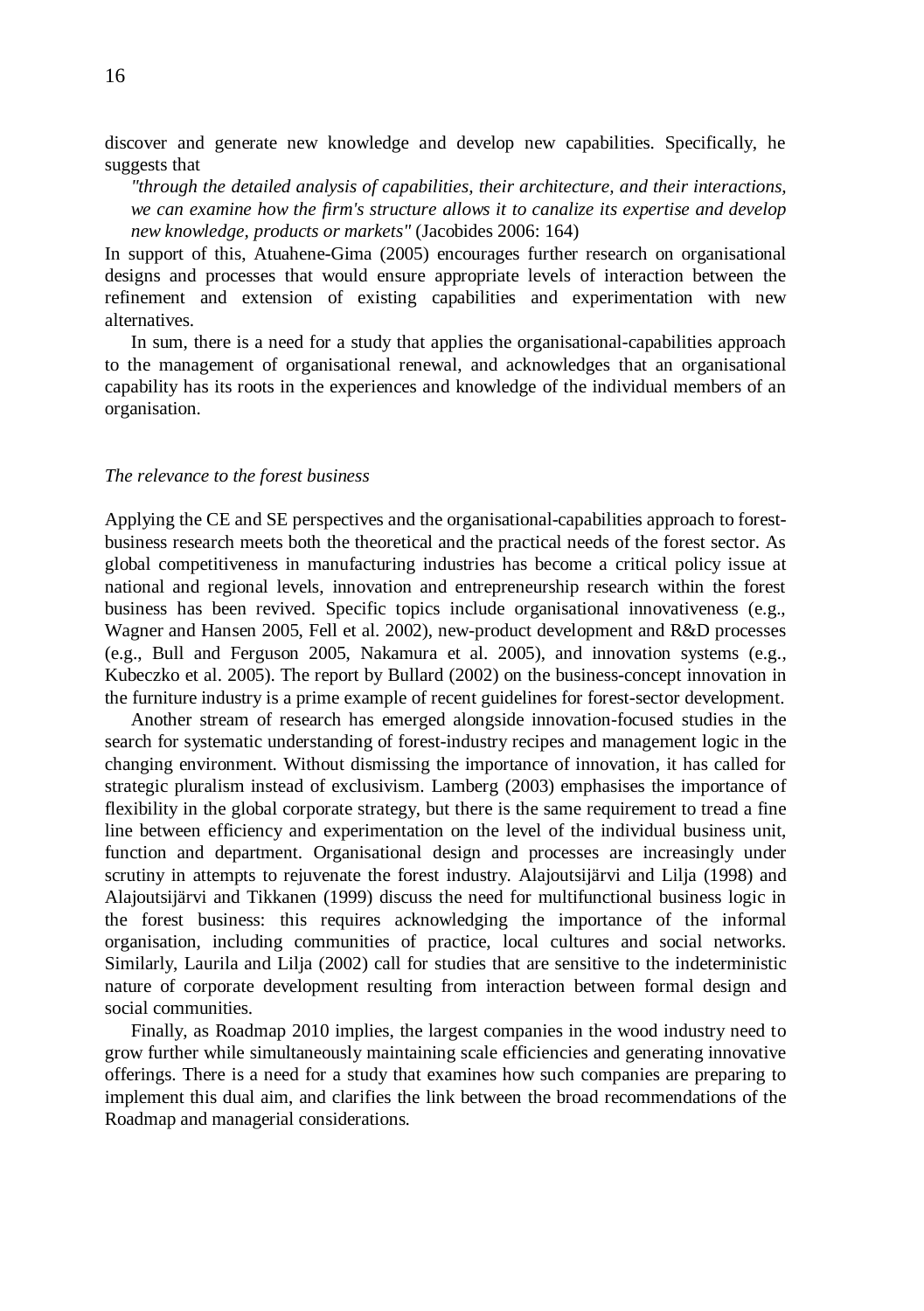# **PURPOSE AND IMPLEMENTATION**

### **Purpose**

The purpose of this study is to strengthen the understanding of organisational renewal and how it is managed in large, established companies aiming for sustained, profitable growth. Organisational capabilities are used as the conceptual basis of the analysis, and tools are developed to facilitate empirical research. The focal theoretical assumption is that in order to achieve sustained, profitable growth, a company is able to maintain competitive advantage in the long run by combining entrepreneurial and strategic thinking, i.e. opportunity- and advantage-seeking behaviour. The empirical aim was to investigate how established, large-sized European and North American wood-industry companies interpreted and implemented their growth objectives through capability building.

The four separate sub-studies included in this dissertation investigate and answer the following specific questions concerning (i) the objective for sustainable, profitable growth and (ii) how this is realised and implemented in the companies in question (Table 2)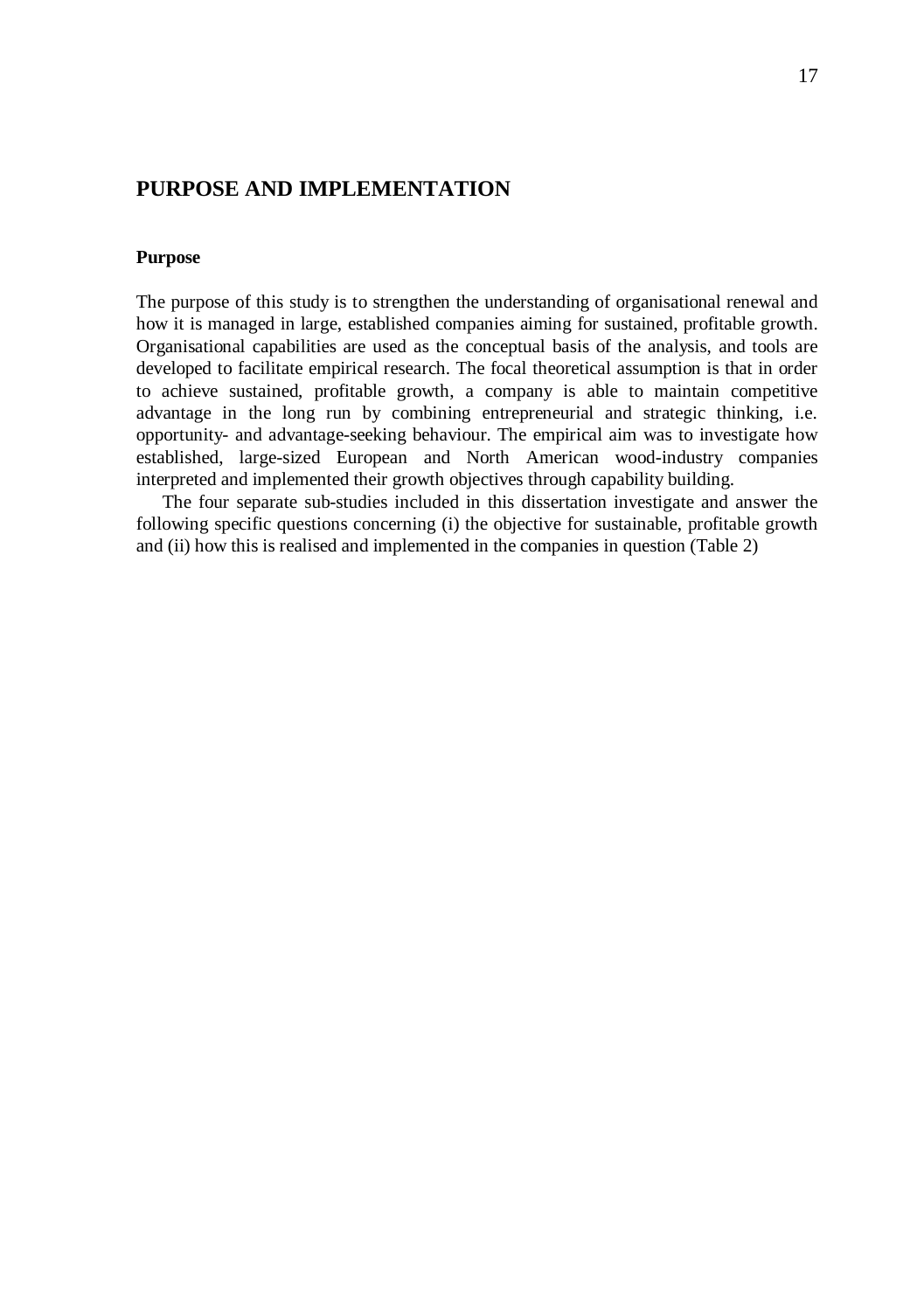# **Table 2:** Research questions and aims of the study

The overall research question: *How do established, large-sized European and North American wood-industry companies interpret and implement their objective for sustainable, profitable growth?*

| Sub-study | <b>Empirical aim</b>                                                                                                                                                | <b>Theoretical aim</b>                                                                                                                                                                                                                                           | <b>Research questions</b>                                                                                                                                                                                                                                                                                |
|-----------|---------------------------------------------------------------------------------------------------------------------------------------------------------------------|------------------------------------------------------------------------------------------------------------------------------------------------------------------------------------------------------------------------------------------------------------------|----------------------------------------------------------------------------------------------------------------------------------------------------------------------------------------------------------------------------------------------------------------------------------------------------------|
|           | Investigating the change in and<br>implementation of the growth objective<br>in wood industry-companies                                                             | Contributing to the understanding of the<br>various dimensions of the growth<br>concept                                                                                                                                                                          | What kind of growth focus and mode best contributes to<br>long-term competitive advantage?<br>What are the prerequisites for growth that best contribute<br>to long-term competitive advantage?                                                                                                          |
| Ш         | Exploring and explaining the content<br>and dynamics of the prevailing<br>capability portfolios of wood-industry<br>companies.                                      | Clarifying the interplay between firm-<br>internal and firm-external factors in the<br>development of capability portfolios<br>Enhancing the understanding of the<br>mechanisms by which capabilities<br>contribute to the competitive advantage<br>of a company | What kind of classification systems of capabilities best<br>reflects their contribution to the competitive advantage of a<br>company and the dynamics of the capability portfolio?<br>What kind of capability portfolio prevails in the leading<br>wood-industry companies and why?                      |
| Ш         | Providing structural guidelines for<br>knowledge management in large-sized,<br>established companies operating in<br>mature industries, namely the wood<br>industry | Analysing the internal structure and<br>development of capabilities<br>Enhancing the understanding of how<br>changes in formal, hierarchical<br>organisational design affect diversity and<br>efficiency of knowledge processes in<br>capability building        | How do changes in formal, hierarchical design affect the<br>diversity in knowledge search (exploration) and the<br>efficiency of knowledge transfer and integration<br>(exploitation)?                                                                                                                   |
| IV        | Contributing to the understanding of<br>sustainable growth and organisational<br>renewal in large established companies                                             | Developing further the capability-based<br>view on analysing value-creating growth<br>in the changing environment                                                                                                                                                | What are the complementarities and links between<br>different research streams in the analysis of growth and<br>organisational renewal?<br>What kind of growth strategy would be required to sustain<br>competitive advantage in large established companies?<br>How could this strategy be implemented? |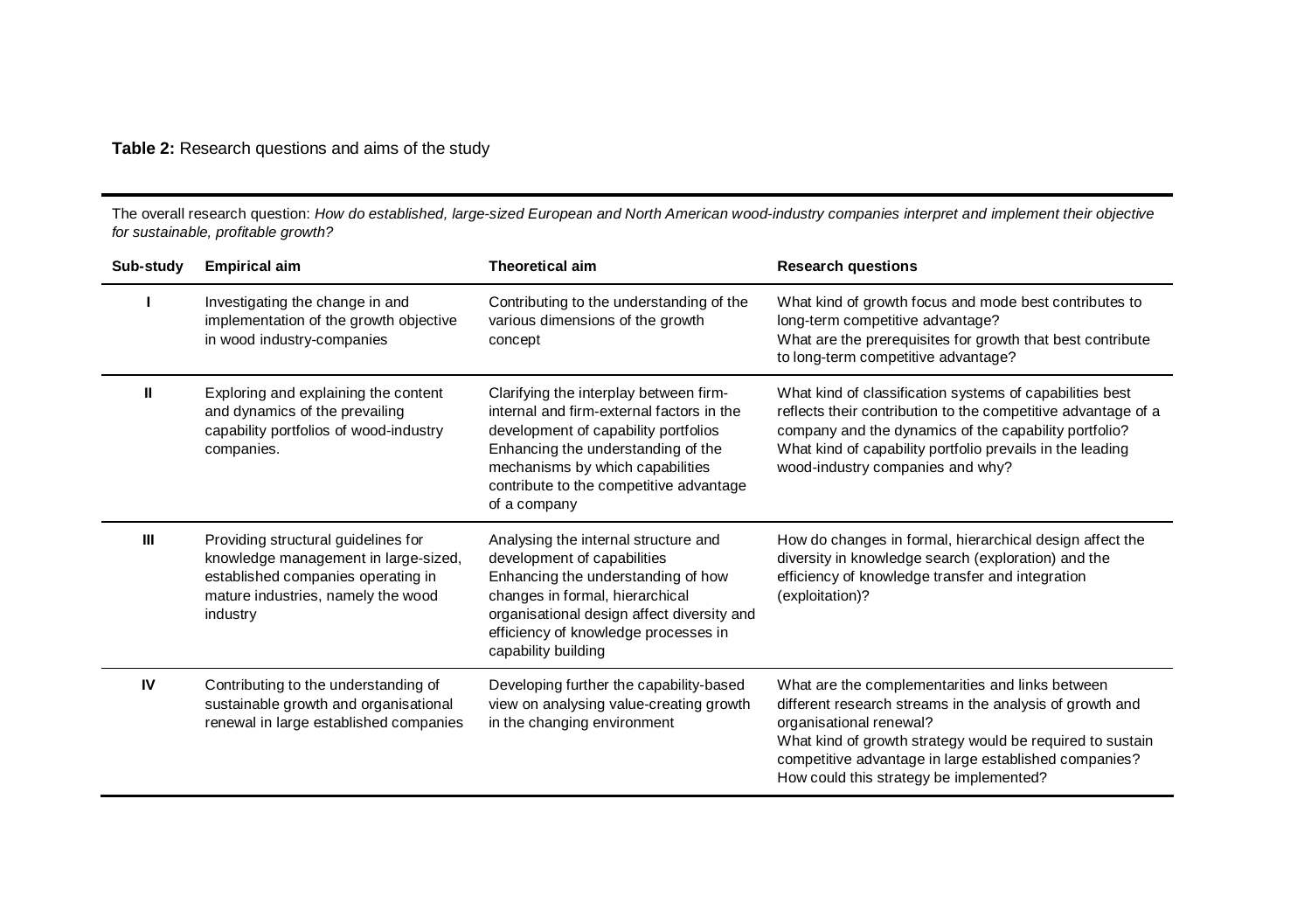### **Implementation**

Figure 2 illustrates the implementation process.



**Figure 2**: Implementation of the study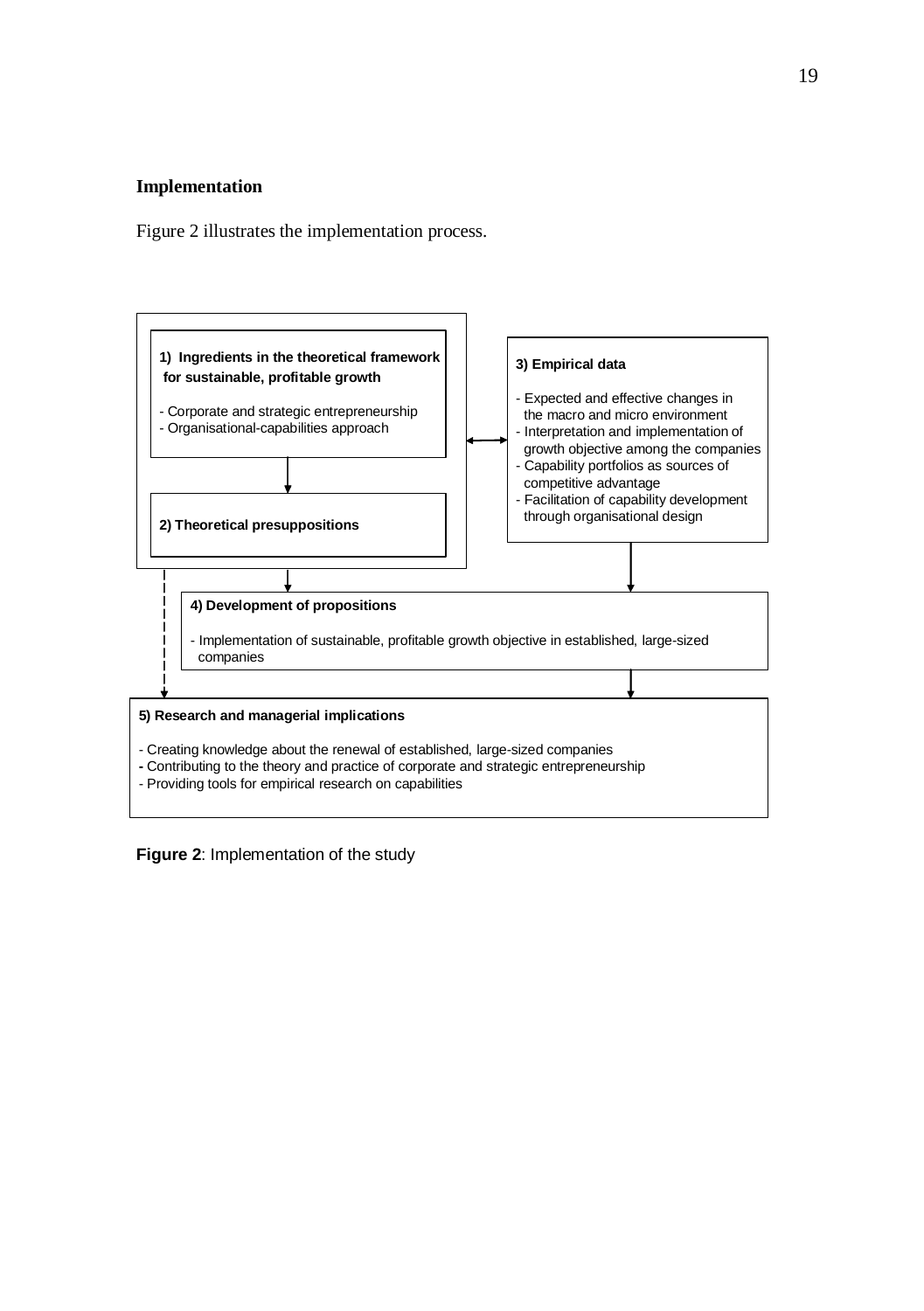The five stages in the implementation process were as follows corresponding to the numbers in Figure 2:

- 1. The constructs of corporate and strategic entrepreneurship, and the organisationalcapabilities approach to strategic management were reviewed, and their theoretical roots traced to the resource-based view, the knowledge-based view, organisational learning and the network approach. Their contributions to the analysis of organisational renewal and growth were assessed, and possible gaps in existing knowledge identified.
- 2. The relevant concepts and theories were brought together, constructs defined and the theoretical presuppositions (in the form of a framework) were formulated. The achievement of sustainable, profitable growth was seen in terms of (i) the growth objective, and (ii) the structures and dynamics behind the development of a capability portfolio and individual capabilities.
- 3. Empirical research, based on a multiple-case study, was carried out in order to investigate interpretation of the sustainable, profitable growth objective and its implementation through capability building in the light of the changes in the macro and micro environment of the case companies.
- 4. Propositions concerning sustainable, profitable growth and its implementation in established, large-sized companies were developed for each sub-study through the consolidation and iterative comparison of the theoretical presuppositions with the empirical observations. The empirical data (the cases) was used to elaborate the meanings, and to reconceptualise, and extend the coverage of the existing theories.
- 5. The research and managerial implications were considered in terms of (i) creating knowledge about organisational renewal in established, large-sized companies aiming for sustainable, profitable growth, (ii) contributing to the theory and practice of corporate and strategic entrepreneurship, and (iii) providing tools for empirical research on capabilities.

The aim of the four sub-studies was to deepen understanding of the implementation of the growth objective through capability building. The first one lays the foundations for the next two. Objective for sustainable corporate growth is defined, and the growth strategies and their implementation in the wood-industry companies are described. The second substudy focuses on the role of the capabilities in the implementation of the growth objective, and describes the capability portfolio of the companies. The third one concerns the development of individual capabilities, and turns the attention to the context-bound knowledge-search, -transfer and -integration processes that are at the root of capability development. It investigates how organisational design affects the firm's explorative and exploitative behaviour, and thus its ability to renew itself through capability building. The fourth and final sub-study presents a synthesis of the theoretical considerations of the previous three, focusing in more detail on the assumption that firms should find a balance between opportunity- and advantage-seeking growth.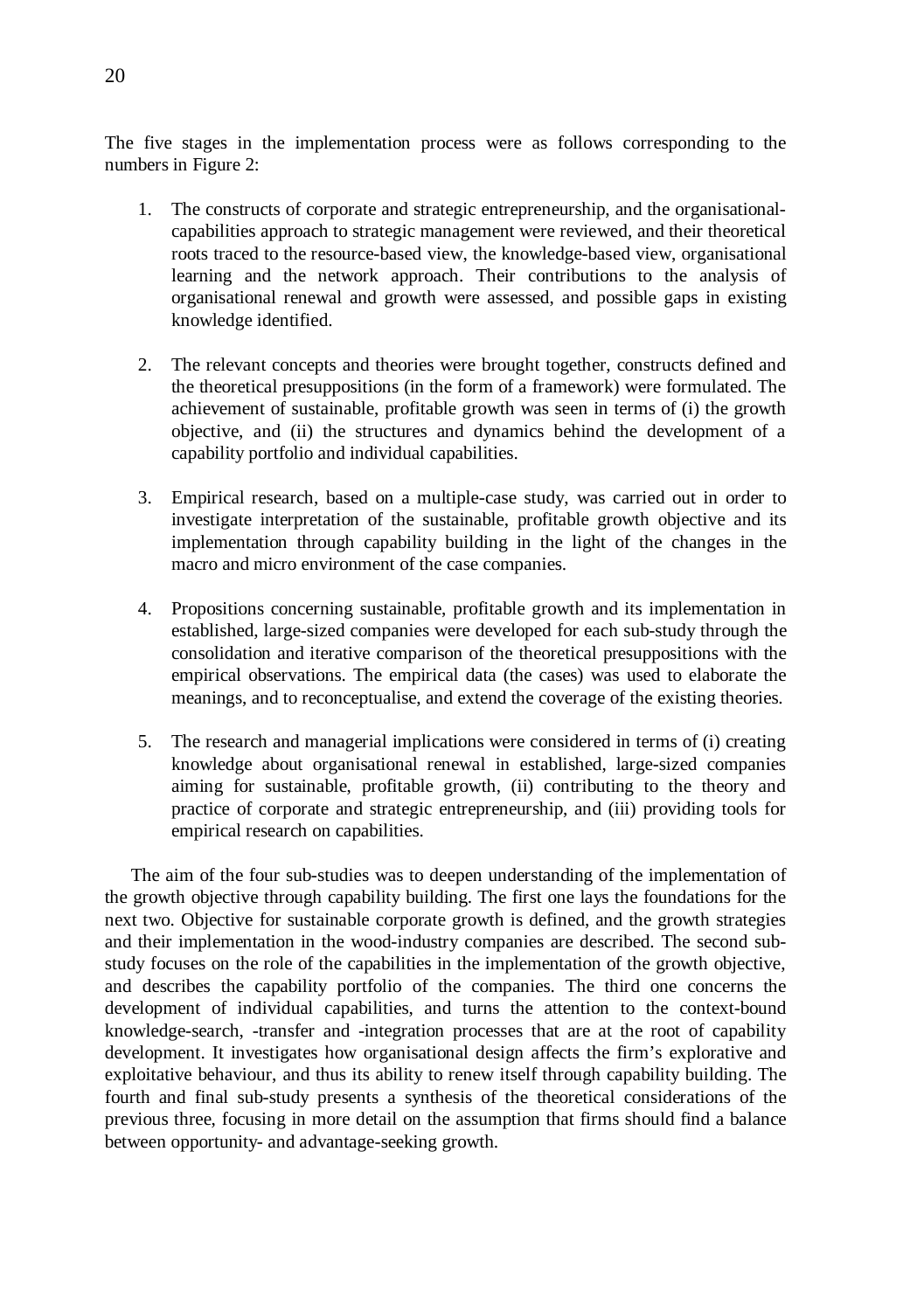# **THEORETICAL BACKGROUND**

### **Corporate entrepreneurship and strategic entrepreneurship**

According to the founding scholars of the discipline, strategic management accommodates two distinct, but equally important tasks (e.g., Drucker 1964, Chandler 1962). The first one involves co-ordinating, preserving and supervising the use of existing resources (administrative management), and the second one is about identifying opportunities and taking the firm in new directions with new capabilities, products or markets (entrepreneurial management). As Michael et al. (2002) noted, the two tasks have increasingly been separated, and the most significant achievements in both theory and practice have been in administrative management. The current paradigms in strategic management again highlight the dynamic nature of organisations, and the need for them all to be entrepreneurial regardless of age and size (ibid.). It is particularly difficult for a large, established company to fulfil this requirement. Some of the new business ideas may limit the value of its current offerings, and put at risk its proven success in favour of something unproven with potential (Ireland et al. 2003). Yet, identifying opportunities is essential for maintaining the long-term potential for growth and wealth creation.

Corporate entrepreneurship (CE) is about adopting the mindset and the skills of a startup entrepreneur and integrating these characteristics into the culture and activities of a large company. According to Sharma and Chrisman (1999), it is a process whereby an individual or a group of individuals, in association with an existing organisation, creates a new organisation, or instigates renewal or innovation within the old one. Dess et al. (2003) describe CE as the driver of new businesses within on-going enterprises, achieved through internal innovation, joint ventures or acquisitions. The elements of CE include (Thornberry 2003: 332):

- The creation of something New that did not exist before: a new business within a business, a product, a service, delivery system, a new value proposition. The New is intended to result in long-term economic value and the creation of wealth
- The New requires additional resources and or changes in the pattern of resource deployment within the organisation
- Learning takes place in both the creation of the New and its implementation, which results in the development of new organisational capabilities
- There is increased risk because the New is unproven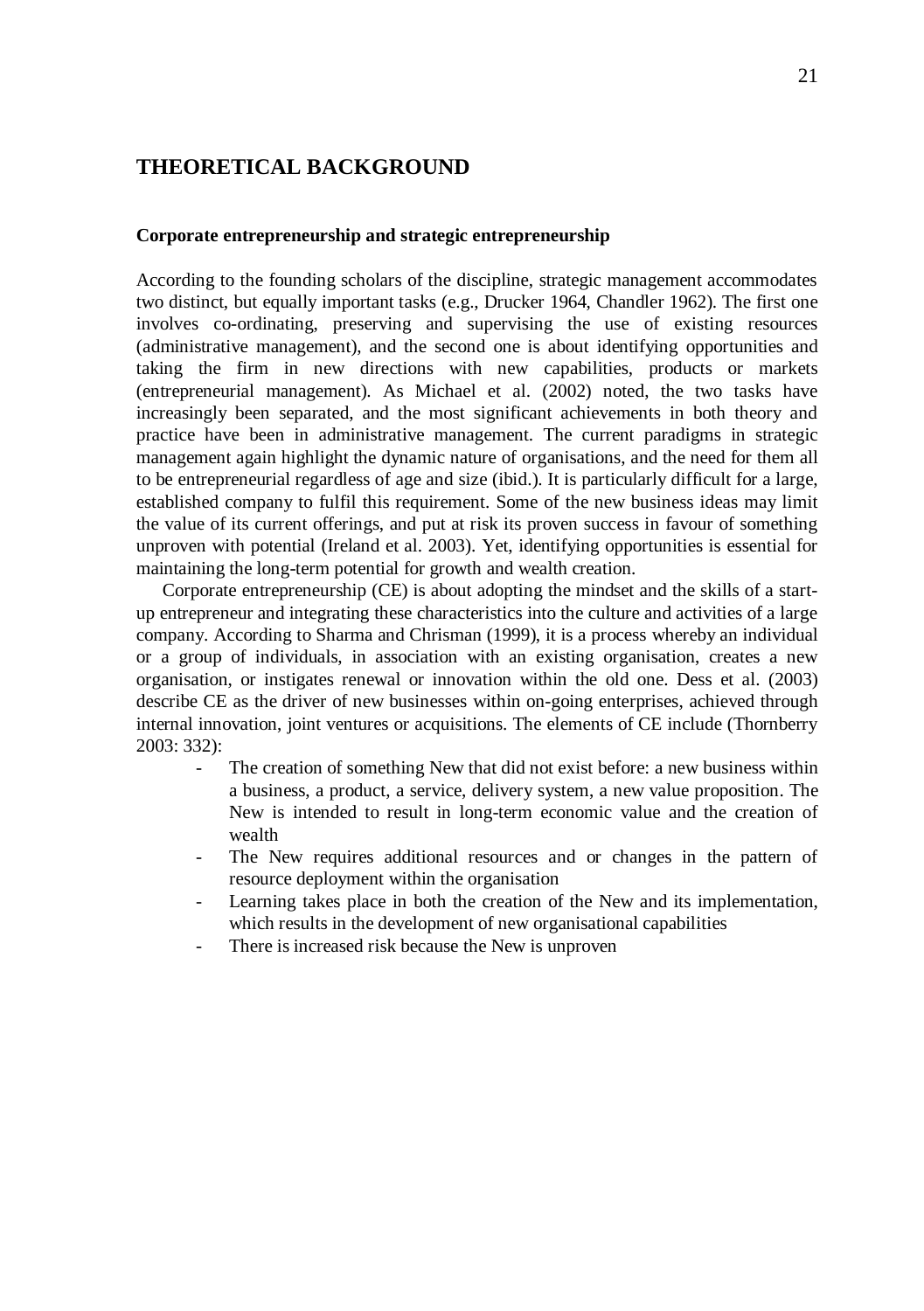The emphasis in CE studies has been on the creation of new capabilities and the recognition of opportunities, but as is evident in Dess et al. (2003), CE is firmly linked to strategic thinking in the context of established firms. The emerging field of Strategic Entrepreneurship  $(SE)^{ii}$ , in turn, specifically highlights the importance of combining opportunity- and advantage-seeking behaviours, i.e. entrepreneurial and strategic thinking (Ireland et al. 2003). It facilitates a company's efforts to identify the best opportunities (matched to their resources), and then to exploit them by following a strategic business plan (Hitt et al. 2002). The importance of company growth is assumed, and wealth creation is seen as an outcome of the effective combination of entrepreneurship and strategic management (Ireland et al. 2003). Figure 3 illustrates the connections between strategic management, entrepreneurship and SE.



Source: adapted from Meyer et al. (2002: 34)

**Figure 3:** The entrepreneurship – strategic management interface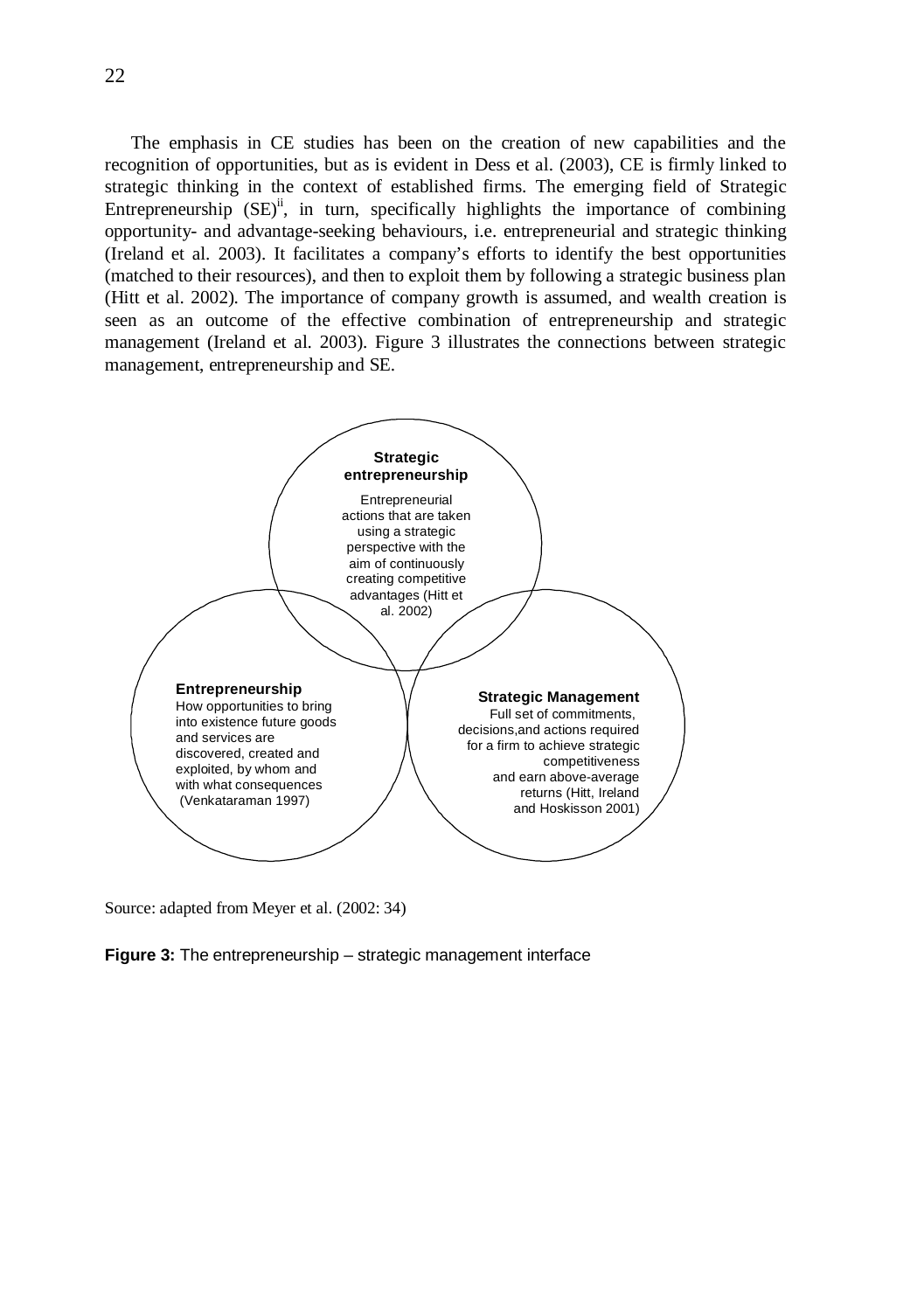### **The organisational-capabilities approach to strategic management**

### *An overview of the capabilities school*

The strategy field is characterised by a plurality of concepts, theories and approaches. Volberda (2004) suggests that one way of avoiding further fragmentation is to create synthesising schools that

- are anchored around a few clusters of strategic-management problems
- are based on theories from various base disciplines with explicit reference to them
- develop clear problem-solving tools from a chosen range of these theories

One of the recent developments in strategy synthesis is the organisational-capabilities approach, which is an umbrella term covering the capabilities, dynamic capabilities and competence approaches to strategic management (Foss  $2003$ )<sup>iii</sup>. The focus is on examining sources of competitive advantage and localised innovative activity, and on determining what is distinctive about firms as unitary, historical organisations of co-operating individuals (Foss 2003, Langlois and Foss 1999). The theoretical basis of the capabilities school is diverse and includes the resource-based theory of the firm, evolutionary economics, and learning theories (Volberda 2004, Foss 2003).

The resource-based view of the firm (RBV) is the theoretical starting point. According to the theory, firms are heterogeneous in terms of resources, these resource differences are path-dependent, and they cause long-term performance differences. The value of the resources is dependent on factors that are exogenous to the firm (Spanos and Lioukas 2001). Well-performing companies have more accurate expectations about the future value of resources than their competitors. The firm's current resources influence managerial perceptions and hence the directions of growth (Wernerfelt 1984). A firm's strategy selection is based on the careful evaluation of its resource portfolios and it reflects the market influence (Barney 1991).

There are certain 'blind spots' in this thinking, however. It does not address the unique role of knowledge-based resources, it has not adequately explained how and why some firms have competitive advantage in rapidly shifting environments, and it has paid little attention to the co-ordination and leveraging of resources. Table 3 summarises the core questions, contributing disciplines and new dimensions of the capabilities approach.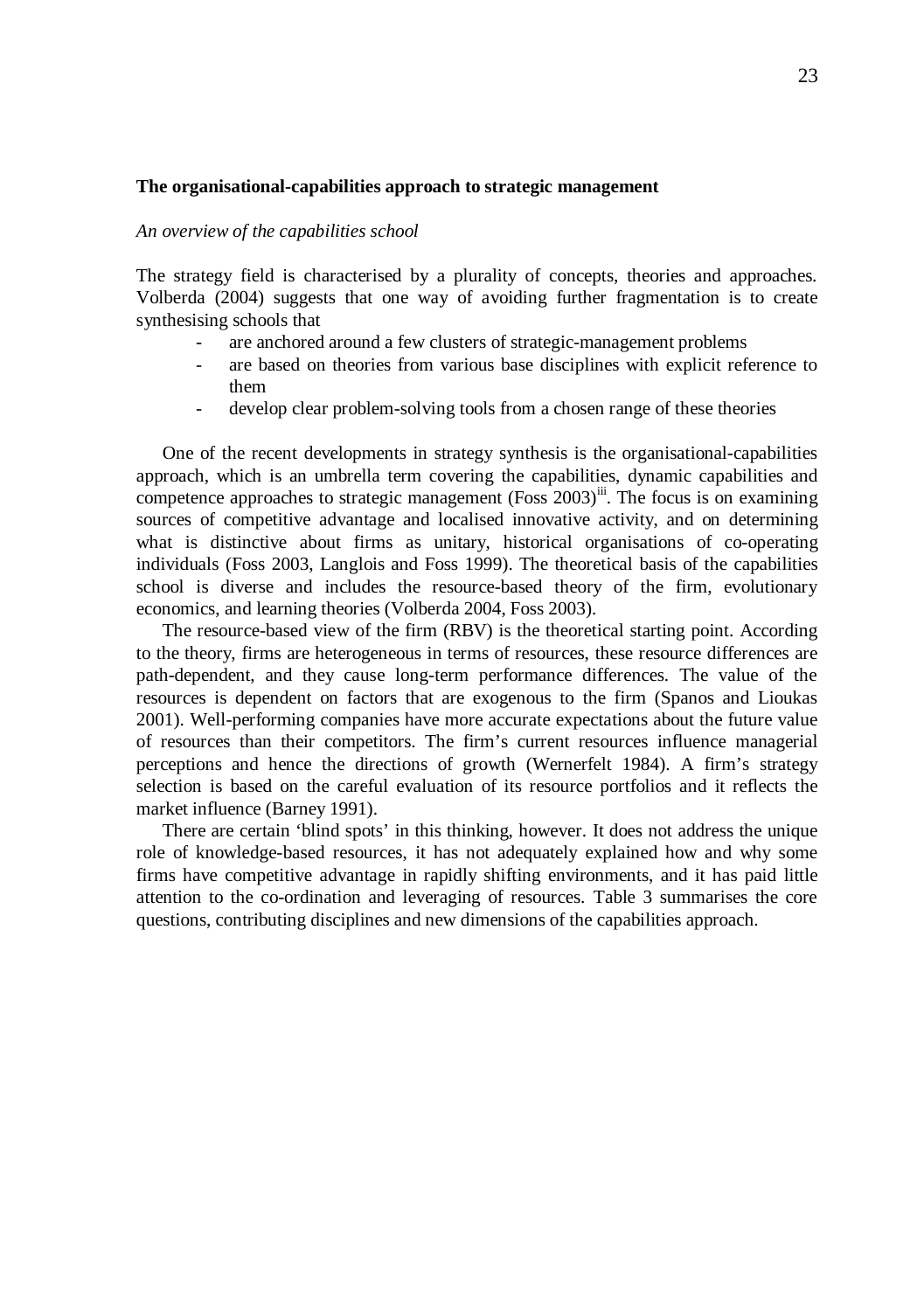| Questions                                     | With whom and how do firms compete?, How do they sustain their competitive<br>advantage over time?                                                                                                                                                                                                                                                                                                                                                                                                                                                                                                                                                                                                                                                                                                                                                                                                                  |
|-----------------------------------------------|---------------------------------------------------------------------------------------------------------------------------------------------------------------------------------------------------------------------------------------------------------------------------------------------------------------------------------------------------------------------------------------------------------------------------------------------------------------------------------------------------------------------------------------------------------------------------------------------------------------------------------------------------------------------------------------------------------------------------------------------------------------------------------------------------------------------------------------------------------------------------------------------------------------------|
| Base theories/<br>contributing<br>disciplines | Economics (Resource-based view of the firm; Evolutionary economics)<br>Why resource-based endowments cause performance differentials<br>(e.g., Wernerfelt 1984, Barney 1991)<br>How firm-specific advantages are nurtured through differential skills and<br>routines (e.g., Nelson and Winter 1982)<br>Industrial organisation<br>Environmental change may change the significance of resources and<br>capabilities to the firm; activities related to the value chain (e.g. Porter<br>1980)<br>Knowledge-based view of the firm<br>The role of knowledge in production and exchange processes and the<br>key inimitable resource of the firm (e.g., Grant 1996a, Nonaka and<br>Takeuchi 1995, Kogut and Zander 1992)<br>Organisational learning<br>How firms learn and how they can distil lessons from prior experiences;<br>exploration/exploitation constructs (e.g., March 1991, Levinthal and<br>March 1993) |
| <b>New directions</b>                         | Co-evolution of capabilities and competition, Managerial dimensions of (dynamic)<br>capabilities, Linking individual and collective learning in the development of<br>capabilities                                                                                                                                                                                                                                                                                                                                                                                                                                                                                                                                                                                                                                                                                                                                  |

**Table 3:** The organisational-capabilities approach

The capabilities approach attempts to extend the RBV by addressing strategic change and the challenge of operating in today's new business environments. According to the capabilities approach, the firm's resources should not be valued as stocks, but situated to the activity and the context where they are used. It follows that managers should focus not only on the resources (from which capabilities derive), but also on the structural principles behind their appropriate building up, and on the construction techniques used (Makadok 2001). With its close connection to the knowledge-based view of the firm (KBV) and to learning theories, the capabilities approach emphasises experiential, localised and socially constructed knowledge, and considers strategic management as a collective learning process aimed at developing distinctive capabilities (competences) that are difficult to imitate (Volberda 2004).

### *Defining a capability*

Despite the popularity of the organisational-capabilities approach, it suffers from conceptual ambiguity. Even though attempts have been made to distinguish between competences and capabilities (see e.g., Sanchez, Heene and Thomas 1996), the viewpoint adopted in this study is that the distinction is mainly semantic (see e.g., Atuahene-Gima 2005, Danneels 2002, Grant 1996b, Day 1994), and the concept of capability is usediv. One of the earliest definitions of capability (Richardson 1972) includes most of the ingredients that have been refined and recombined in the later research: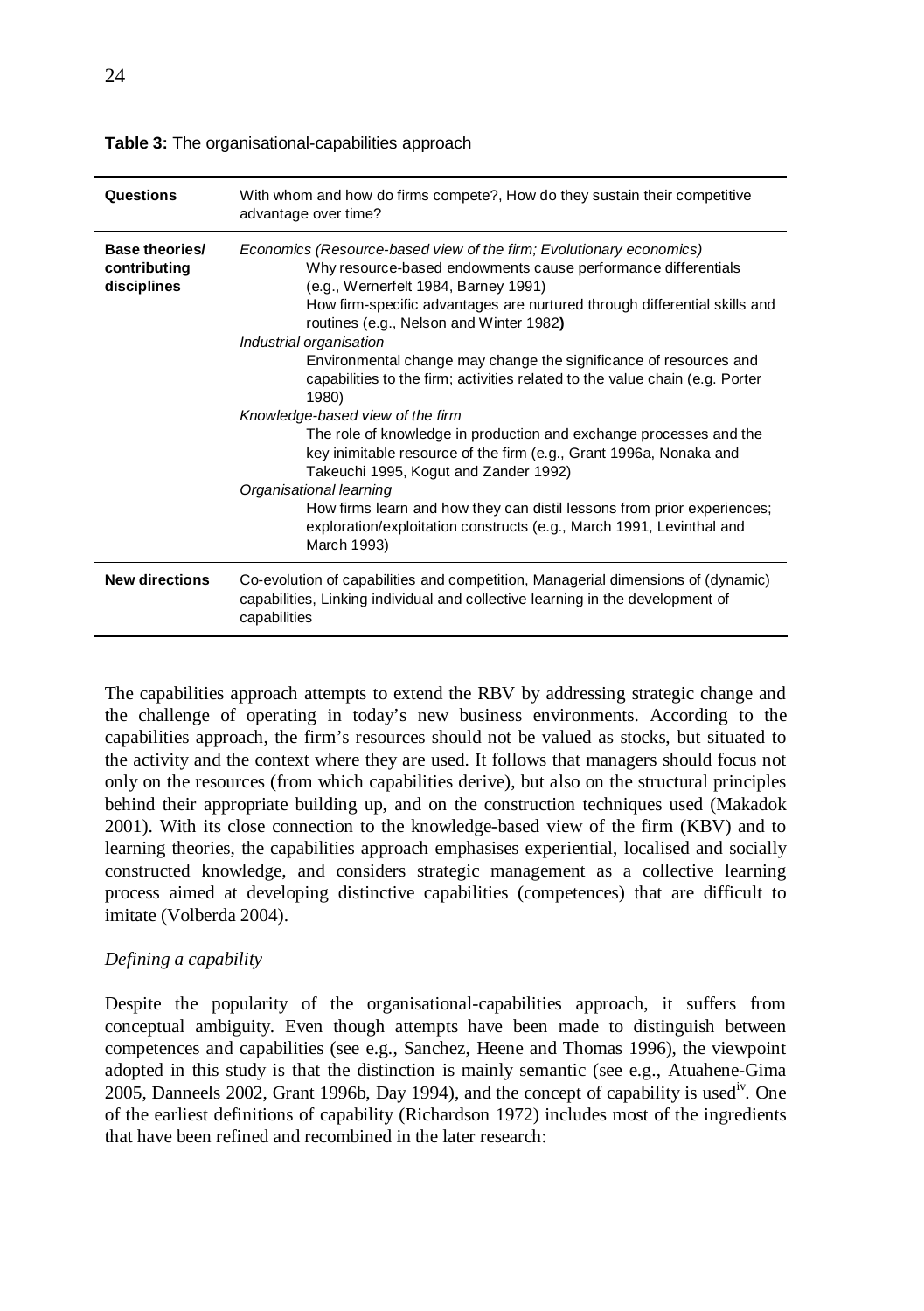*"It is convenient to think of an industry as carrying out an indefinitely large number of activities, activities related to the discovery and estimation of future wants, to research, development and design, to the execution and co-ordination of processes of physical transformation, the marketing of goods and so on. And we have to recognise that these activities have to be carried out by organisations with appropriate capabilities, or, in other words, with appropriate knowledge, experience and skills."* (Richardson 1972: 888)

As in Warren (2000) and Grant (1998, 1996b), for example, this study starts from the notion that capabilities refer to what a firm can do, whereas resources are the things it has. Resources can be defined independently of their use, whereas capabilities imply a function, an activity (Penrose 1959). The firm brings together more tangible, input resources and knowledge-based resources, and bundles them to perform a productive activity (Vorhies et al. 1999, Galunic and Rodan 1998, Grant 1996b). Capabilities build on organisational routines:

*"Routines carve a crucially important aspect of knowledge right at its joints, namely, its application. For this reason, routines are also considered as the building blocks of organizational capabilities."*Becker (2004: 662)

Routines are collective recurrent activity patterns (Becker 2004), and they are to the organisation what skills are to the individual (Grant 1998). An organisational capability is a high-level routine that, together with its implementing input flows, grants the organisation's management a set of decision options for producing significant outputs of a particular type (Winter 2000). Accordingly, capabilities consist of complex patterns of co-ordination between people, and between people and other resources, that form integrative sequences of activities (i.e. processes<sup>v</sup>) (Helfat and Peteraf 2003, Vorhies et al. 1999, Grant 1996b, Amit and Schoemaker 1993). The difference between a routine and a capability is thus mainly in the level of complexity, and in the more direct link between capabilities and managerial intentions, company strategy and output.

Another distinction between routines and capabilities is the relative emphasis on stability. As Winter (2000) notes, brilliant improvisation is not a routine. The aspect of consistency is important, as routines may then play an explicit or implicit role as coordination mechanisms, economise on limited cognitive resources, and provide stability of behaviour. As a result, they have often been associated with inertia. In contrast, the question of change and variation is an essential one in the capabilities approach to strategic management, given the need to address the challenge of operating in today's volatile business environments. Capabilities are often classified as operational (nondynamic) and dynamic, where operational capabilities involve the production of a good or the provision of a marketable service. Nondynamic capabilities are thought to change through the action of dynamic capabilities, where the term

*"'dynamic' refers to the capacity to renew competencies so as to achieve congruence with the changing business environment… the term 'capabilities' emphasises the role of managers in this capacity"*(Teece et al. 1997: 516)

This study follows the argumentation put forward by Helfat and Peteraf (2003), however, and it is assumed that, while some capabilities may specifically deal with adaptation, learning and change, they all have the potential to accommodate change. The concept of a capability as a set of routines supports this claim: despite the traditional emphasis on stability, recent research shows that routines change and vary (Becker 2004).

Thus, organisational capability is defined in this study as the capacity of an organisation to perform a co-ordinated set of activities, utilising its resources, for the purposes of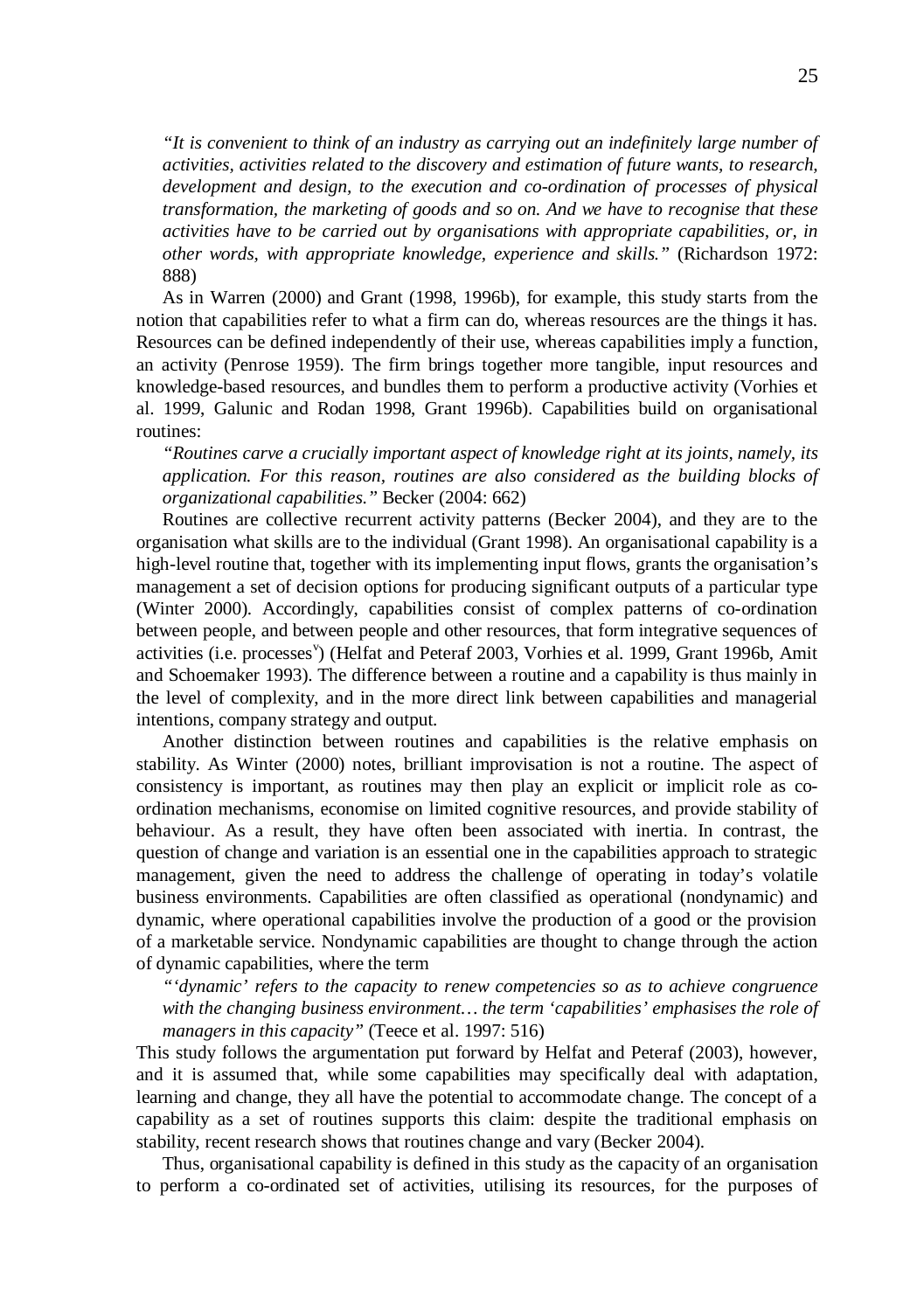achieving a particular end result (Helfat and Peteraf 2003, Langlois and Foss 1999, Grant 1998, 1996b)  $\mathrm{v}^i$ . The ultimate purpose is to distinguish the firm along the dimensions that bring value to its customers and/or create market or industry change (Hunt and Morgan 1995).

### *Founding and establishing an organisational capability*

The organisational-capabilities approach has close connections with the knowledge-based view of the firm (KBV) and with learning theories (Vera and Crossan 2003). KBV and organisational-learning research, in particular, have influenced understanding of the origins of capabilities.

Capabilities and routines could be interpreted as collectively held knowledge, knowledge of how to do things, which arises from the integration and co-ordination of specialised, individual knowledge (Loasby 1998, Grant 1996, Kogut and Zander 1992). Accordingly, routines and capabilities result from and may be altered by the learning process (Cohendet and Llerena 2003). When individual and group learning becomes institutionalised, organisational learning occurs and knowledge is embedded in repositories such as routines<sup>vii</sup>. Thus, the capability life cycle described by Helfat and Peteraf  $(2003)^{viii}$ has many parallels with the learning process in organisations (Crossan et al. 1999).

The origin of new knowledge is in human experiences, and knowledge is integrated into relationships (Gold et al. 2001, Loasby 1998, Leonard-Barton 1992). Thus, the first stage of the learning process (and of capability development) involves intuiting on the individual level: the preconscious recognition of the pattern and/or opportunities inherent in a personal stream of experience that can affect the individual's actions (Crossan et al. 1999). 'Expert' intuition is good for pattern recognition, whereas 'entrepreneurs' have the ability to make novel connections (Crossan et al. 1999).

The life cycle of a capability/routine starts when a team of intuiting individuals, under some type of leadership and capable of joint action, organises itself around an objective requiring or essentially involving the creation of an activity (Helfat and Peteraf 2003). The team members must then be able to interpret their intuitions, i.e. explain through words and/or actions an insight or idea to themselves and to others (Crossan et al. 1999). Depending on their established cognitive frames, individuals' interpretations of the same situation differ. Integrating is the process of developing shared understanding through conversing, and of taking co-ordinated action through mutual adjustment (Crossan et al.  $1999)$ <sup>ix</sup>.

The resulting activity further develops through the search for viable alternatives in terms of carrying it out (Helfat and Peteraf 2003). While exercising the co-ordinated activity, it becomes more deeply embedded in the organisation, and experience accumulates. Particular individuals may play a key role (leadership), and their decisions and characteristics affect the developmental path. This central actor may be, but often is not, the same individual with whom the initiative (intuition) originated (Floyd and Woolridge 1999). At some point development ceases. It may end simply because there are limits to what any team can achieve with available resources. The temporary social relationships that may have emerged during the founding of the interaction become recognised and formalised (Floyd and Wooldridge 1999). Activities require less and less conscious thought, and over time the ability of the team to recall the developmental path may fade, and the activities may become more tacit in nature and routinised. If new members of an organisation face strong pressure to conform, suboptimal routines may be closed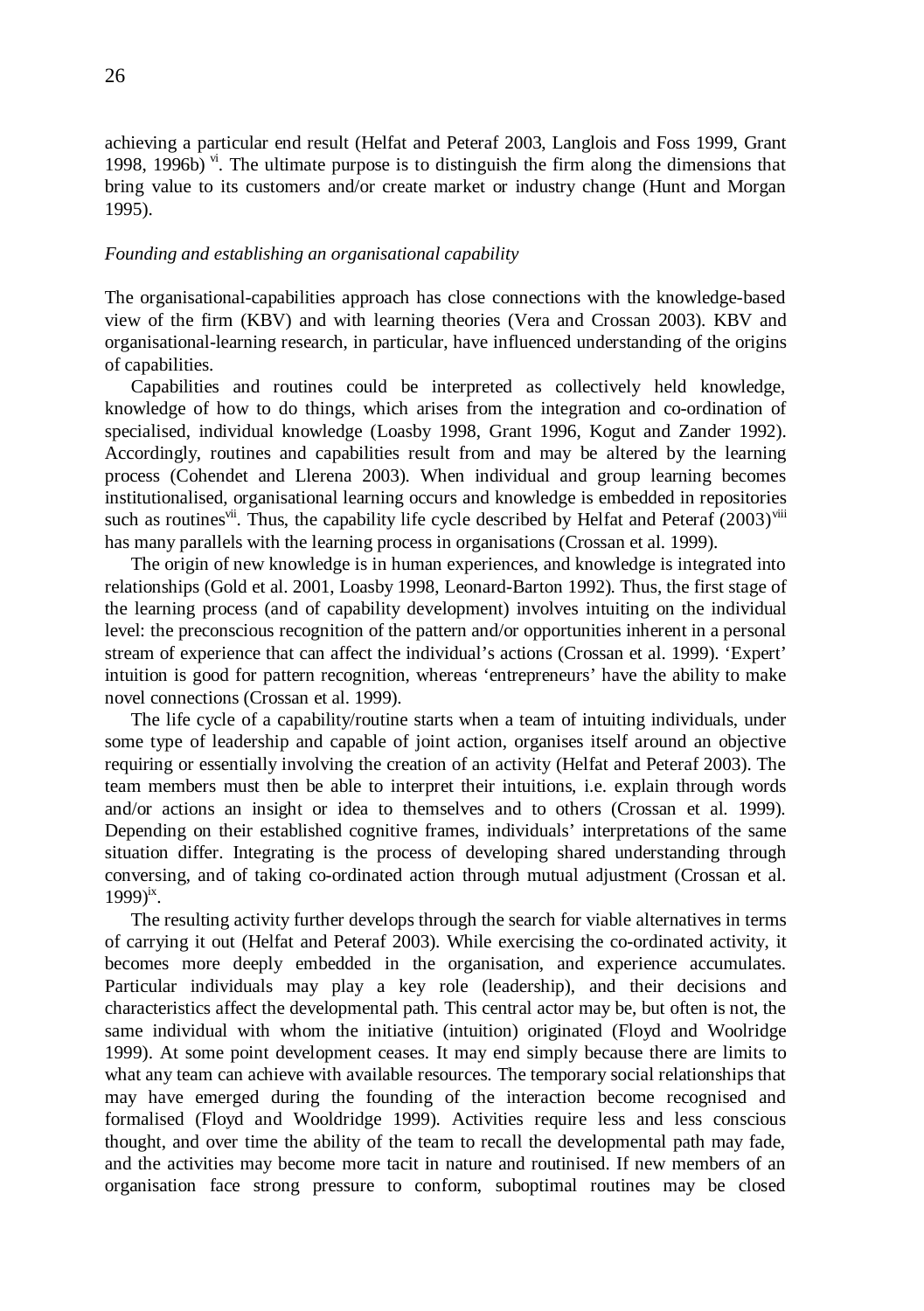prematurely (Aldrich 1999, March 1991). If the activity is recurring and significant, it will be acknowledged and institutionalised on the organisational level (Crossan et al. 1999). At what point a routine becomes a capability is a matter of degree, but according to Helfat and Peteraf (2003), a capability becomes established when it has reached some threshold level of activity and works in a reliable manner. Winter (2000) suggests that a capability is

- substantial in scale and significance
- reflected in a large chunk of activity that enables outputs that clearly matter to the organisation's survival and prosperity
- known to the management at least in the minimal sense that the control levers and their intended effects are known

Capability branching occurs when external factors have a strong enough impact to alter the current developmental path (Helfat and Peteraf 2003). Branching includes *retirement, retrenchment, replication, redeployment, recombination* and *renewal* (Helfat and Peteraf 2003). Extreme circumstances may force a firm to give up a capability entirely, meaning death (*retirement*) or gradual decline (*retrenchment*) in its level. On the other hand, the firm may try to *replicate* the capability by reproducing it in another geographic area. *Redeployment* involves going into the market for a different but closely related product or service, and often requires some alteration in order to serve the new market. The firm may also *recombine* the original capability with another. Finally, *renewal* entails entering a new developmental stage. These four last-mentioned processes are similar to 'retention' as described by Aldrich (1999).

#### *The importance of context in capability building: technology and organisational design*

The thorough mapping of a capability would incorporate the artefacts and documents used (Becker 2004), indicating interplay between tangible and knowledge-based resources. The role of technical systems is significant in facilitating information travel and assessment throughout the company. The members of the team involved in developing the capability may be geographically dispersed, hence the emphasis on IT especially in research on prescriptive knowledge management (Vera and Crossan 2003). Since technology is multifaceted, the organisation must invest in a comprehensive infrastructure that supports the various types of knowledge and communication (Gold et al. 2001). *Business intelligence techniques* support information gathering from the firm's competitors and other market environment, *collaborative technologies* allow individuals to work together, *discovery technologies* enable the firm to search for both public and private information, *knowledge mapping* allows individuals to find the information they need, and *information and knowledge storage technologies* enable the firm to develop databases on its customers, suppliers, partners and employees (Gold et al. 2001).

Further, capability development seldom starts from a clean slate. The members of the newly formed team bring with them human knowledge, skills, and social ties from within and outside team. As a group these individuals may possess team-specific human and social capital if they have worked together previously in another organisational setting. In the course of organisational-knowledge creation and capability development, there is a continuous codification of activities through which the firm provides its members with the generic rules and procedures that enable them to work efficiently and consistently in preknown circumstances (Huysman 2003, Crossan et al. 1999). On the other hand, the interpretation and application of general rules in the course of work are reliant on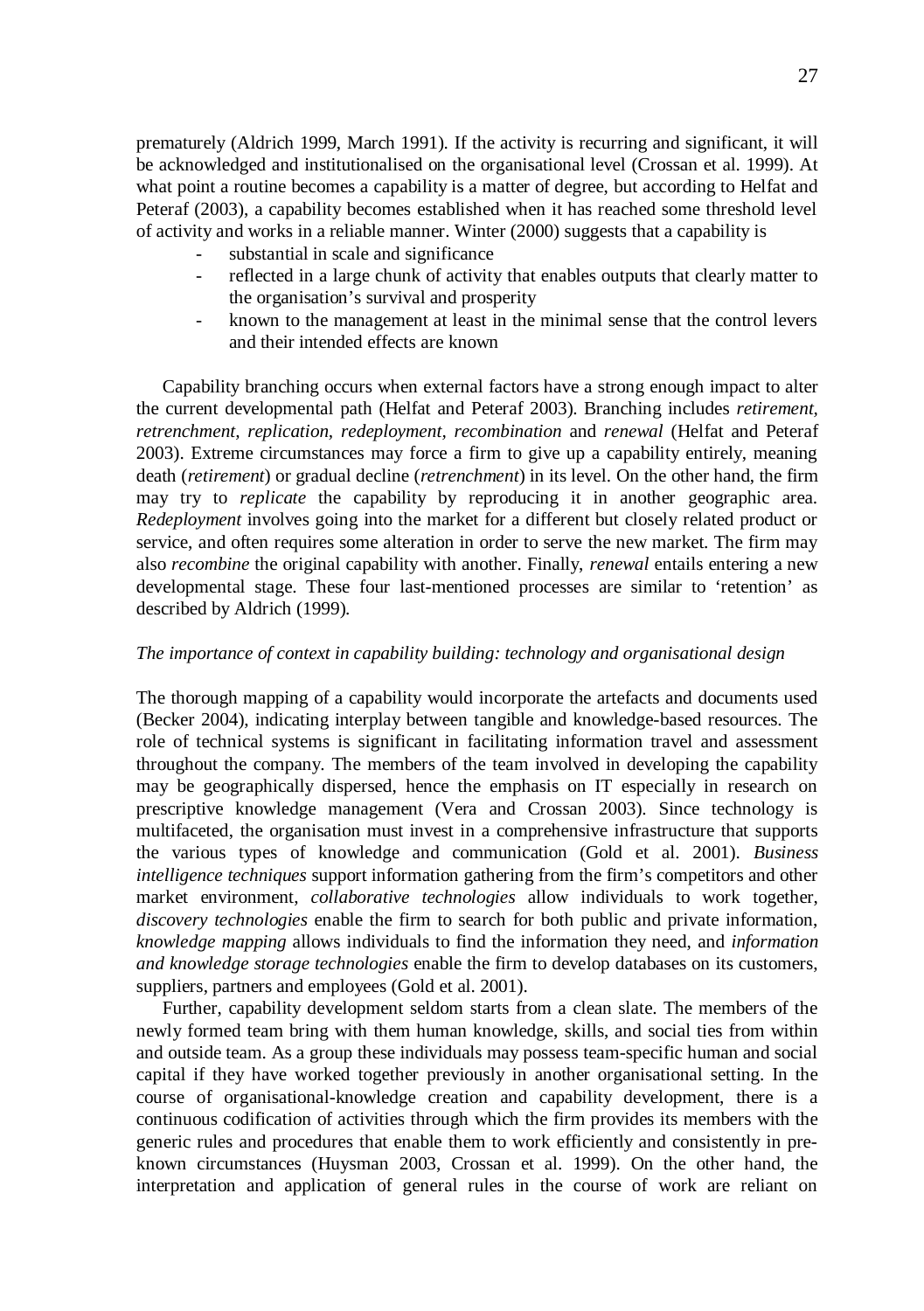employees' social relations and experiences (Huysman 2003, Crossan et al. 1999). Furthermore, the establishment of routines creates new procedures.

Capability building takes place in different kinds of organisational communities (groups or networks of people), some of which are hierarchical and others are more autonomous (Cohendet and Llerena 2003). Functional groups are vertically structured, recognised by the organisation, and present in the divisional structures and matrices (e.g., marketing, manufacturing, raw-material procurement). They form the basis for the division of work and specialisation, implement the mechanisms of authority, and create the context for collective behaviour (Cohendet and Llerena 2003). They can be captured in organisational charts and job descriptions.

Non-canonical groups, in turn, are laterally co-ordinated, and present the sociostructure of the organisation (Cohendet and Llerena 2003). As an exemplification, Brown and Duguid (2001, 1991) describe 'communities of practice' that consist of people committed to the same work or profession, communicating regularly about their activities in order to increase their performance, and thus gradually learning how to think and act as a community member. Such non-canonical groups interact with their part of the firm's environment, develop localised solutions to their problems, pursue their goals, and draw knowledge from their network connections (Brown and Duguid 2001, 1991).

Organisational knowledge, routines and capabilities thus need to be understood in terms of concrete contexts that support the activity. Organisational design is a construct that refers to the process of assessing and selecting the structure and formal system of communication, the division of labour, and the co-ordination, control, authority and responsibility required to achieve the organisation's goals (Trent 2004). It highlights patterns of interaction and the co-ordination of technology, tasks and human components (Trent 2004). Organisational design, together with the technical systems, supports and guides the actions an individual can or should take in an organisation (Taatila 2004).

### **Linking the entrepreneurship and capability approaches in the analysis of organisational renewal and growth**

### *Exploration and exploitation*

Capabilities represent the implementation of the company's strategic plans (Grant 1998). A strategy is thus

*"the articulation of means by which an organisation endeavours to convert its intentions into organisational capability in order to take advantage of its external opportunities and to minimise the threats it faces"* (O'Regan and Ghobadian 2004: 298)

Grant (1998) raised important questions related to the capability-based approach to management strategy. What possibilities does a company have to implement a strategic shift, and to renew itself? Can firms develop entirely new capabilities, or is it a matter of exploiting, preserving and developing their existing pool of resources and capabilities, rather than changing them? Business opportunities that are closely related to existing capabilities involve less risk, but they are also unlikely to change the current performance (Hoskisson and Busenitz 2001).

In addressing this problem, entrepreneurship research has become increasingly linked with the resource- and capability-based approaches to strategy: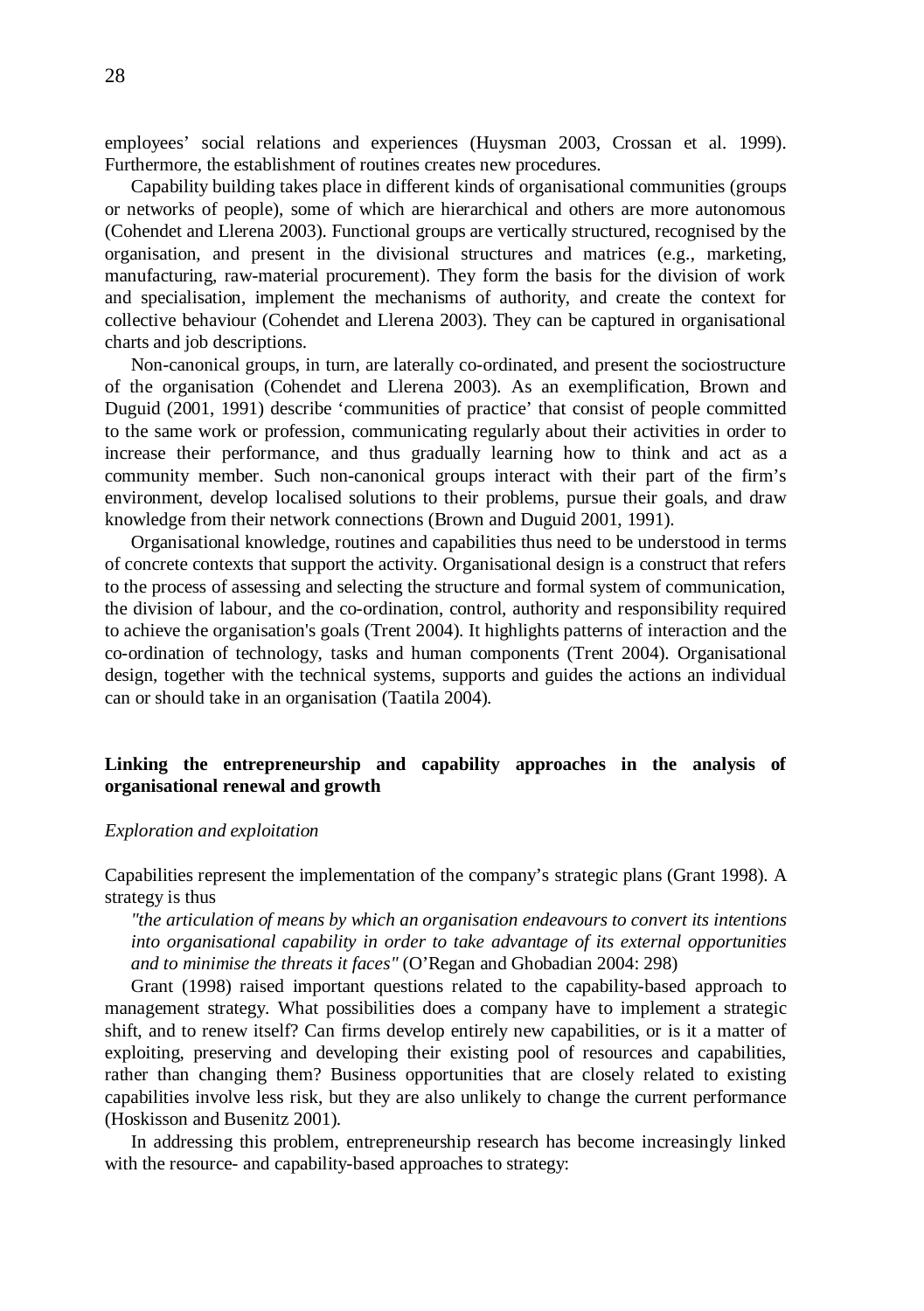*"Existing capabilities are extended and new capabilities develop when an individual or small group within the organization identifies the entrepreneurial opportunities and begins to pursue entrepreneurial initiatives. Linking CE to organizational capability this way focuses the discussion on the problem of capability-induced inertia and provides the means for integrating constructs from knowledge and social network theory"*(Floyd and Woolridge 1999:7).

The two distinct ways of developing the resource and capability base of the firm are often discussed in terms of exploration and exploitation (Crossan et al. 1999, March 1991). Exploration represents a combination of search, experimentation, trial and free discovery, and is concerned with variety in experience (Holmqvist 2004, Crossan et al. 1999, Levinthal and March 1993, March 1991). It is linked with creating capabilities, and the higher the frequency of variation, the greater the opportunities for creation and change (Aldrich 1999). Exploitation, in turn, includes matters such as refinement, efficiency, implementation, focused attention, and developing reliability in experience, and it is related to the use of existing capabilities (Holmqvist 2004, Hitt et al. 2002, Crossan et al. 1999, Levinthal and March 1993, March 1991).

Exploration builds on the search for and acquisition of new knowledge, whereas exploitation emphasises the transfer and sharing of what has already been learnt (Elfring and Hulsink 2003, Hansen 1999, Levinthal and March 1993). Exploitation is a requirement for implementing an advantage-seeking growth strategy, and exploration is needed for succeeding in opportunity-seeking growth.

### *Dispersed CE and the interaction between formal and informal organisation*

The problem of sharing resources between exploration and exploitation has been addressed in the CE research. The discussion has centred on the different organisational designs that should facilitate a certain degree of experimentation in addition to the overall aim to guide and coordinate the firm's core activities (Elfring 2005). Two main distinctions, *focused* and *dispersed* CE, have been proposed (Birkinshaw 1997). With former, large companies imitate small, entrepreneurial firms by creating separate organisations. These ventures are relatively autonomous units that endeavour to combine the resources of the parent company with the agility of a small firm. It is assumed that exploration and exploitation represent competing behaviours, that combining them is counterproductive, and that there are greater returns on specialisation.

With dispersed CE, as advocated in this study, exploration and exploitation are considered complementary, even though the tension between the two behaviours is acknowledged. Thus, each employee is assumed to be able to combine managerial and entrepreneurial thinking (i.e. exploitation and exploration), and entrepreneurial actions are distributed over the organisation. Although its advantages have been largely acknowledged (e.g., Atuahene-Gima 2005, Birkinshaw and Gibson 2004, Kazanjian et al. 2002), the dispersed CE often fails. Yet, the understanding of problems related to dispersed design is important, because even though structural separation may at times be essential, the eventual goal often is to reintegrate the new initiative with the mainstream organisation (Birkinshaw and Gibson 2004).

Within a large company, the critical conditions for dispersed CE are communication and information sharing, support of and openness to new ideas, and tolerance of risk and failure (Elfring 2005). When carrying out their tasks, individuals interact with certain people and organisational units while having relatively little interaction with others. Frequent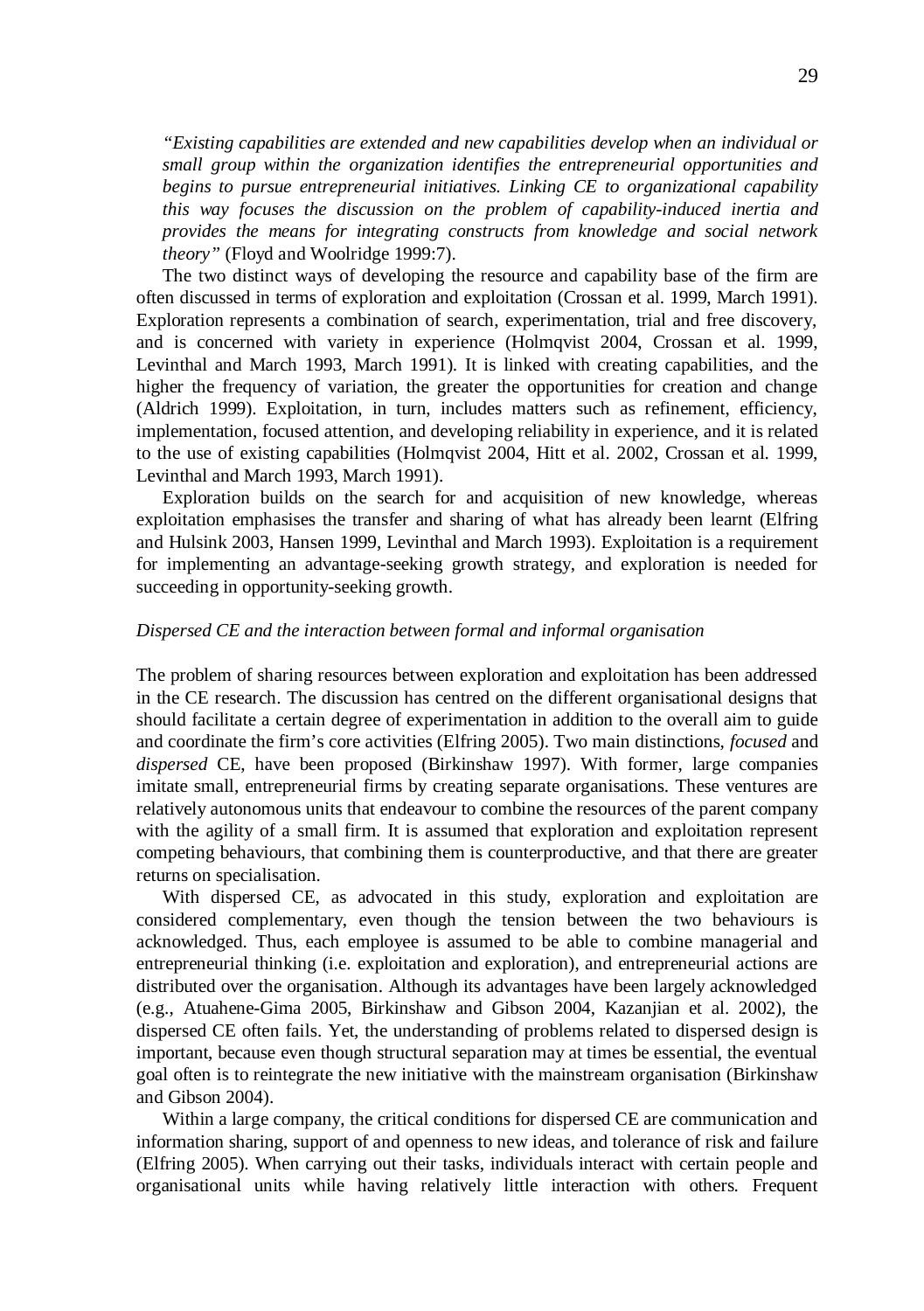interaction between members leads to positive reinforcement of interpersonal behaviour, the maintenance of consistency and a reasonable degree of harmony (Aldrich 1999). This is labelled relational embeddedness in research on social networks (Simsek et al. 2003). As members interact, their participation also shapes their cognitive frames: these schemata of interpretation enable people to locate, perceive, identify and label activities within their lives (Aldrich 1999). They include beliefs about particular types of persons (e.g., engineers cannot understand marketing), behaviours expected of people in a particular social position (e.g., CFOs demand cost cuts), and expected sequences of events in a situation (e.g., all questions related to price are first directed to the customer-segment manager). This aspect of social networks is also called cognitive embeddedness (Simsek et al. 2003).

What is important for organisational renewal and the creation of appropriate capabilities is that the decision makers in firms interpret and respond correctly to the messages they receive (Bergman et al. 2004). The cognitive frames determine what information is recognised as meaningful and how opportunities are perceived. The homogeneity of cognitive frames that is related to the maturity of a capability gives rise to predictability. Efficiency of interpretation and integration is also greatly enhanced when knowledge can be expressed in terms of a common language (Grant 1996a). Homogeneity could also promote inertia and rigidity, however (Becker 2004, Leonard-Barton 1992).

Departure from existing routines and capabilities may result from intentional or blind variations (Aldrich 1999). Sources of intentional variation include formal programmes of experimentation, incentives offered to employees and official tolerance of eccentricity. Blind variation results from trial-and-error learning, luck, imitation, mistakes, passion, surprises, misunderstandings, curiosity and randomness. As the individuals' cognitive frames are affected by their network of relationships, role specialisation and standardisation limit discretion and protect authorities from unauthorised variation (Aldrich 1999). Paradoxically, increasing intragroup homogeneity within an organisation may also become a source of dissent and raise the level of intraorganisational variation (Aldrich 1999). As a rule, however, individuals who maintain relationships not necessarily associated with their formal position are more likely to recognise opportunities and benefit from blind variation at the intuition and integration stages of capability development (Floyd and Woolridge 1999). Thus, the interaction between formal and informal organisation has a strong influence on how the firm as a whole can manage the exploration-exploitation tension involved in the dispersed design, and how the development of new capabilities can be combined with loss-preventing co-ordination (Kazanjian et al. 2002, Crossan et al. 1999).

#### **Competitive advantage and environmental uncertainty**

The focus of this study is not on testing the link between different growth strategies and performance. Nevertheless, the assumption is that in order to achieve sustainable, profitable growth, a company is able to maintain competitive advantage in the long run by combining entrepreneurial and strategic thinking. Thus, frequent reference is made to the concept of sustainable competitive advantage (SCA), even though it is acknowledged that this concept has evoked criticism.

Firstly, the meaningfulness of 'competitive advantage' has been questioned. According to Powell (2001), it will serve as a metaphor until a better way can be found to discover and test sustained, superior performance. Rumelt (2003) points out that if advantage is revealed by super-normal returns, it may be relative to the expectations of owners, the economy as a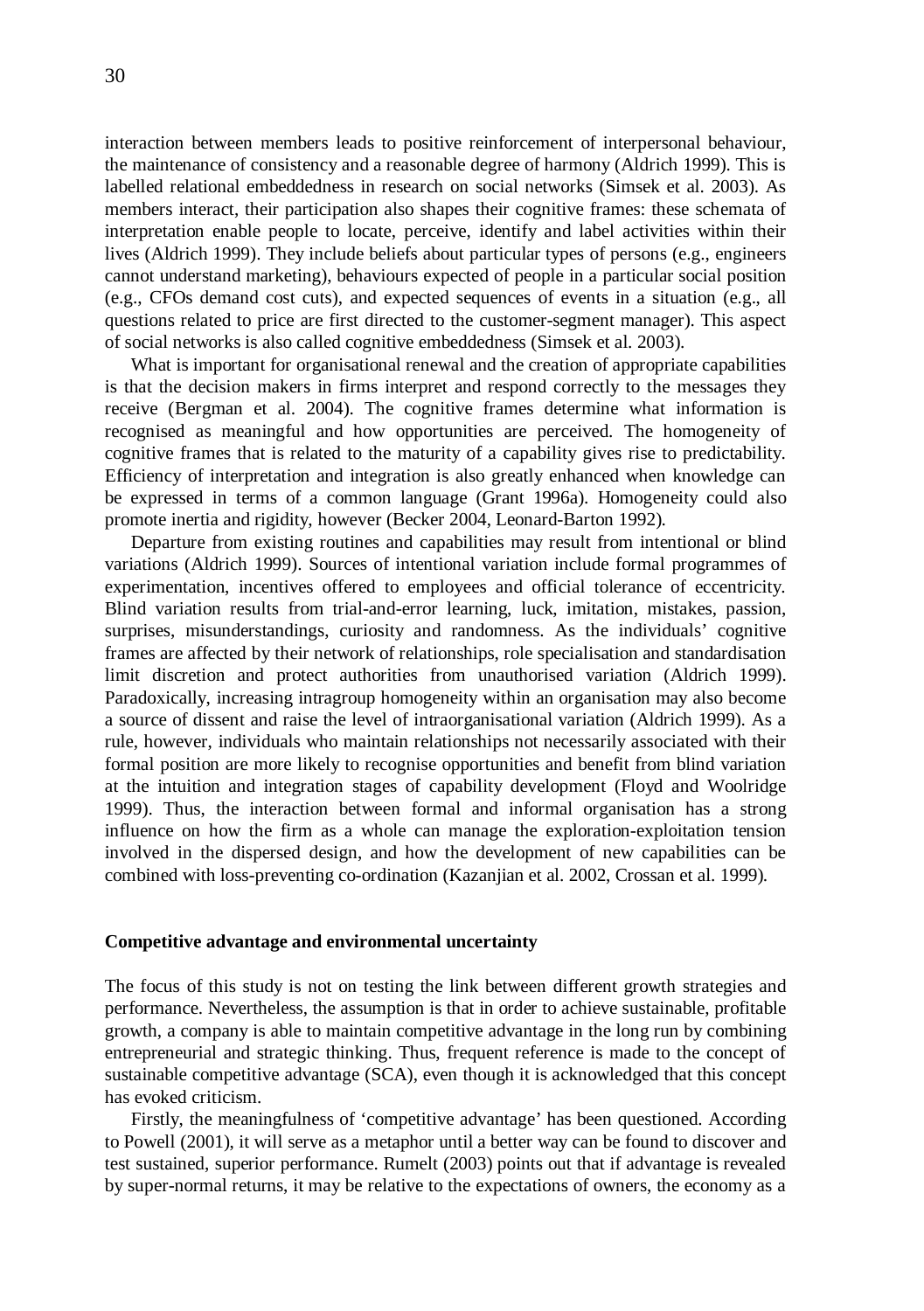whole, or the rest of the industry. Secondly, it could also be claimed that 'sustainable' has little operational meaning in that, depending on the rate of discount, one year with giant revenue may be just as good as a 'sustainable' rent stream. Thirdly, the difference between rents and profits – both common terms in SCA definitions – is a matter of degree. In microeconomics, excess returns that will be competed away are called profits, while sustainable excess returns are called rents. A firm can create profit when it has some advantage over other firms, and rent when it has some advantage that no other firm is able to imitate. As Johnson and Van de Ven (2001) note, a firm's strategic resources allow it to earn rents in the period of industry maturity (equilibrium), not into eternity but only as long as the industry remains undisturbed by the emergence of another industry.

Despite all the problems, SCA remains the central dependent variable in strategy research. This study draws heavily from the resource-based view of the firm in terms of sustainable competitive advantage and examining its sources (Table 4).

| Author(s) and Date        | <b>Main Contributions</b>                                                                                                                                                                                |
|---------------------------|----------------------------------------------------------------------------------------------------------------------------------------------------------------------------------------------------------|
| Dierickx and Cool (1989)  | The sustainability of a firm's asset position is based on how easily<br>assets can be substituted or imitated.                                                                                           |
| Prahalad and Hamel (1990) | SCA results from core competences: firms should consolidate<br>resources and skills into competences that allow them to adapt<br>quickly to changing opportunities.                                      |
| Barney (1991)             | There are four indicators of the potential of firm resources to<br>generate SCA: value, rareness, resistance to imitation, and<br>imperfect substitution                                                 |
| Peteraf (1993)            | There are four conditions to be met for SCA: superior resources<br>(heterogeneity within an industry), ex-post limits to competition,<br>imperfect resource mobility, and ex-ante limits to competition. |
| Hunt and Morgan (1995)    | Comparative advantage in resources can translate into<br>competitive advantage in the marketplace                                                                                                        |

**Table 4:** Definitions of the Sustainable Competitive Advantage (SCA) applied in this study

Source: adapted from Hoffman (2000)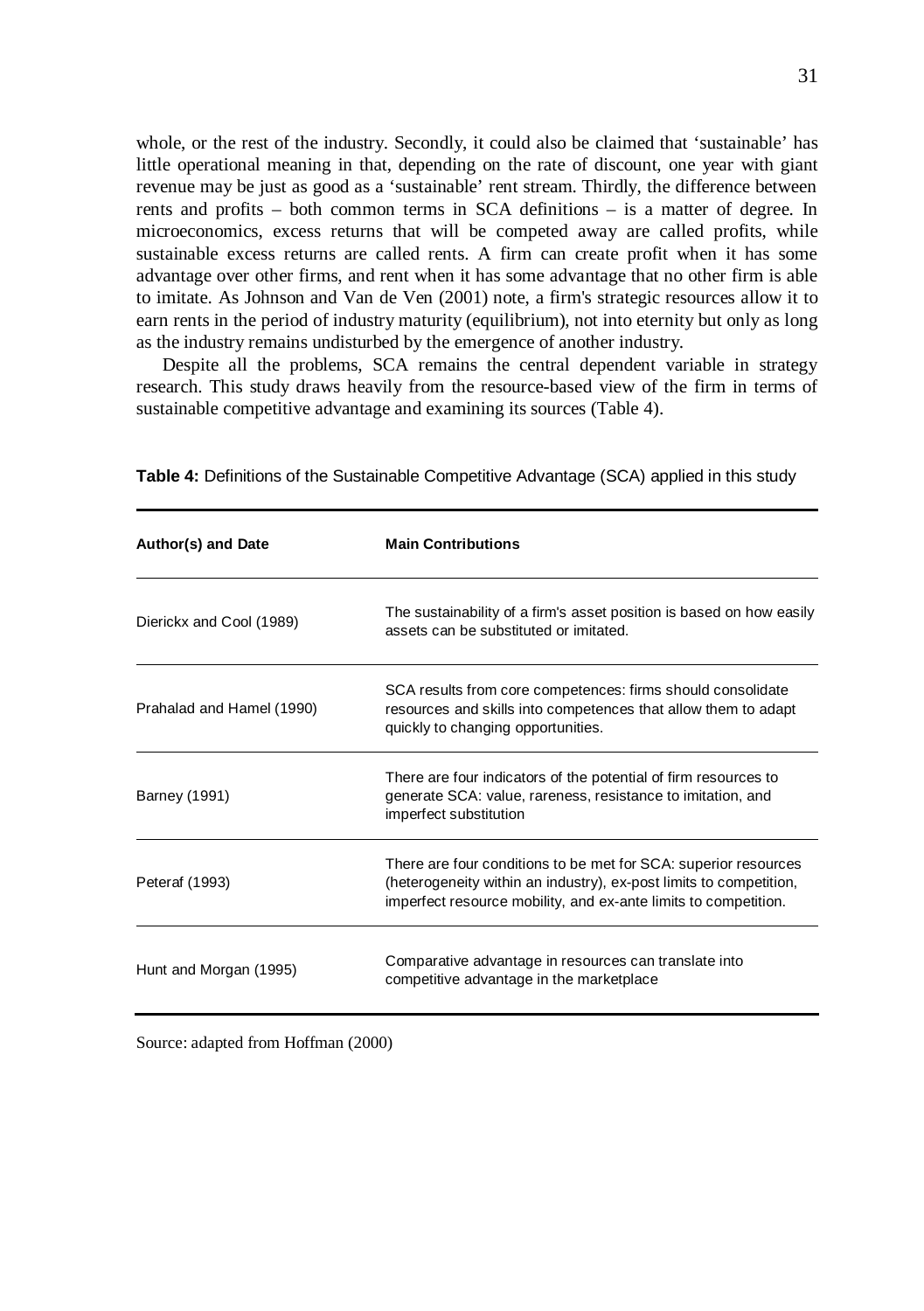According to the resource-based view, 'sustainable' does not refer to any time period, but implies a condition in which the resources and capabilities remain valuable, rare, inimitable and non-substitutable despite the competitor's efforts to undermine SCA (Barney 1991). However, if the external conditions change, the firm may lose it. A firm is said to have competitive advantage when it is implementing a value-creating strategy that is not being implemented by any current or potential competitors at the same time, and when these other firms are unable to duplicate the benefits of this strategy. Peteraf (1993) developed the concept further, and defined competitive advantage as "sustained above normal returns". She considered the effects of firm heterogeneity, ex-ante and ex-post limits to competition, and immobility. Ex-ante limits mean that resources should be acquired at a price below their discounted net present value, whereas ex-post limits include inimitability and imperfect substitutability of resources to ensure that the imperfect competition continues for a sustained period of time. Hunt and Morgan (1995) connect SCA to the marketplace, and suggest that comparative advantage in resources occurs if:

*"a company's resources assortment (e.g., its competencies), enables it to produce a market offering that, relative to extant offerings by competitors, (1) is perceived by some market segments to have superior value and/or 2) can be produced at lower costs."*(Hunt and Morgan 1995: 7)

Thus, the value of capabilities and resources (i.e. their potential to create competitive advantage and sustainable income streams) to a company varies over time and is considered exogenous: it is dependent on the industry and the market context. On the industry level, Amit and Schoemaker (1993) introduce Strategic Industry Factors (SIFs) as the portfolio of resources and capabilities that have become the prime determinants of economic rent in a certain industry. SIFs are determined in the market, they change over time, and drive competition. Strategic Assets (SAs), in turn, are the distinguishable resources and capabilities that have the potential to establish the firm's competitive advantage. According to Kreiser and Marino (2002), firms respond to the environment as perceived and interpreted by the decision makers. These managerial perceptions ultimately shape strategy formation and the resource- and-capability portfolio of the companies.

The rate of environmental change also plays a major role in influencing perceived environmental uncertainty. Changes in the external environment may occur in the industry structure, boundaries and recipes, in market demand, global currency rates and regulation, and in the availability of critical resources. Uncertainty stems from the inability to assign probabilities to future events, from a lack of necessary information to identify and understand the causal effects of market changes, and the inability to predict the outcome of decisions (Hoskisson and Busenitz 2002). Market uncertainty increases the probability of failure, and makes it difficult to predict the value of resources and capabilities. The notion of real-options reasoning has recently been introduced in strategic management as a way of dealing with business uncertainty (Hoskisson and Busenitz 2002). Real-options logic is better known from financial theory, in which the limited initial, explorative investment yields information on the wealth-creation potential of the business opportunity (Ireland et al. 2003). Within the strategic approach, entrepreneurial initiatives are considered real options that provide quick access to future opportunities before they close (Hoskisson and Busenitz 2002).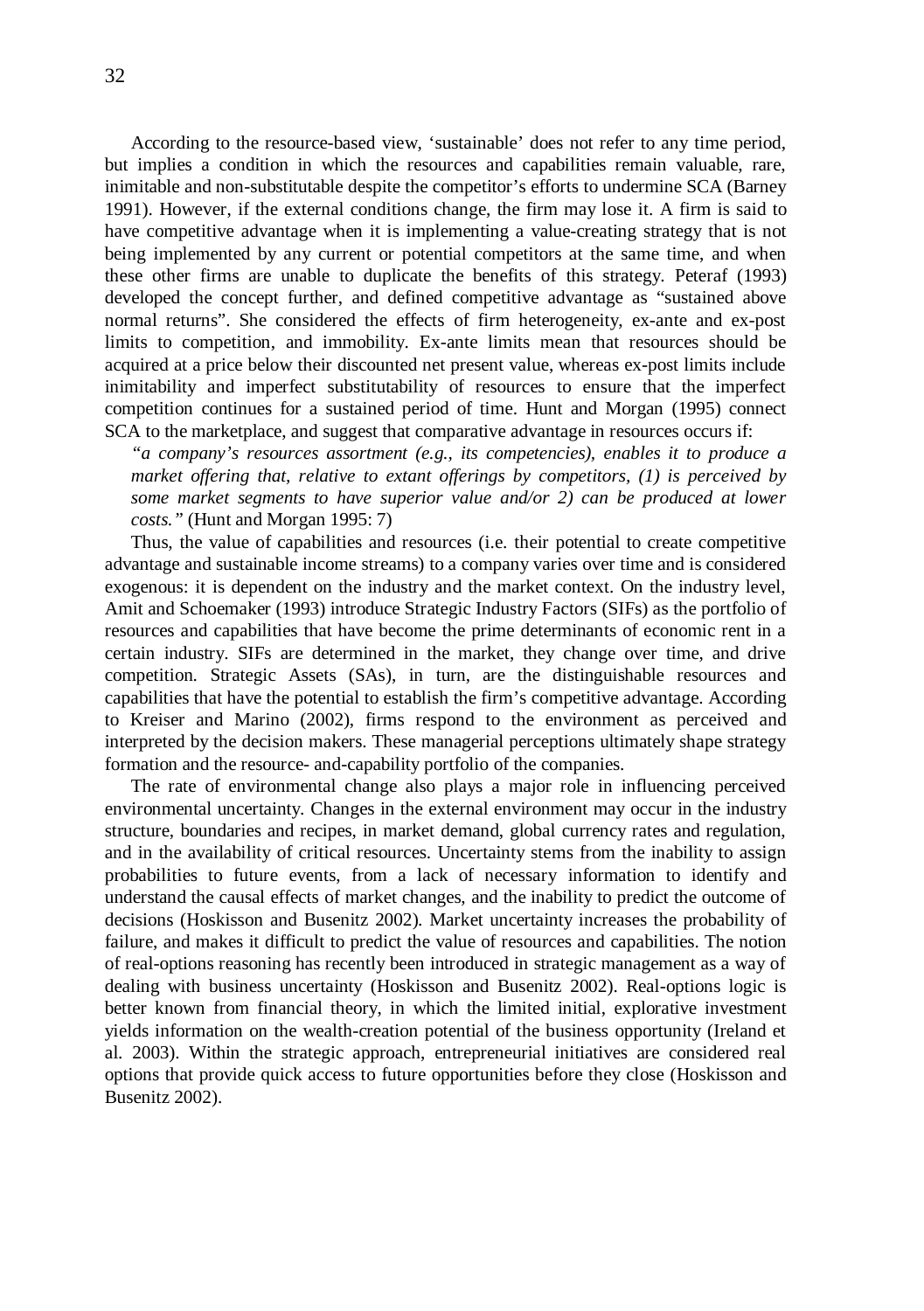### **The theoretical framework of the study**

Figure 4 presents the basic, underlying framework of this study, which is founded on the theoretical ingredients discussed in the previous sections. Four major contingency links are identifiable:

- link I indicates the influence of the external environment on the growth strategy
- link II depicts the influence of the chosen strategy on organisational arrangements, which is presented as capability building
- link III illustrates the influence of capabilities on strategy
- link IV shows the influence of performance variables on the strategy.

The study specifically considers links II and III.



**Figure 4:** The theoretical framework of the study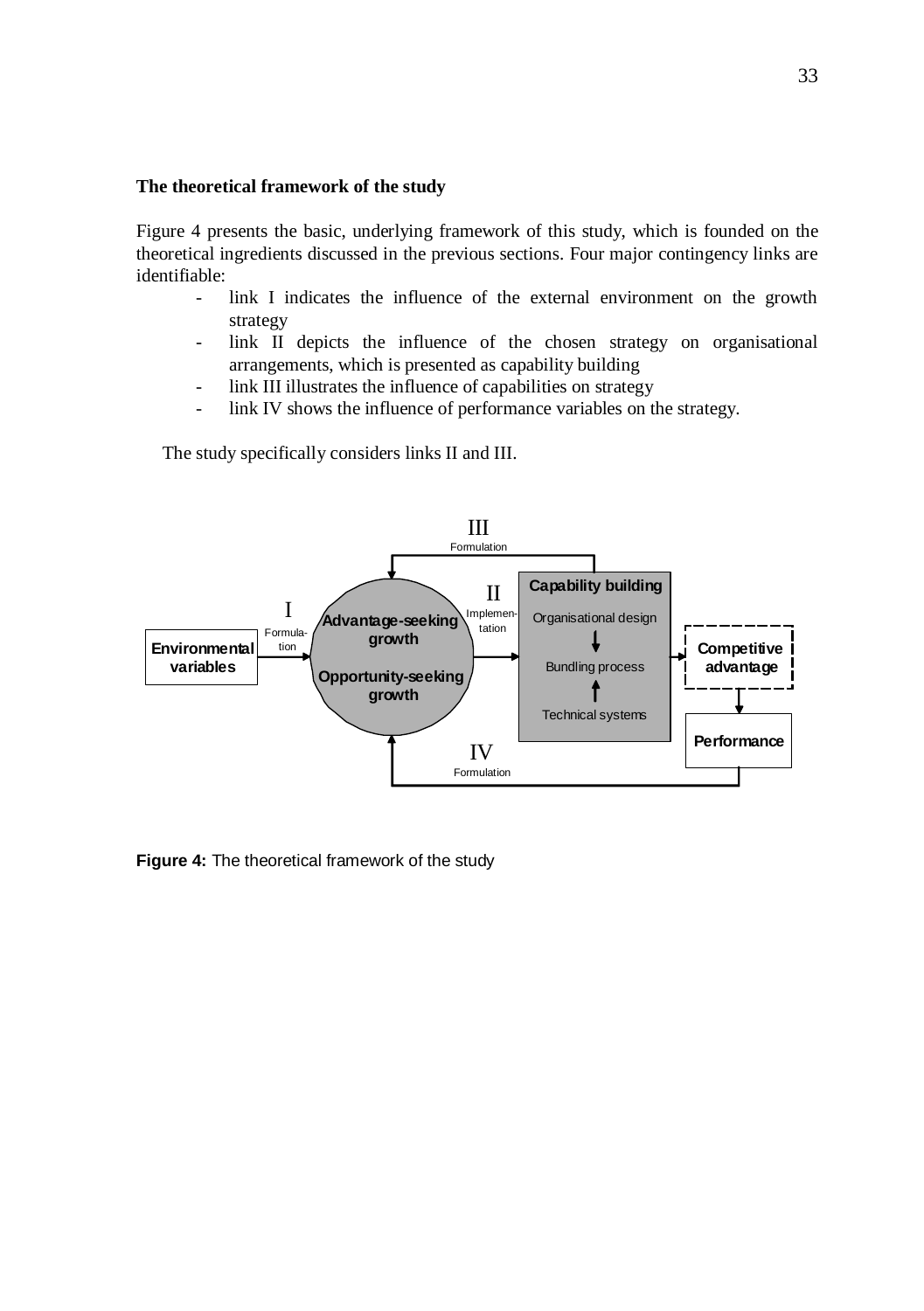In this study, a capability is analysed as a combination of technical systems, organisational design and bundling processes<sup>x</sup>. *Technical systems* include the technology needed for producing the physical product and the related internal and external support and services. Of special significance in capability-building are systems that facilitate information travelling and assessment throughout the company. *Organisational design,* with its formal and informal sides, develops the context for combining tangible and intangible resources and binds the resources to the company values and vision through organisational culture (Siggelkow 2002, Gold et al. 2001, Leonard-Barton 1992). Technical systems and organisational design together comprise the contextual aspect of capabilities.

*Resource-bundling processes*, in turn, capture the stages and objectives of capability building. The term refers to the definition according to which capabilities consist of complex patterns of co-ordination between people, and between people and other resources, that form an integrative sequence of activities (i.e. processes). The different bundling processes are connected to the capability life cycle and the stages of organisational learning, and they are divided into creating (building new capabilities or renewing them), entrenching (redeploying, replicating or recombining an existing capability), and trimming (retirement or retrenchment) (Sirmon et al. 2005, Helfat and Peteraf 2003, Siggelkow 2002, Ahuja and Lampert 2001, Brown and Eisenhardt 1999, Crossan et al. 1999). Exploratory knowledge search is essential for the identification and valuation of new capabilities, whereas the entrenching of existing capabilities builds more on knowledge transfer and integration (Bergman et al. 2004).

The choice of bundling process is linked to the decisions on organisational design and technical systems, and contingent on the level of environmental uncertainty (Nelson and Winter 1982). Organisations that enjoy a clear and well-defined environment are likely to benefit from strategic moves to increase efficiency, incremental improvements in operations, and incremental innovations associated with current technology (i.e. advantageseeking growth) (Hoskisson and Busenitz 2002). This type of growth is based on the entrenchment of the already existing capabilities. On the other hand, operating under conditions of substantial uncertainty and competitiveness makes it difficult to predict the competitor's actions and developments outside the industry, and identifying opportunities may become serendipitous (Sirmon et al. 2005). Firms must develop new capabilities in advance in order to be able to respond quickly and effectively (i.e. prepare for opportunityseeking growth) (ibid.). They have to invest in capability building before they know exactly how valuable the new capabilities will be, and these investments have to be made on the basis of weak signals and expectations of the evolution of the environment (Bergman et al. 2004).

Even though new ventures can often justify a make-or-break business strategy, most established companies have too much to lose to afford a sole emphasis on opportunity seeking. Thus, if environmental change threatens their core activities and/or resources, rendering them obsolete or reducing their value, established firms should combine advantage- and opportunity-seeking growth. This requires both the entrenching and creation of capabilities.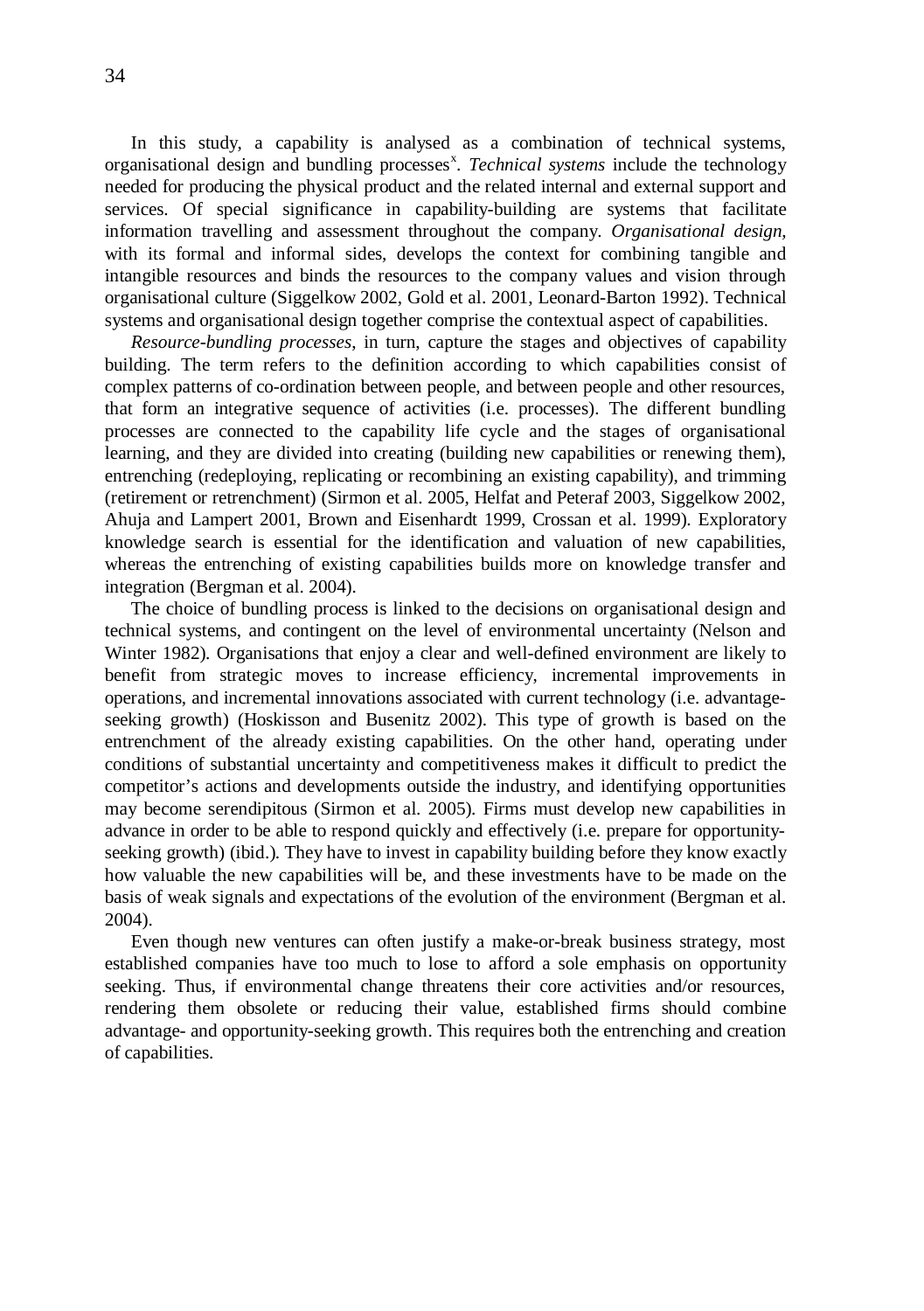# **METHODOLOGY**

#### **The case study as a research strategy in business and management studies**

### *The definition and aims of a case study*

The main feature of a case study is the depth of focus on the research object, which may be a group, an organisation, a culture, an incident or a situation (Ghauri 2004). Creswell (1998) defines the case study as the exploration of a bounded system over time through detailed, in-depth data collection involving multiple sources of context-bound information. It is assumed to advance understanding of the chosen research phenomenon, and to focus attention on one or a few instances (Babbie 2004, Ghauri and Grønhaug 2002). The integrative power of the case study enables the object to be investigated from many angles, and various elements to be drawn together in a cohesive interpretation (Ghauri 2004).

Creswell (1998) classifies case studies as intrinsic and instrumental. An intrinsic study is conducted when the focus is on uniqueness, and an instrumental case study is for the purposes of illustration. Yin (1994) distinguishes between descriptive, exploratory and explanatory case studies.

A case study could be mainly descriptive, especially if the bounded system, the case, is large and complex (Creswell 1998). From a phenomenological perspective, a case study should give an accurate, clear and articulate description of an experience (Polkinghorne 1989). Merriam (1988) suggests that the proper balance between description and the amount of analysis and interpretation could be up to 70%–30% in favour of description. Explanatory and exploratory case research also includes descriptive phases, as it is crucial to the generation of insight, within-case analysis and the checking of facts (Eisenhardt 1989). Case studies have traditionally been thought to be most suitable for exploratory research, where the aim is to develop hypotheses and propositions for further enquiry. In terms of explanatory research, they facilitate the tracing of operational links over time, rather than focusing on mere frequencies or incidence (Yin 1994).

This thesis strongly draws on the definition developed by Yin (1994), according to which case study is posited as a comprehensive research strategy. It is thus

*"an empirical enquiry that investigates a contemporary phenomenon within its real-life context, especially when the boundaries between phenomenon and context are not clearly evident. The case study enquiry copes with a technically distinctive situation in which there will be many more variables of interest than data points, and as one result relies on multiple sources of evidence, with data needing to converge in a triangulating fashion, and as another result benefits from the prior development of theoretical propositions to guide data collection and analysis."*(Yin 1994: 13)

It has been common to position case studies strictly within the qualitative research approach, and to link them with constructivist assumptions and field observations (e.g., Creswell 1998). However, as Ghauri (2004) and Yin (1994) noted, a case study as such is not necessarily qualitative in nature, and it may be based on any mix of quantitative and qualitative evidence. The aims and composition of the study, the use of inductive and deductive reasoning, and the role of theory vary and it has been combined with a variety of epistemological positions, from the positivist to the phenomenological (Ghauri 2004).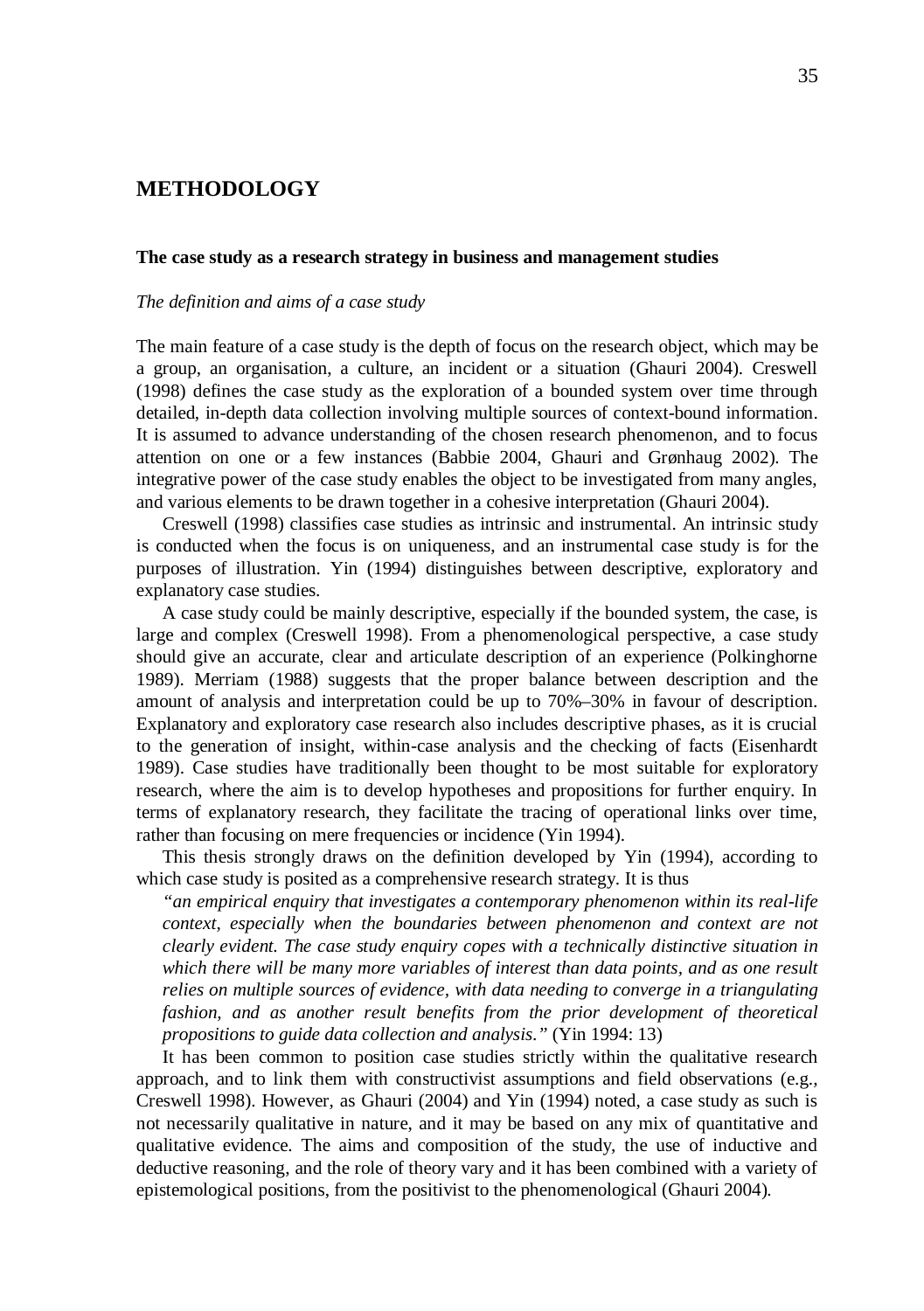The role of theory also varies: it may be absent altogether, it may guide the cross-site or inter-site comparisons in an explanatory way, or it may be employed towards the end of the study (Creswell 2003, 1998). A case study may be used to support or refute a theory, or for the purposes of creating one (Remenyi and Williams 1998). Table 5 gives some examples of assessment criteria, which vary according to the aims of the study and the role of theory.

**Table 5**: Different criteria for assessing a case study

| Stake (1995)<br>Focus on the description of the case, theory absent from the study design and implementation |                                                                                                                                                                                                                                                                                                                                                                                                                                                                                                                                                                                                            |  |
|--------------------------------------------------------------------------------------------------------------|------------------------------------------------------------------------------------------------------------------------------------------------------------------------------------------------------------------------------------------------------------------------------------------------------------------------------------------------------------------------------------------------------------------------------------------------------------------------------------------------------------------------------------------------------------------------------------------------------------|--|
| Data and<br>Analysis                                                                                         | Is the reader provided with some vicarious experience? Have quotations been used<br>effectively? Has the writer made sound assertions, neither over- nor under-interpreting?<br>Has adequate attention been paid to various contexts? Were sufficient raw data<br>presented? Were the data sources well chosen and in sufficient number? Do<br>observations and interpretations appear to have been triangulated? Is the role and point<br>of view of the researcher nicely apparent? Is the nature of the intended audience<br>apparent? Is empathy shown to all sides? Are personal intentions examined? |  |
| Reporting<br>style                                                                                           | Is the report easy to read? Does it fit together, each sentence contributing to the whole?<br>Does the report have a conceptual structure (i.e., themes or issues)? Are its issues<br>developed in a serious and scholarly way? Is there a sense of story to the presentation?<br>Are headings, figures, artefacts, appendixes, and indexes used effectively? Was it edited<br>well, or just given last-minute polish?                                                                                                                                                                                     |  |
| Ethical<br><i><b>issues</b></i>                                                                              | Does it appear that individuals were put at risk?                                                                                                                                                                                                                                                                                                                                                                                                                                                                                                                                                          |  |

### **Eisenhardt (1989)**

*The case study as a theory-building tool*

| Data and<br>Analysis | Have the investigators followed a careful analytical procedure? Does the evidence<br>support the theory? Have the investigators ruled out rival explanations? Is there enough<br>evidence displayed? |
|----------------------|------------------------------------------------------------------------------------------------------------------------------------------------------------------------------------------------------|
| Final                | Has the case study resulted in new insights? Do the concepts, frameworks, or                                                                                                                         |
| outcome              | propositions form a parsimonious, testable and logically coherent theory?                                                                                                                            |

### **Yin (1994)**

*Focus on the explanation, exploration or description of the case: theory is used for creating propositions that guide the study in an explanatory way*

| Data and<br>Analysis | Does the case study consider alternative perspectives? Does it display sufficient<br>evidence? |
|----------------------|------------------------------------------------------------------------------------------------|
| Reporting<br>style   | Is the report composed in an engaging manner?                                                  |
| Final<br>outcome     | Is the case study complete? Is it significant?                                                 |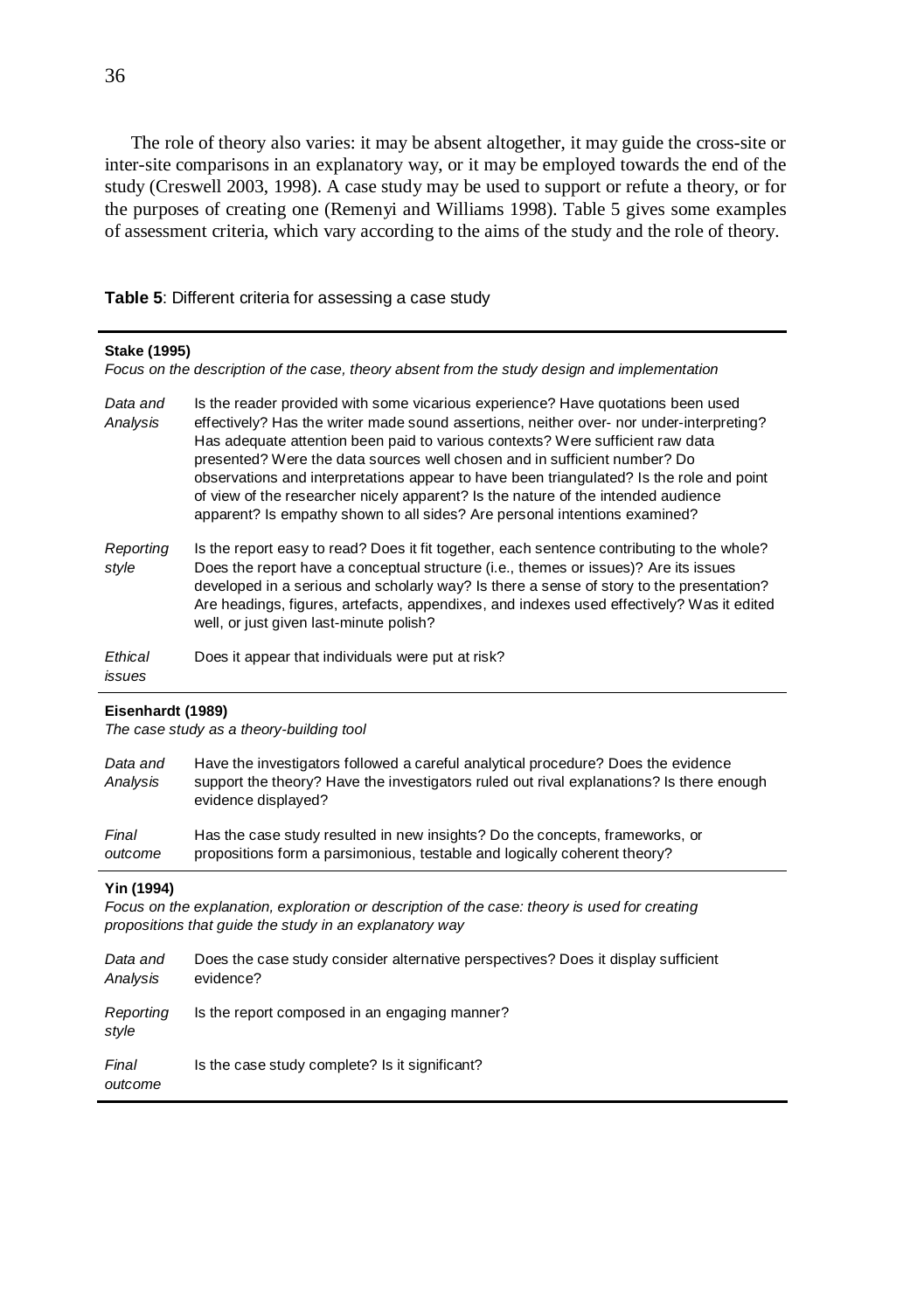According to Stake (1995), theories could be absent from a study focusing on case descriptions and related issues, and the broader generalisations – the researcher's summary of the interpretations or claims – left until the end. He sees the case method as being much closer to action research, whereas Eisenhardt (1989) and Yin (1994) liken it in some sense to quasi-experimental research methods. If the aim is to develop a new theory, Eisenhardt (1989) recommends the early identification of possible constructs. However, research should begin with as few preordained theoretical perspectives and propositions as possible. According to Yin (1994), theoretical propositions are needed for a complete research design, and theory development prior to the data collection is therefore an essential step in doing case studies. Since theory development takes time, existing works may provide a rich theoretical framework for the study. Thus, unlike Stake (1995), Eisenhardt (1989) and proponents of a more grounded-theory approach to theory building (Glaser and Strauss 1967), Yin (1994) considers knowing the literature beforehand a necessity. Burawoy (1991) also advocates an extended-case method, in which the purpose is to modify and improve existing theories.

The aim in this thesis is to modify and give new insight into existing theories. Theoretical presuppositions were developed and constructs defined prior to the data collection based on the existing literature, and modified in an iterative manner as the study proceeded. A similar approach to theory-driven case studies was taken by Danneels (2002, 2003), for example.

## *Relevant conditions for conducting case studies in business and management research*

Case studies have often been considered a less desirable form of enquiry than experiments or surveys. Various research strategies have been arrayed hierarchically, the case study considered applicable only to the exploratory phase of an investigation, surveys and histories the most appropriate for the descriptive phase, and experiments the most suitable for explanatory or causal inquiries. However, as Yin (1994) points out, each strategy can be used for all three purposes – explanatory, descriptive and exploratory. Other major concerns are that case studies suffer from a lack of rigour, allow for the deliberate manipulation of the data, provide little basis for scientific generalisation, take too long, and result in massive, unreadable documents. Most of these concerns are related to studies that use a qualitative approach, as employed here.

In spite of the shortcomings, however, there has been an increasing amount of awareness of the case-study approach at academic conferences in recent years, and it is becoming a widely accepted form of research (Ghauri 2004). Irrespective of the researcher's orientation, analysing qualitative data has become more systematic, the distinction between case-study research and case-study teaching has been clarified, generalisability problems have been addressed, justification for using a qualitative approach instead of statistical methods has been provided, and many alternative ways of both conducting and writing case studies have been developed. Remenyi and Williams (1998) go as far as to suggest that, due to the complexity and multi-dimensionality of the circumstances being studied, questionnaires alone are increasingly regarded as inadequate in providing the type of evidence and experience needed for pursuing a doctorate in business and management studies.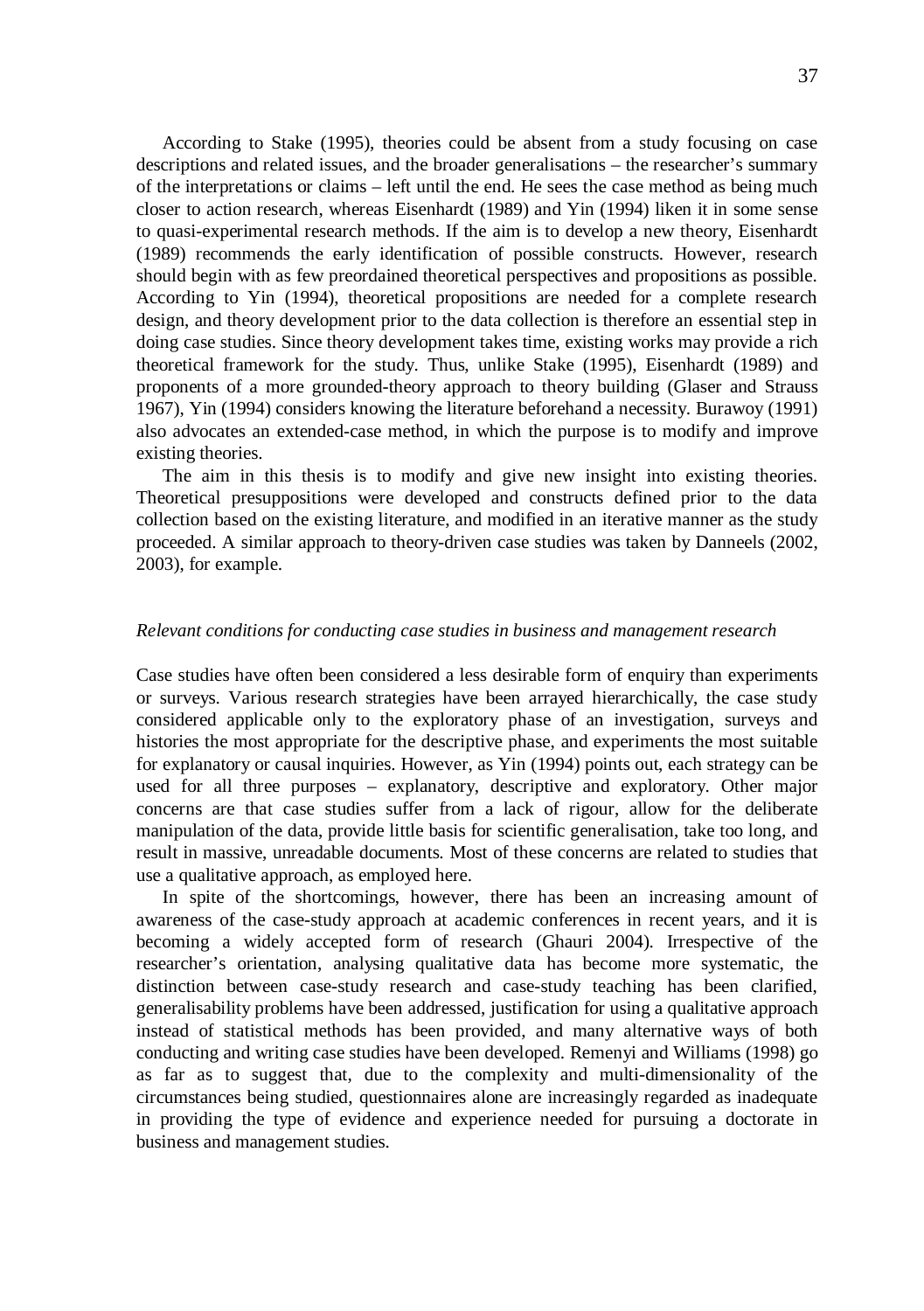The scope and the depth of a case study may be extensive, and more so than many other research strategies designed to provide insight into a management situation. According to one influential argument, they are

*"particularly well-suited to new research areas or research areas for which existing theory seems inadequate… [a case study] is useful in early stages of research on a topic or when a fresh perspective is needed."*(Eisenhardt 1989: 548-549)*.*

It also allows the researcher to focus on specific instances that may be crucial to understanding the research phenomenon, but are difficult or impossible to capture by using other research tactics such as histories, experiments and a large-scale survey (Yin 1994). The case study and the historical method may overlap, but cases add direct observation and systematic interviewing to the sources of evidence (Yin 1994). Experiments, on the other hand, require the investigator to manipulate behaviour directly, precisely and systematically, which is seldom possible in business and management research. The concepts and variables used in a case study are often multidimensional and complex to quantify and/or there are a great number of them. This makes experiments or survey methods difficult to use.

The choice of research strategy is determined by  $(1)$  the objective of the study,  $(2)$  the nature of the research problem and questions, and (3) the theoretical frameworks adopted. The objective of this thesis was to provide new insight into how established, large-sized companies could implement their objective for sustainable, profitable growth, and to contribute to the understanding of organisational renewal in this context. Thus, organisational changes were of special interest. A qualitative case study was chosen because it is thereby possible to look directly and longitudinally at processes, states and events, and to show how these have led to specific outcomes (Ghauri 2004).

A case study has specific advantages when

*"a how or why question is being asked about a contemporary set of events over which the investigator has little or no control"*(Yin 1994: 9).

When research is addressing a 'what' question, the objective of a case study often is to develop hypotheses or propositions for later testing (Ghauri 2004). Both 'what' and 'how' questions were addressed in this thesis, and the case study was used for both description and explanation. Furthermore, the special focus on large-sized, established wood-industry companies limited the potential sample size for a survey. The data was collected from cross-border and cross-cultural settings over a three-year period, thus the qualitative approach of the case study enabled the researcher and the respondents to check their understanding, which in turn improved the comparability of the data collected from different countries and different companies.

Finally, given the theoretical framework (the organisational-capabilities approach stemming from the resource-based view of the firm) and the main concepts under scrutiny (capabilities, organisational renewal, exploration and exploitation), the case study was considered to be the most suitable research strategy. Godfrey and Hill (1995) advocate viewing firms as natural laboratories in which theoretical propositions stemming from the resource-based view can be tested. They emphasise the importance of using qualitative methods in 'observing the unobservable' – the effects of intangible resources on business strategy. Henderson (1994), Lee (1998) and Eisenhardt and Martin (2000) state that, given their embedded and process nature, capabilities are very difficult to identify through quantitative research. Aldrich (1999) calls for research methods that recognise organisational diversity, while Rouse and Daellenbach (1999), among others, recommend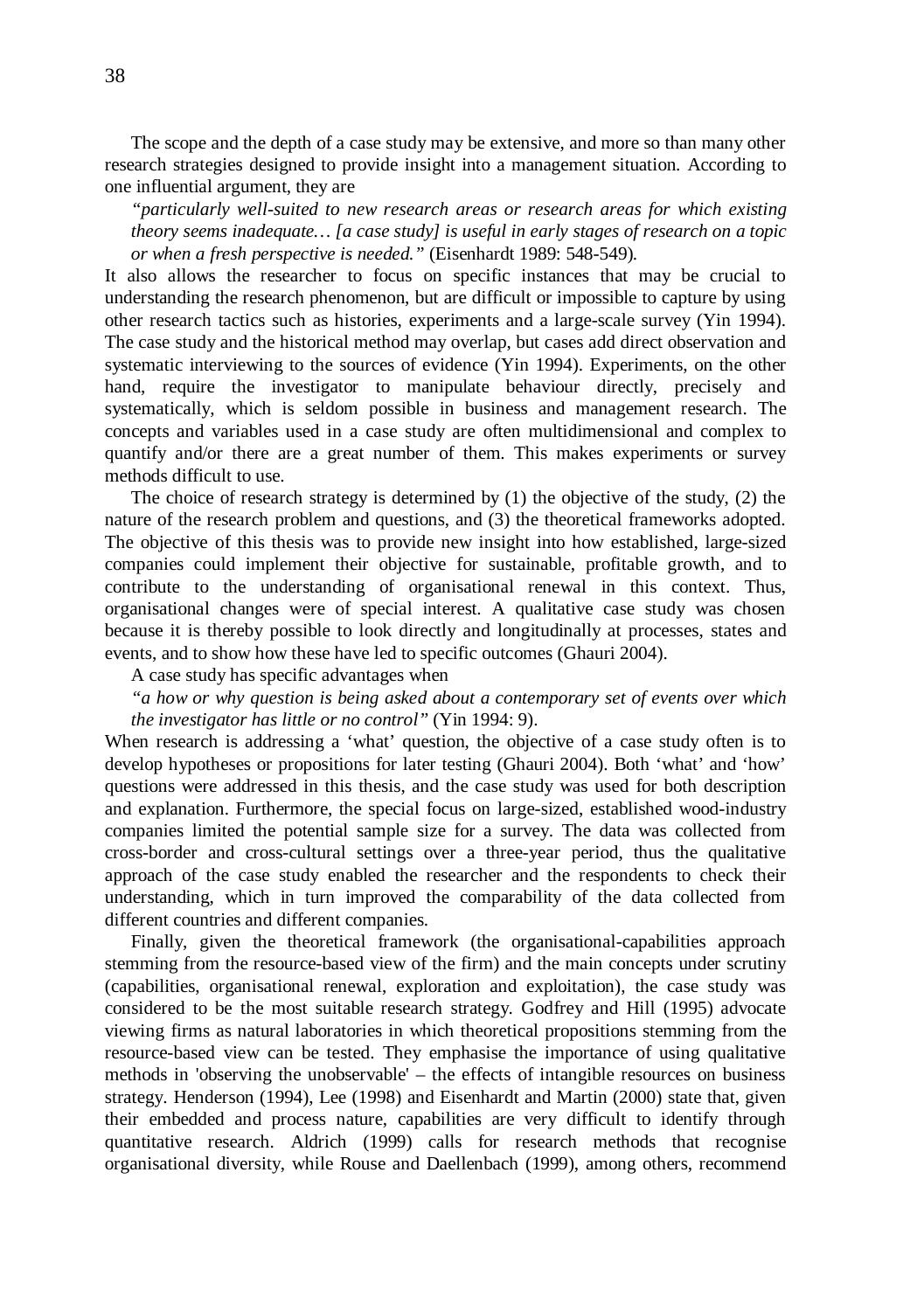that empirical research adopting the resource-based approach should analyse the specific success factors in a given industry through in-depth fieldwork.

#### *Case studies in forest-business research*

It has not been commonplace to use case studies in forest-business research, in which the survey method has been dominant, and in particular, the qualitative approach has rarely been adopted and approved. However, the variety of methods used has increased in the past decade and there are two main reasons for this.

Firstly, the nature of the research questions has altered, calling for more variation in methods. For example, Wilson and Vlosky (1997) used a mixed-method inductive case study to gain understanding of partnering activities in manufacturer-distributor relationships. Vlosky et al. (1998) examined partnerships between wood-products distributors and their manufacturer suppliers by using a case-study approach. Hovgaard and Hansen (2004) conducted a case study to establish how the innovation concept was understood by 17 small forest-products firms in Alaska and Oregon, while Bull and Ferguson (2005) used a qualitative case study to examine the factors influencing the success of wood-product innovations in Australia and New Zealand.

The second reason is more pragmatic but equally important: the strong consolidation in the forest industry has reduced the potential sample size, and the traditional, cross-company survey method has become problematic. To put it simply, if researchers do not wish the available sample size to guide their research interests, they should add to their methodological toolbox.

#### **Case-study design**

#### *Case selection and the level of analysis*

Although case studies occur in natural settings, issues concerning the manipulation and control of variables are crucial in terms of the research design. The case selection in this study was influenced by the need to control extraneous variables, thus the domain chosen was that of large, established companies operating in the basic industries, namely the wood industry. Diverse companies were selected from this population in order to maximise the differences between organisations and to enable examination of the evidence from different and potentially rival perspectives.

The research relied on 'purposive sampling' in the case selection (Silverman 2000). This requires thinking critically about the population parameters and selecting the cases that best illustrate a feature or a process to which the research is theoretically relevant. In the business context, the unit of analysis – the 'case' – usually refers to the type of organisation that is to be studied, i.e. a firm, a division, a department, a project or a corporate function (Remenyi and Williams 1998). In this research, the main unit of analysis was an independent wood-industry company or, if the company was part of a larger corporation, a wood-industry subsidiary or part of it. However, as organisational learning and capability building occurs on the individual, group and organisational (firm) levels (Vera and Crossan 2003), the unit of analysis in Sub-study III shifted from organisations to groups and individuals. The focus on North American and European companies was motivated by their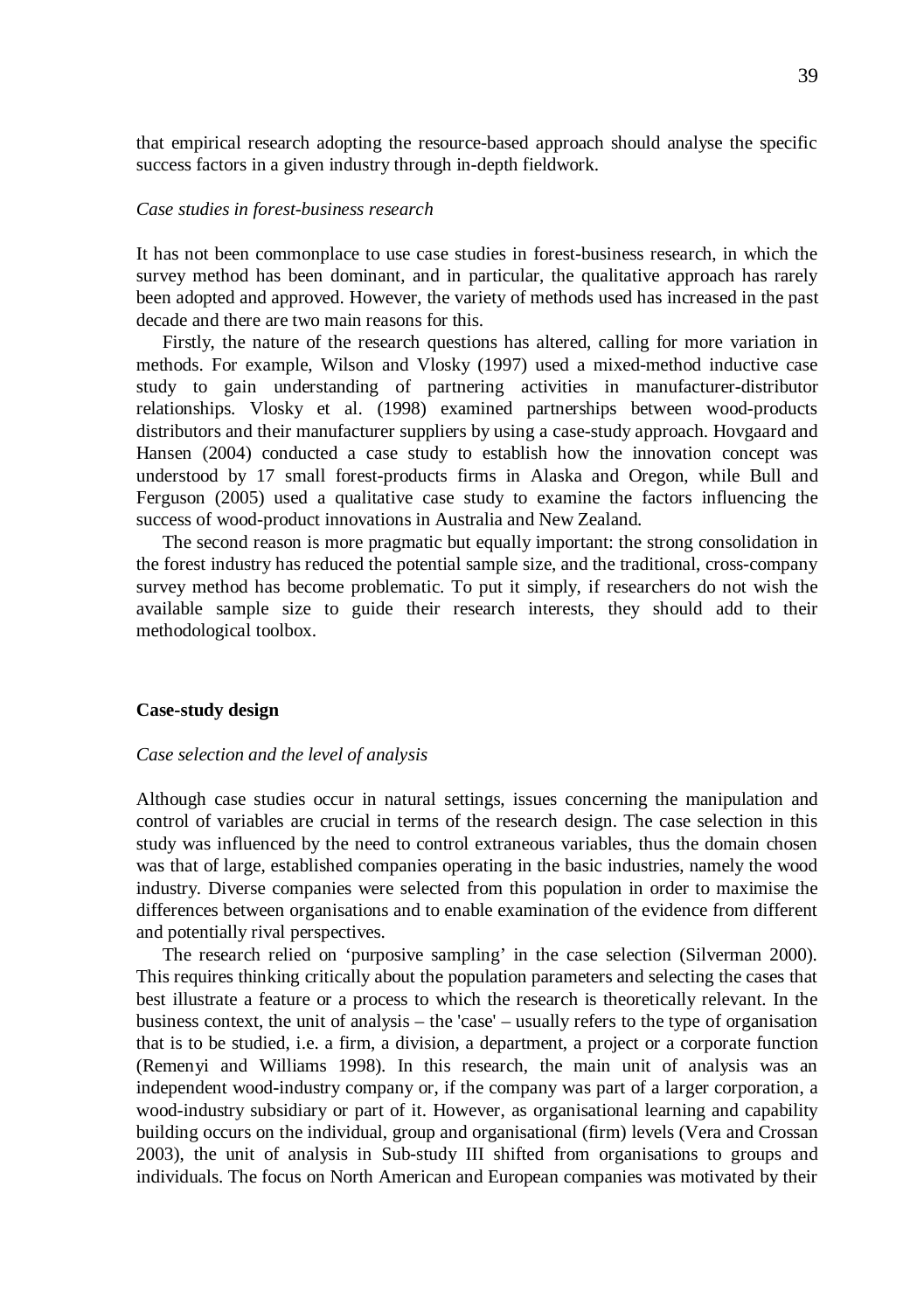accessibility, and by the fact that worldwide industry consolidation has resulted in the concentration of leading companies in these two continents. The worldwide presence of the case companies facilitated the broadening of the geographical scope of the research. The study focused on the large, established wood-industry companies in 1998–2004 for the following reasons:

- Large, established companies in a basic industry sensitive to economic fluctuations frequently face the dilemma of combining opportunity-seeking and advantage-maintaining growth.
- The observed time period included both an economic upswing and a persistent slowdown, which made wood-industry companies rethink their objectives and their implementation. The companies underwent a great number of organisational changes. Accordingly, the research issue was relevant and topical in most of them, and the amount of data was controllable.
- The large companies are, in many ways, the potential forerunners in their industry. They have a wide geographical scope, they have more resources to fund innovation, and their customer base connects them to a wide network that can be used in market sensing (Ahuja and Lampert 2001). Thus, by observing them, it was possible to describe the general trends in the industry in foresight.

A multi-phase case-selection process was used to identify the large, established woodindustry companies in each country. The first step was to create a list of 120 forest-industry companies from 12 countries, compiled from existing lists such as PriceWaterhouseCooper's Top 100 forest-industry companies from 1998-2001. Eighty of these were then ruled out according to the following three criteria:

- The company had no wood-industry activities (panel, sawmilling or engineered wood products), or such activities accounted for less than 10% of its revenue in 2000
- The company was not an established one, or belonged to the wood-industry SMEs. For the purposes of this study, an established company was defined as one that was more than 10 years old and was among the 10 biggest woodproduct-industry companies in its home country measured by revenue and production figures
- Not enough secondary information was available to decide whether the company met the criteria.

The remaining 40 companies were analysed in detail from the available secondary material in order to identify the industry leaders, and the lists were compared and discussed with seven Nordic, long-serving wood-industry experts from forest-industry co-operative organisations and companies. The contributions of the experts were valuable, particularly in the case of private companies on which there was relatively little published information. The companies were identified on the basis of a multidimensional business-performance evaluation (Venkatraman and Ramanujam 1986), business performance being viewed in terms of both financial and operational indicators. Thus, performance and growth strategies were evaluated not only on indicators such as sales growth, profitability and earnings per share, but also in terms of market share, employee satisfaction and new-product development. The data was first collected from secondary sources, and in the final set of 11 cases operational and financial data was also gathered from primary sources.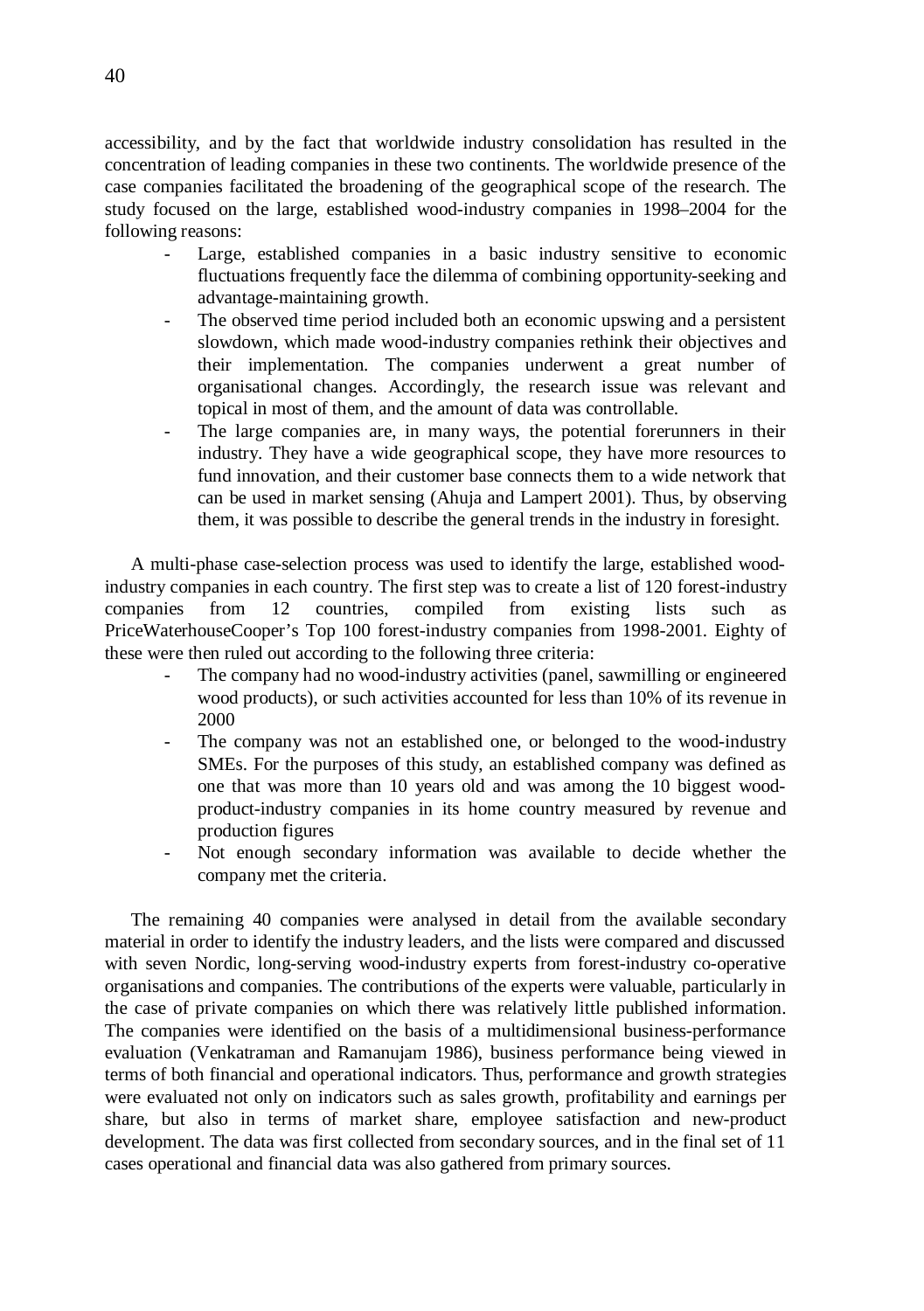The final case-selection strategy used within the industry was based on a division by core businesses and business culture, and resulted in a group of 27 companies from seven countries (for an example of a similar selection strategy, see Gersick (1988) and Harris and Sutton (1986)). The companies were chosen on the grounds that they represented the industry in three sectors (panels, sawmilling and engineered wood products). Albeit closely linked, they all had strong characteristics of their own. For the sake of comparison, they were also grouped into Anglo-Saxon, Germanic and Scandinavian cases according to their business culture and organisation type. This division was based on studies by Ferner et al. (2001), Fincham and Rhodes (1994) and Rodgers (1986) about cultural differences and their effect on business. The spread of the case companies roughly reflected the actual production volumes from each continent and the importance of different core businesses within the wood industry. Thus, the US and Canadian producers outnumbered the producers from Germany, Austria, Sweden and Finland. Accordingly, the number of timber

Primary data was collected from 11 case companies, which were selected to represent each business culture and the three main core businesses (timber, panel and EWP) (Table 6). Four cases were further selected for in-depth study, again chosen on the grounds of representing each business culture and the main business. Three of the companies belonged to the group of 11 cases, and one was interactively added from the main group of 27 cases in order to test the emerging generalisations from the first phase (Silverman 2000, Mason 1996). Finally, one company from among the group of 11 was chosen for an embedded single-case study, in which each company function was first treated as a separate case, and the functions were compared in order to form the firm perspective.

and panel producers outnumbered the EWP producers. Eight of the companies were not

listed.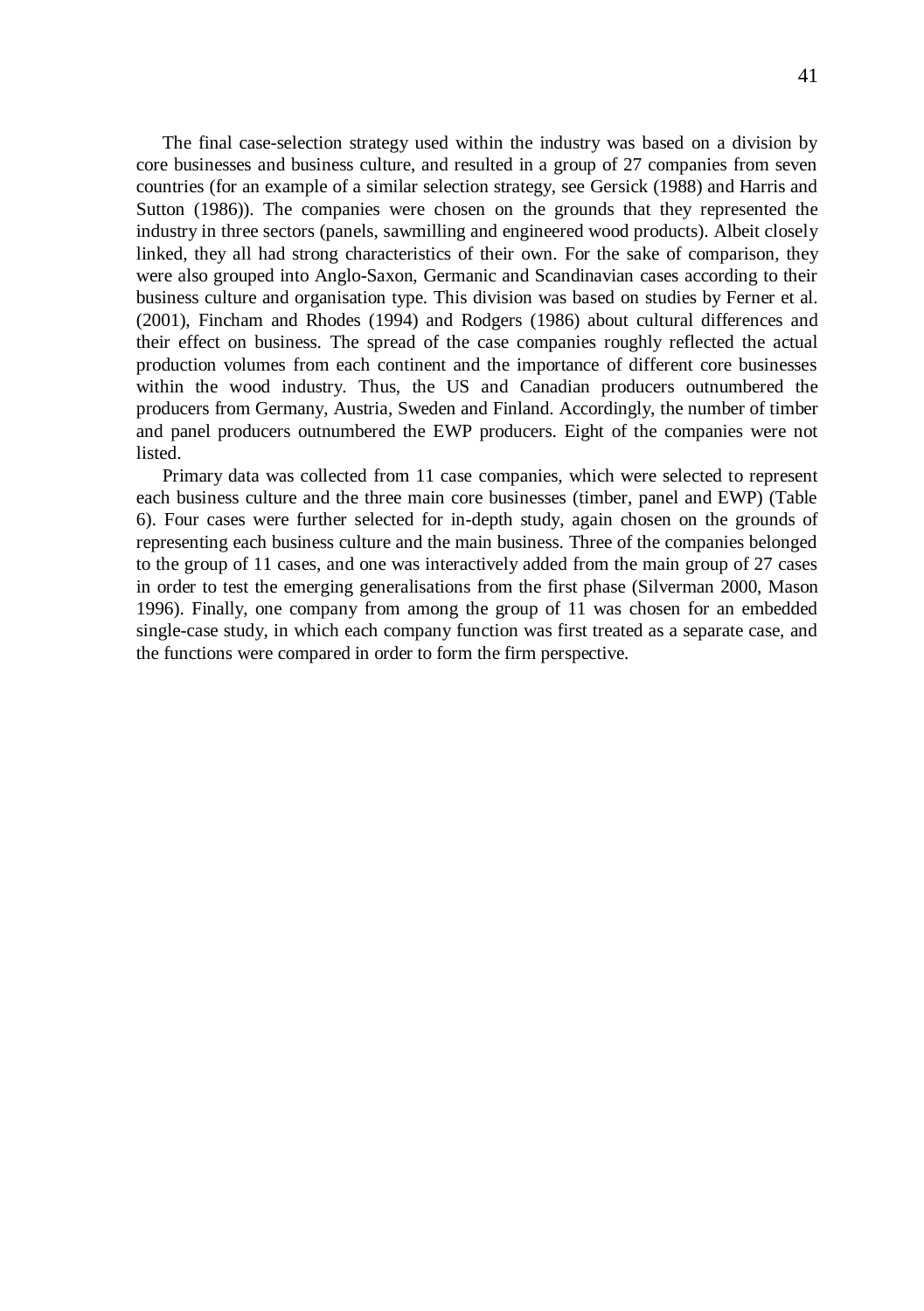| <b>Background variable</b>              |    |    | <b>Number of cases</b> |  |  |
|-----------------------------------------|----|----|------------------------|--|--|
|                                         | 27 | 11 | 4                      |  |  |
| <b>Business culture</b>                 |    |    |                        |  |  |
| Anglo-Saxon (the US,<br>Canada, the UK) | 12 | 6  | 2                      |  |  |
| Germanic (Austria, Germany)             | 9  | 2  |                        |  |  |
| Scandinavian (Sweden,<br>Finland)       | 6  | 3  |                        |  |  |
| Core business in the wood industry      |    |    |                        |  |  |
| Timber                                  | 4  |    |                        |  |  |
| Panel                                   | 5  | 3  |                        |  |  |
| Panel + timber                          |    |    |                        |  |  |
| $EWP + panel$                           |    |    |                        |  |  |
| $EWP + timber$                          |    |    |                        |  |  |
| $EWP + timber + panel$                  | 8  | 5  |                        |  |  |

## **Table 6**: Background variables of the case companies

EWP (Engineered wood products) = glued laminated timber (glulam); structural composite lumber (SCL) consisting of laminated veneer lumber (LVL), parallel strand lumber and oriented strand lumber; wood I-beams.

Panel = fibreboard (including MDF), particleboard (including OSB), and plywood.

The study followed multiple-case-replication logic (Yin 1994) and a 'T-design' (Thölke et al. 2001). In each sub-study, the first set of cases was used for the holistic exploration of the research domain, thus forming the horizontal dimension of the T-design, while the final set analysed the research domain in-depth, thus representing the vertical dimension. The principle of literal replication, according to which each case is considered analogous to an experimental logic, was used in each of the groups of cases (Yin 1994).

#### *Sources of data and data-collection procedures*

Data collection and analysis were interwoven in this study, as advocated by Miles and Hubermann (1994). However, for the sake of clarity, the collection and analysis are described in separate sections. The data was gathered in 2002–2004. The interviews comprised the main part of the case-study evidence, but due to the problems related to verbal reports (Remenyi and Williams 1998), they were corroborated by documents and by visiting the company sites and observing the surroundings as well as the internal behavioural and environmental conditions. The case-study database thus consisted of the case-study notes (audiotapes, typed and handwritten notes) and documents (newspaper clippings, annual reports) (Table 7).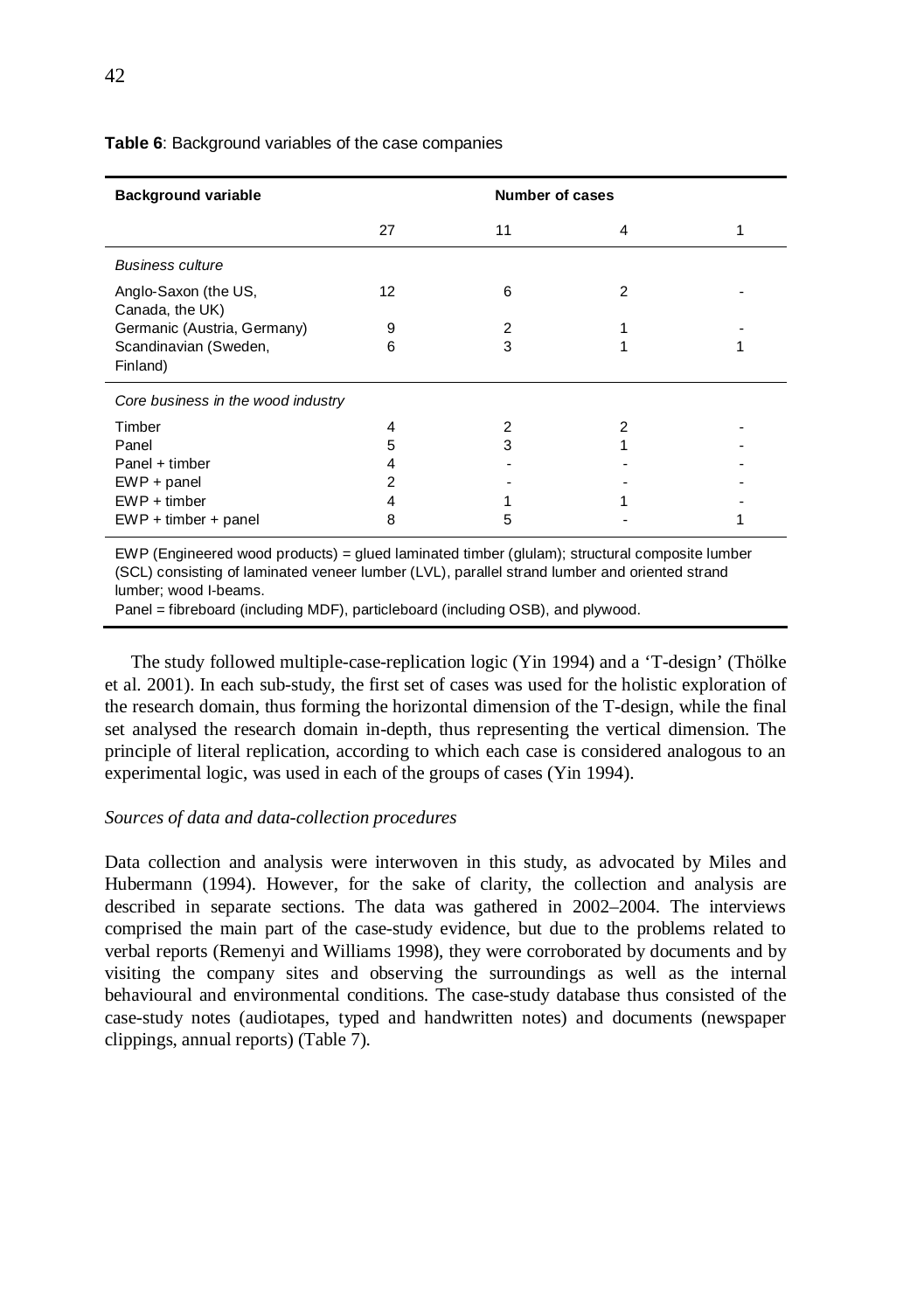### **Table 7**: Data sources

| Data source                                                                                                      | <b>Number</b> |
|------------------------------------------------------------------------------------------------------------------|---------------|
| Secondary data                                                                                                   |               |
| Annual reports, environmental reports (1998–2001: all 27 cases, 1998–<br>2002: 11 cases, 1998–2004: single case) | 94            |
| Newspaper clippings and articles (1998–2001: all 27 cases, 1998–2002: 11<br>cases, 1998–2004: single case)       | 350           |
| Company brochures and other printed material, videos                                                             | 14            |
| Company web pages (mainly for access to public speeches, and press releases 1998–2004)                           |               |
| Primary data                                                                                                     |               |
| Interviews, Anglo-Saxon companies                                                                                | 20            |
| Interviews, Germanic companies                                                                                   | 6             |
| Interviews, Scandinavian companies                                                                               | 17            |
| Expert interviews                                                                                                | 19            |
| Total number of interviews (length from 45 minutes to 3 hours)                                                   | 62            |

Secondary material was used throughout the research to provide background information, to ensure construct validity and reliability, and to minimise the time spent in the companies. The possibility for observation was limited due to the tight interview schedule, as is normal in international business studies. However, the second-phase and third-phase interviews gave the opportunity to visit not only the headquarters but also the mills, and to spend two to five days in the case companies.

Following the analysis of the secondary material, focused interviews were conducted in the case companies in three phases over three years. The interview outline broadly followed the same guidelines, but the questions were more detailed and in-depth in each phase, the third phase focusing on capability building on the organisational level (see Table 8).

The reports from the interviewees were both retrospective and current in terms of the capabilities and organisational changes they described. The planned instrumentation was chosen because it made the data collection more efficient, and the common instruments enabled comparison across cases (Tashakkori and Teddlie 1998). A round of expert interviews was conducted after each phase to test the emerging propositions and the question format for the next round of company interviews.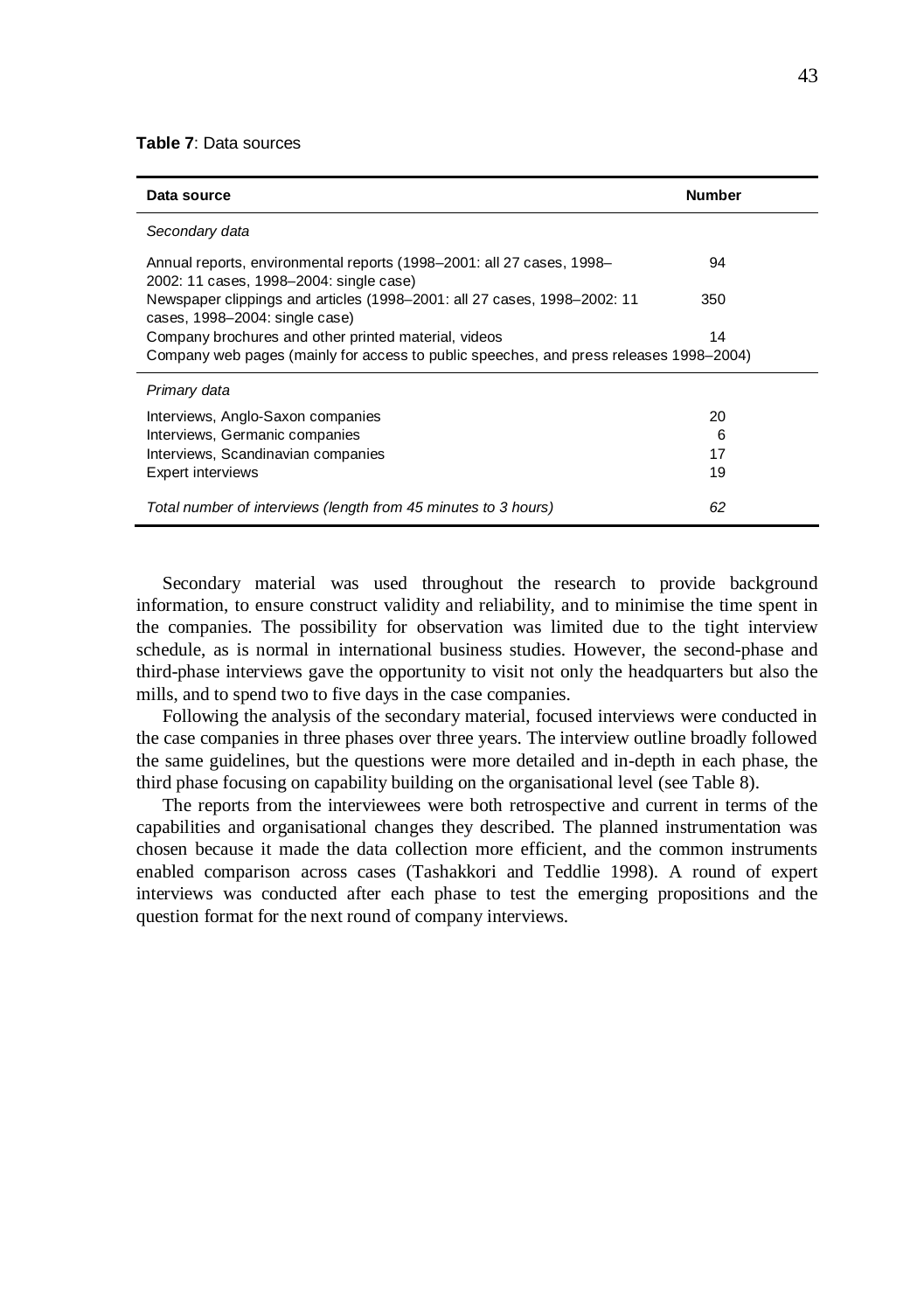## **Table 8**: The interviews

|                             | Interview phase                                                                                                                                                                                                                                          |                                     |                                 |  |  |
|-----------------------------|----------------------------------------------------------------------------------------------------------------------------------------------------------------------------------------------------------------------------------------------------------|-------------------------------------|---------------------------------|--|--|
|                             | 1(11 cases)                                                                                                                                                                                                                                              | II(4 cases)                         | III (single case)               |  |  |
| Time                        | March 2002-<br>May 2002                                                                                                                                                                                                                                  | December 2002-<br><b>April 2003</b> | November 2004-<br>December 2004 |  |  |
| Interview format            | Open-ended,<br>semi-structured                                                                                                                                                                                                                           | Semi-structured                     | Structured,<br>semi-structured  |  |  |
| Data analysed<br>for        | Sub-studies I-III                                                                                                                                                                                                                                        | Sub-studies I-III                   | Sub-study III                   |  |  |
| <b>Interview</b><br>outline | (i) Changes in the competitive landscape<br>(ii) Company's objectives<br>(iii) Implementation of the objectives<br>• The recent organisational changes, their reasons and aims<br>• The development of capability portfolios and individual capabilities |                                     |                                 |  |  |

The interviewees were contacted initially by email or by telephone. One informant was contacted and interviewed from each company during the first phase. They included vice presidents of the wood-industry SBUs, deputy managing directors, R&D directors and marketing directors, or their assignments were otherwise related to strategic planning and business development. Four companies were involved in the second phase, three of which had been included in the first-phase interviews and the fourth was added in order to test the emerging generalisations. Between two and seven interviewees were selected from each firm so as to present a variety of functional viewpoints within each company (e.g. marketing, R&D, raw-material supply, logistics and manufacturing), one informant always representing the whole company (e.g., managing director, business manager). For the third phase, twelve informants were selected from one company in order to build up a multifaceted picture of the organisational structure and the communication patterns. The interviewees represented all the company functions, the segment, and the corporation. They answered the questions in their current professional role, although in some cases they offered two different perspectives thus also reflecting their previous job in the organisation. Even though the main level of analysis was the company (Sub-studies I and II), the individual and the group levels were linked in Sub-study III.

The recorded interviews were transcribed verbatim after each phase, and firm-specific cases were written and sent to the companies for comment before the next phase began. Studies drawing on cross-cultural interviews are challenging in terms of language choices throughout the project. The cases in question were written in English, and the majority of the interviews were conducted in English with native and non-native speakers, and in Finnish with native speakers. Some were conducted in German and Swedish, and the interviewees used multiple languages in their responses. The interviewer was a native Finnish speaker. In the other than English transcripts, only the parts used in the analysis were translated. A similar interview technique was used by Marschan-Piekkari and Reis (2004).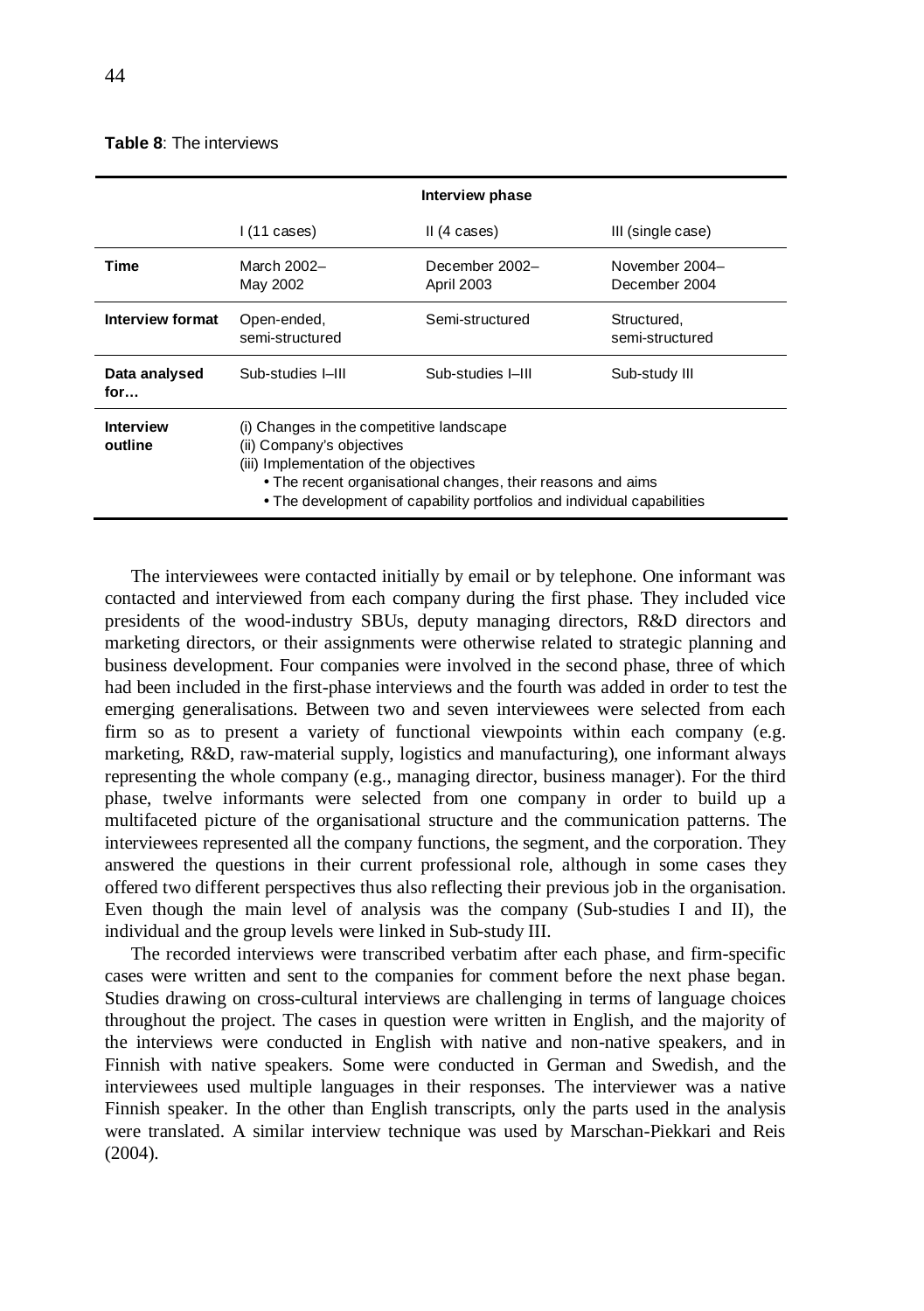#### *Data analysis*

The data was used to reconceptualise and extend existing theories. In this type of case research*,*

*"the researcher examines the literature relevant to his/her problem area, and employs the empirical data to fill in its gaps, reveal its flaws, elaborate its meaning, and extend its coverage"*(Danneels 2002: 1098)

The first step in the data analysis constituted the within-case data reduction and display stage, which involved detailed case-study write-ups for each company. The data was interpreted through 'veridical reading', according to which the respondent is considered a neutral informant (Kvale 1996). The secondary material and the interview transcripts were coded according to themes that were derived from the research objectives and the theoretical background of the sub-study in question, and thus broadly followed the interview outlines (Boyatzis 1998). Eisenhardt (1989) recommends a similar tactic involving the selection of categories or dimensions based on the research problem or on existing literature. Berg (1989) refers to conceptual clusters, which are sets of closely related analytic ideas, such as 'firm-specific capabilities' and 'exploration/exploitation'. Critical paragraphs were highlighted and coded, initial interpretations were written in the margins, and memos were written on post-it notes. Data was divided by data source so that the interviews and documents were coded separately but following the same thematic code. The coding was refined as the focus of the analysis shifted from more general (Sub-study I) to the more particular (Sub-studies II and III). For a more detailed description of the coding for each sub-study, see the methodology sections in Articles I, II and III.

As advocated by Yin (1994) and Eisenhardt (1989), the chosen general analytic strategy was to use pattern matching relying on theoretical propositions. This kind of logic is used to compare an empirically based pattern with a predicted one. The predicted pattern is then shaped and refined by iterating between theory and data. The final product may be concepts, conceptual frameworks, propositions or mid-range theories (Eisenhardt 1989). The within-case analysis was followed by a cross-case search and a comparison of the emerging patterns. Yin (1994: 111) describes this process in terms of a series of iterations:

- Making the initial theoretical statement or an initial proposition about policy or social behaviour
- Comparing the findings of an initial case against such a statement or proposition
- Revising the statements or proposition
- Comparing other details of the case against the revision
- Again revising the statement or proposition
- Comparing the revision to the facts of a second, third or more cases
- Repeating this process as many times as needed

The use of computerised data analysis was considered, but rejected mainly because the secondary and primary data included texts in four languages, which made computer-aided searching for codes and concepts less efficient.

## *Validation*

Tactics such as theoretical sampling, triangulation, pattern matching and analytical generalisation were used to ensure process and outcome validity, and to safeguard the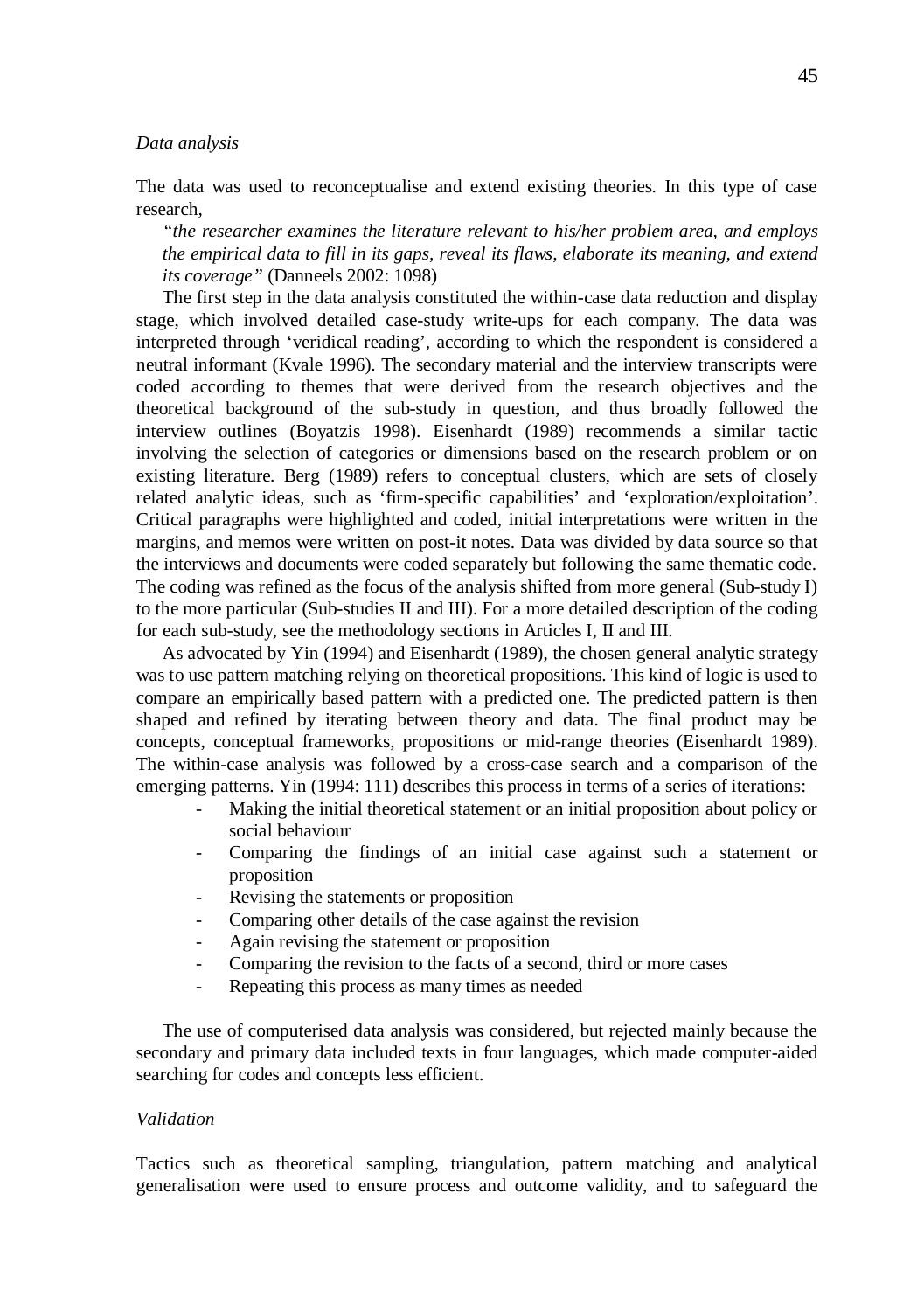quality of the research design (Pauwels and Matthyssens 2004, Silverman 2000, Yin 1994) (Table 9).

There has been little effort in qualitative research to distinguish between measurement quality and inference quality. The language of validity and reliability was originally developed for use in positivist, quantitative social science, but qualitative equivalents have been proposed. Usually they centre around the notion of 'evaluability' or 'trustworthiness': one should design and conduct the study so that an outsider can make sense of it and replicate it. Yin (1994) took a more positivist approach when dealing with construct and internal validity, but moved in the constructionist direction in terms of external validity. Another influential conceptualisation was offered by Lincoln and Guba (1985) in substituting internal validity with credibility, external validity with transferability, and reliability with dependability.

| <b>Issue</b>                                                                                                | Tactics used in this study                                                                                                                                                            | Phase of research in which<br>the tactic was used   |  |
|-------------------------------------------------------------------------------------------------------------|---------------------------------------------------------------------------------------------------------------------------------------------------------------------------------------|-----------------------------------------------------|--|
| Construct validity (the correct<br>operational measures for the<br>concepts being studied)                  | • multiple sources of<br>evidence (data<br>triangulation)<br>• key informants reviewed<br>draft case-study reports<br>presentations for the<br>participating firms                    | • data collection and<br>composition                |  |
| Internal validity (credibility of<br>the conclusions that are<br>derived from linking<br>observations/data) | building cases over two<br>years (prolonged<br>engagement)<br>pattern-matching<br>key informants reviewed<br>draft case-study reports<br>presentations for the<br>participating firms | • research design and<br>composition, data analysis |  |
| External validity (the domain<br>within which a study's findings<br>can be generalised)                     | replication logic in the<br>context of multiple-case<br>design<br>purposive and theoretical<br>sampling<br>comparing the case results<br>with already existing<br>related studies     | research design and<br>composition                  |  |
| Reliability (the study can be<br>repeated achieving the same<br>results)                                    | case-study protocol<br>case-study database                                                                                                                                            | data collection and<br>analysis                     |  |

**Table 9:** Tactics for safeguarding the quality of the research design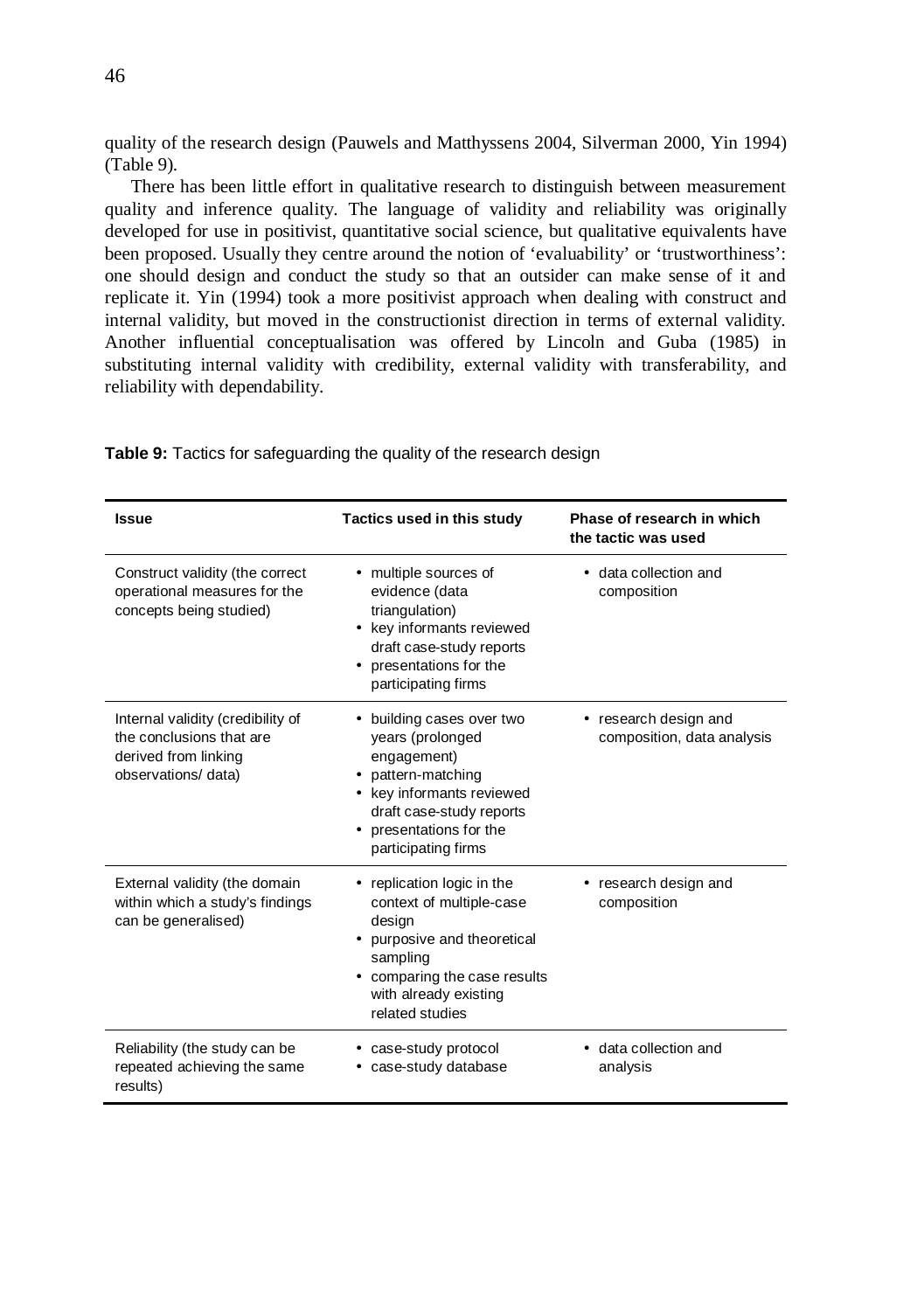# **MAIN RESULTS OF THE SUB-STUDIES**

# **Guidelines for sustainable, external corporate growth: a case study of the leading European and North American wood-industry companies (Sub-study I)**

In theoretical terms, the purpose of this paper was to contribute to the understanding of the various dimensions of the growth concept, which was done by bringing in intangible growth attributes. Empirically, the aim was to investigate the change and implementation of the growth objective in the leading North American and European wood-industry companies. The realm of forest-business research was expanded by observing woodindustry companies as knowledge organisations. The theoretical background was constructed by combining theories of company growth and the knowledge-based view. This resulted in a set of propositions that were compared with the observations resulting from the four-step case analysis. The data consisted of documents collected from 27 North American and European wood-industry companies and 31 interviews conducted in 11 companies.

Executing a sustainable growth strategy through capability building required a growth focus that accumulated both a tangible and an intangible resource base. The case analysis revealed that the growth appeared in sequences, and that these sequences were partly overlapping. The first observed phase was focused on increasing capacity and achieving economies of scale in production, and the second on obtaining knowledge-attainment resources with a view to improving the ability to attain, integrate and manage the company's knowledge base. Growth that was directed at ensuring efficient, large-scale production remained an operative imperative for the companies. As a result of rapid expansion through mergers, acquisitions and mill investments, their manufacturing processes and production technology were up-to-date. This was the prerequisite for staying in business and remaining competitive. However, the differentiation was thought to arise mainly through growth in knowledge-attainment resources that enabled the collection, integration and storing of knowledge in the firms, and its translation into business activities.

Growth mode struggled to balance diversity and homogeneity. The utilisation of Group resources could be interpreted in two ways. On the one hand, it meant enriching the subsidiary's resource base and considerably expanding its resource pool. On the other hand, if this kind of resource leverage was based on recycling existing concepts rather than creating new ones, it did not necessarily contribute to enhancing the resource base of the whole corporation. The study showed that it was possible to combine the benefits of heterogeneity and homogeneity within a strong Group, while in terms of production, the companies sought similarities in the resource base and copied best practises in order to utilise economies of scale and scope. At the same time, they invested in human resources and knowledge management in order to benefit from the richness of their knowledge base. Even though growth in terms of revenue or capacity increase was put on hold, accumulation could still take place in the company's intangible-resource base.

Companies preparing for sustainable growth created organisational competencies with the aim of combining rapid knowledge conversion with scale advantages. They did this by instituting organisational changes and getting closer to the markets. Defining the target market(s) gave the large companies scale advantages in production, and simultaneously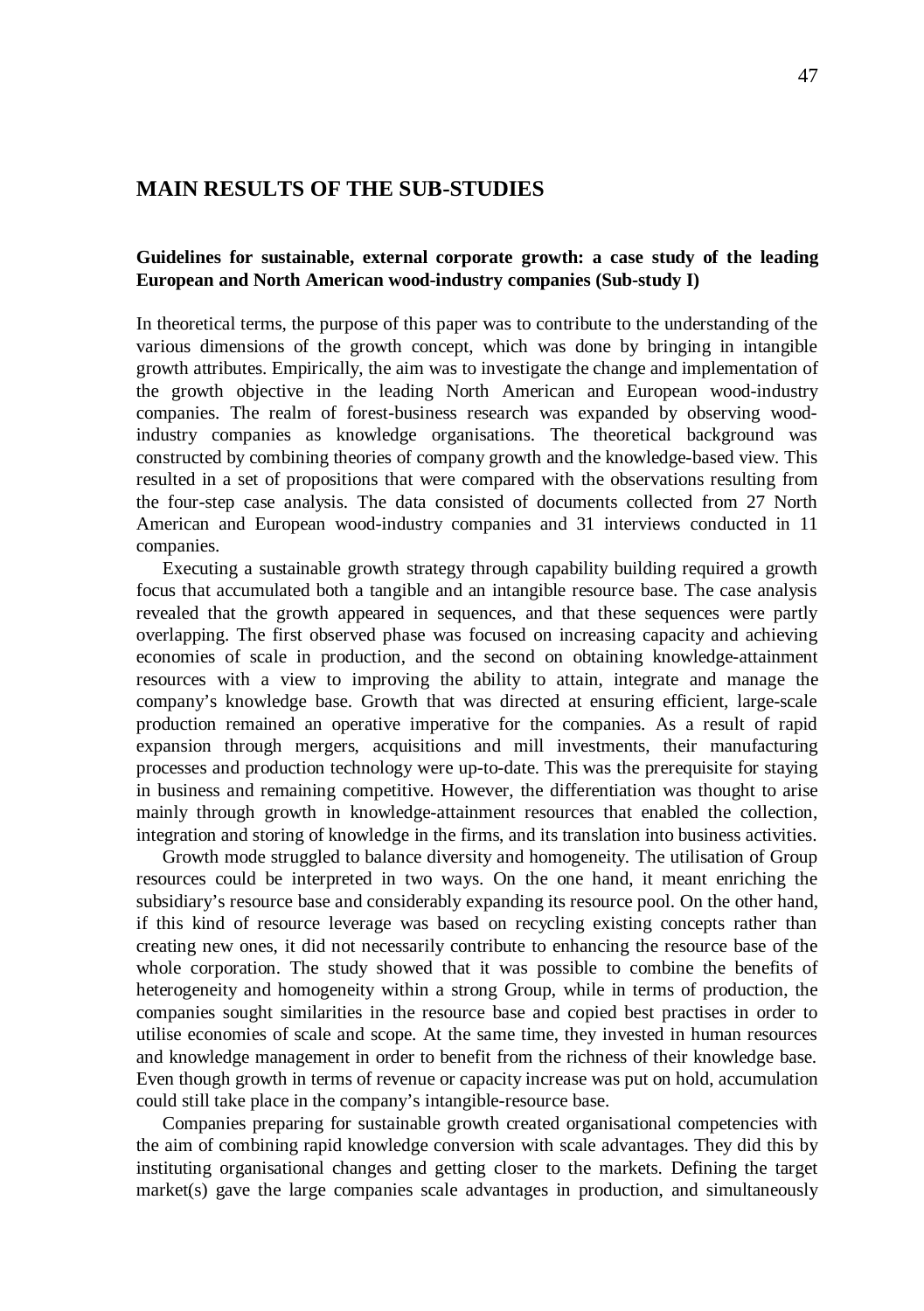enabled them to gain deep knowledge about their customers and to create long-term customer relationships. Organisational changes were intended to ensure information flow from the market and within the company.

The findings implied that the case companies believed in minimising precariousness rather than accepting it as an inseparable part of the future market environment. The strong emphasis on planning suggested that the aim was for predictability. The study showed knowledge attainment was becoming more important in the wood industry, and that it was needed in order to capitalise on the investments made in production. The most notable adjustments in the case companies were made in terms of abandoning a business culture based solely on maximising production volumes or revenue (volume growth of a commodity product), and shifting towards value-creating growth and profitability. Growth and the size alone no longer offered competitive advantage by themselves.

On the evidence of this study, a wood-industry company could be thought of as operating on two layers. The first layer comprises efficient production processes, up-to-date technology and rigorous cost control. The second layer that is needed incorporates innovation, the creative use of information and the combination of new knowledge. However, the building of the second layer is a slow process and still underway. The future challenge for wood-industry companies is to combine these two layers in order to ensure sustainable, profitable growth.

# **A conceptual analysis of capabilities: identifying and classifying sources of competitive advantage in the wood industry (Sub-study II)**

The purpose of this paper was to create a conceptual framework that would help in identifying, analysing and classifying organisational capabilities. In theoretical terms, the objective was to enhance our understanding of the mechanisms by which capabilities contribute to the competitive advantage of a company, and to clarify the interplay between firm-internal and – external factors in the development of capability portfolios. From the practical perspective, the aim was to use the conceptual tools to explore and explain the content and dynamics of the prevailing capability portfolio of the large, established North American and European wood-industry companies under investigation. The data consisted of documents collected from the 27 companies, and 31 interviews conducted in 11 of them.

An identification and classification system was proposed that takes into consideration three dimensions: the interaction between firm-specific and industry-significant capabilities, hierarchies of capabilities, and their internal structure. Industry and market contexts determine what resources and capabilities are basic requirements for a company, and which ones could differentiate it from its counterparts. Industry-significant and firmspecific capability portfolios are complementary and dynamic. The hierarchy evolves in accordance with how widespread the integration and accumulation of knowledge and other resources has to be, and the extent to which activities need to be co-ordinated. Each capability can be analysed as a combination of technical systems, organisation (including both structural and cultural aspects), and resource-bundling process.

The companies seemed to have gained their current competitive advantage through firm-specific, differentiating capabilities in three ways: (1) by sensing market change earlier than the competition, and systematically starting to develop matching capabilities (proactiveness); (2) by grabbing the opportunity when the market/industry context changed in a way that made their existing capabilities advantageous (reactiveness); and (3) by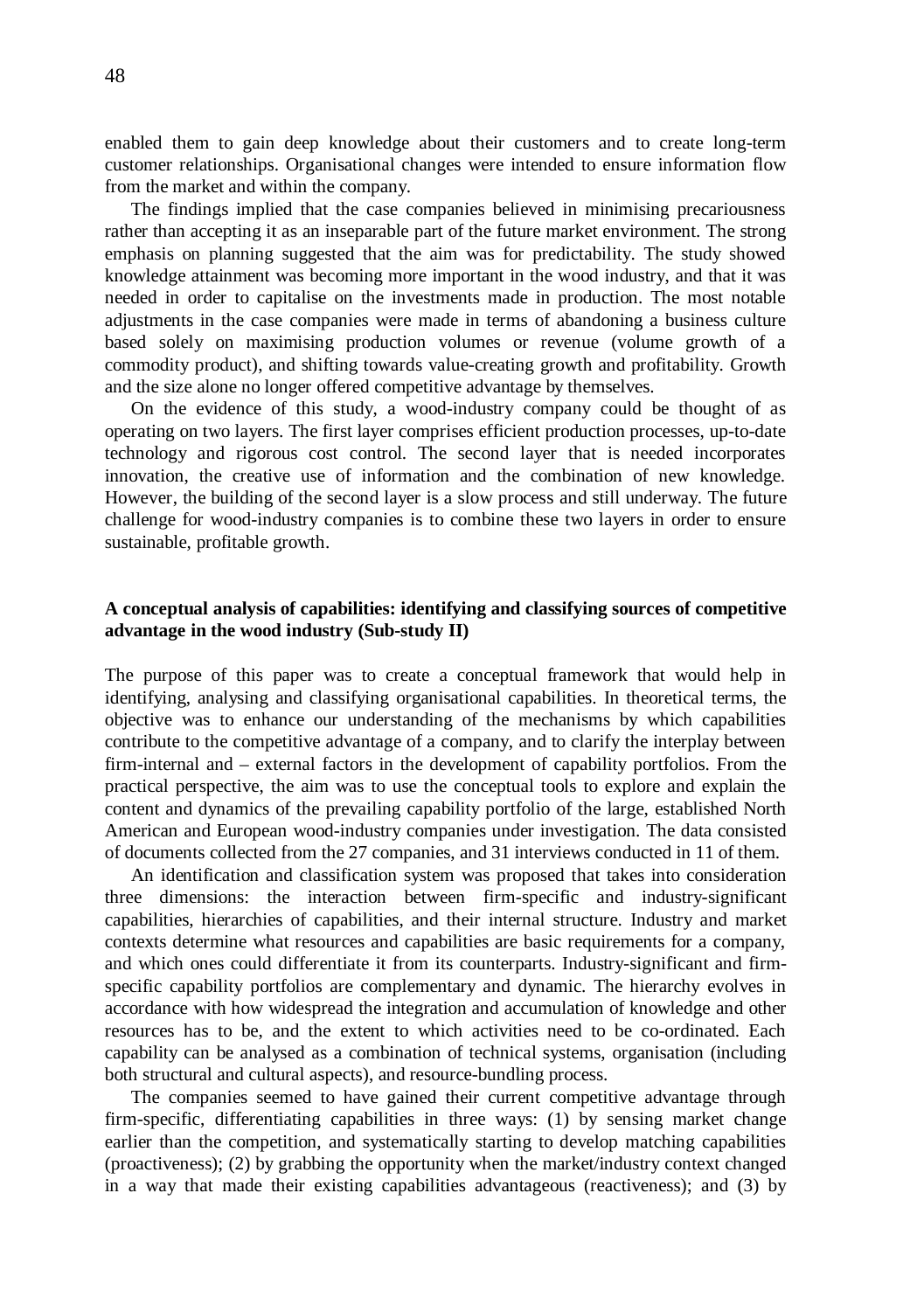exploiting capabilities that were heavily dependent on one building block (deep customer knowledge, reputation, fibre base) that was immobile, inimitable and non-substitutable (protectiveness). Five functional (HRM, logistics, marketing & sales, materials management, and manufacturing capabilities) and four cross-functional (cost-control, information and knowledge management, internal integration, organising and business development) capability groups were identified and analysed in the case companies.

The use of modern technology in production was no longer a primary source of competitiveness, but rather belonged to the portfolio of basic capabilities. Knowledge and information management belonged to a capability group that had become an industry imperative, on a par with cost effectiveness, which had maintained its importance over the previous decade. The non-product-specific nature of the higher-order capabilities made it possible to establish competitive advantage through internal integration. Even though being a large company was not thought to be a differentiator in itself, it could potentially give an opportunity to benchmark, to learn about and develop processes internally, to utilise efficiencies of scale, and to enjoy certain freedom of action – all of which are particularly useful in difficult economic circumstances. Other key sources of differentiation were based on human and relational capital, and included business models leaning on the strong reputation of the company and a good knowledge base of the business.

It was clear from the analysis of the capability portfolios that, despite their focus on core businesses, leading wood-industry companies had to develop and maintain a wide selection of resources and capabilities in order to compete in today's rapidly developing markets. It takes time to change a portfolio, regardless of whether the ultimate aim is to prune or to enrich it: it depends on the extent of path-dependency and immobility of capabilities and resources. Indeed, a set of firm-specific capabilities under development aimed at increasing flexibility and proactiveness. The market scanning and maintaining market intuition, however, were strengthened mainly to support production optimisation and the monitoring of price levels, and not with a view to recognising and acting on market opportunities. Furthermore, customer-driven, incremental process and product innovation was preferred over firm-driven innovation through experimentation. This would potentially result in a more homogeneous capability portfolio in the future, and less chance of quickly establishing new competitive advantage if the market/industry context changed in an unexpected way.

# **Diversity or efficiency: structural premises for knowledge processes in established, large companies (Sub-study III)**

The purpose of this study was to analyse the internal structure and development of capabilities more closely, and to establish how changes in formal, hierarchical organisational design affected the diversity in knowledge search (exploration) and the efficiency of knowledge transfer and integration (exploitation). From a practical perspective, the aim was to provide structural guidelines for knowledge management in large-sized, established companies operating in mature industries, namely the wood industry. The particular focus was on the interplay between the changes in the formal organisational design (centralisation, formalisation, complexity and physical proximity) and the sociostructure (relational and cognitive embeddedness). Basic theoretical propositions concerning how the structural choices a company makes affect its knowledge processes were explored and developed further in the light of the findings of a multiple case study.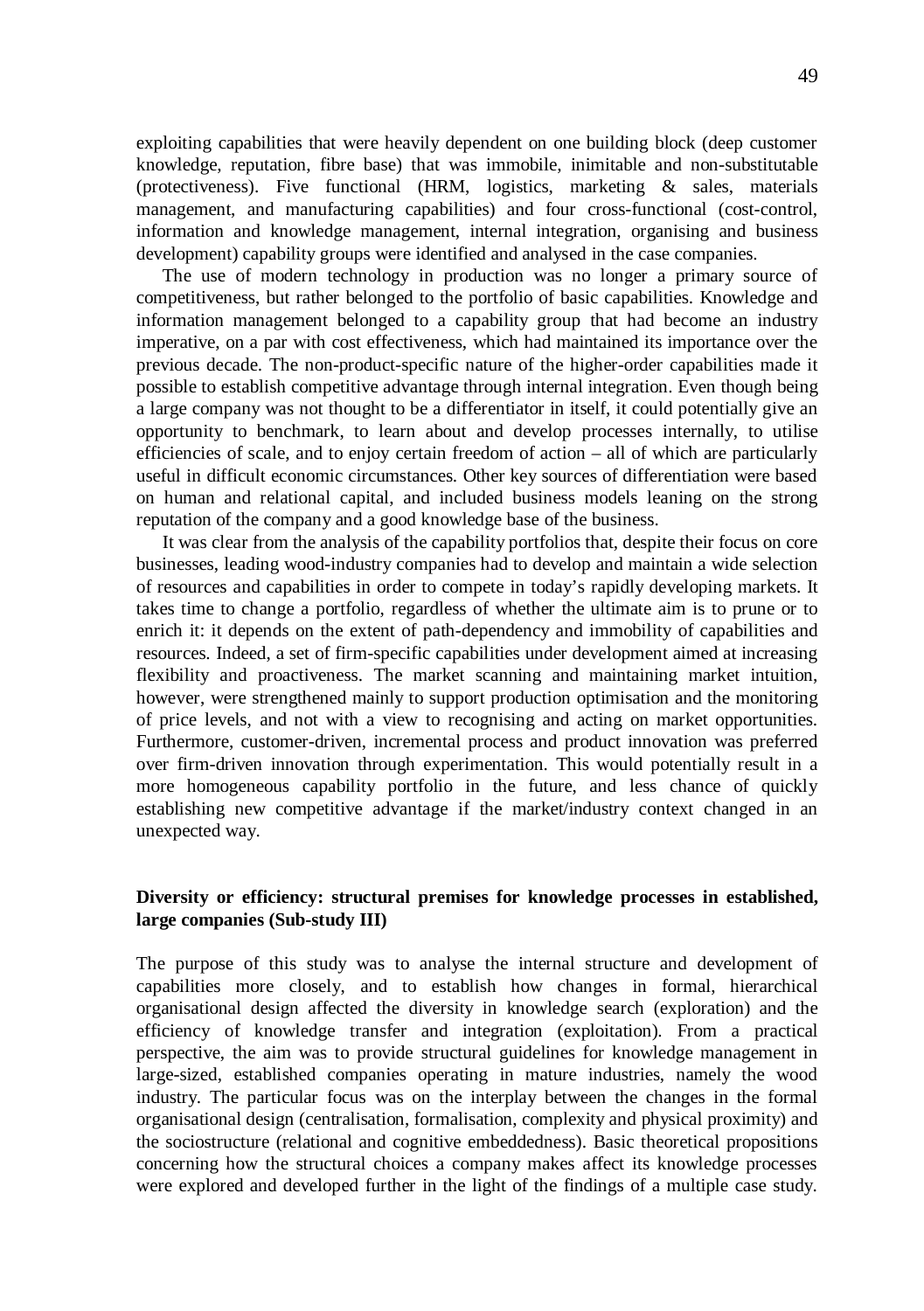The data consisted of documents collected from 27 North American and European woodindustry companies, 43 interviews conducted in 11 of them and 19 expert interviews.

A change in the formal organisational design had an impact on the sociostructure, and accordingly on knowledge processes, by transforming the occurrence and the context of ties between knowledge seekers and sources. More specifically, the formal design affected the sociostructure by altering the intermediate structural variables: the accountability and predictability of individual behaviour, the number of potential contact channels, and the ease of access to information sources.

Centralisation, formalisation and reduced complexity improved the hierarchical predictability of actions, but lowered personal accountability, reduced the number of available communication channels, and adversely affected the ease of access to potential information sources. Resource allocation had a significant impact on interaction frequency: a lack of slack resources led to the pruning of communication channels and decreased the ease of access to information and knowledge sources, while physical proximity improved ease of access, but decreased hierarchical predictability as it altered the content as well as the formal channels of communication.

Both personal accountability and hierarchical predictability strengthened relational embeddedness, while ease of access positively affected both relational and cognitive embeddedness. However, the latter was weakened by a high number of contact channels.

In terms of creating new capabilities, exposure to new experiences and the integration of the new knowledge are key factors. Cognitive and relational embeddedness together improved knowledge transfer and integration, enabled smooth organisational transition, and improved efficiency by revealing the range of employee expertise and enabling the contextualisation of information and knowledge. They were also positively related to the spread and acceptance of new ideas. Accordingly, they improved both exposure and responsiveness to new knowledge, provided that the communication network was not closed, and that the ease of access to the information and knowledge sources could be maintained. People who were simultaneously insiders in two separate communication networks held the key to the dissemination of new knowledge. Moreover, the realised degree of centralisation and formalisation in the organisation depended on its cognitive and relational embeddedness, as the members interpreted and applied the rules and procedures, judged the proper organisational level of decision making, and evaluated the implications and consequences of their decisions.

The key findings implied that the organisational structures of the case companies supported knowledge exploitation better than exploration, and accordingly, reinforcing existing capabilities was easier than creating new ones.

# **A capability-based view on organisational renewal: maintaining long- and short-term potential for growth in large, established companies (Sub-study IV)**

The purpose of this study was to contribute to the understanding of sustainable growth and organisational renewal in large established companies. Ideas from the literature on corporate and strategic entrepreneurship, organisational learning, innovation and marketing were brought together to develop a capability-based view for analysis. The study considered more closely the implications of combining the two types of growth – advantage- and opportunity-seeking – to enhance value creation in a radically changing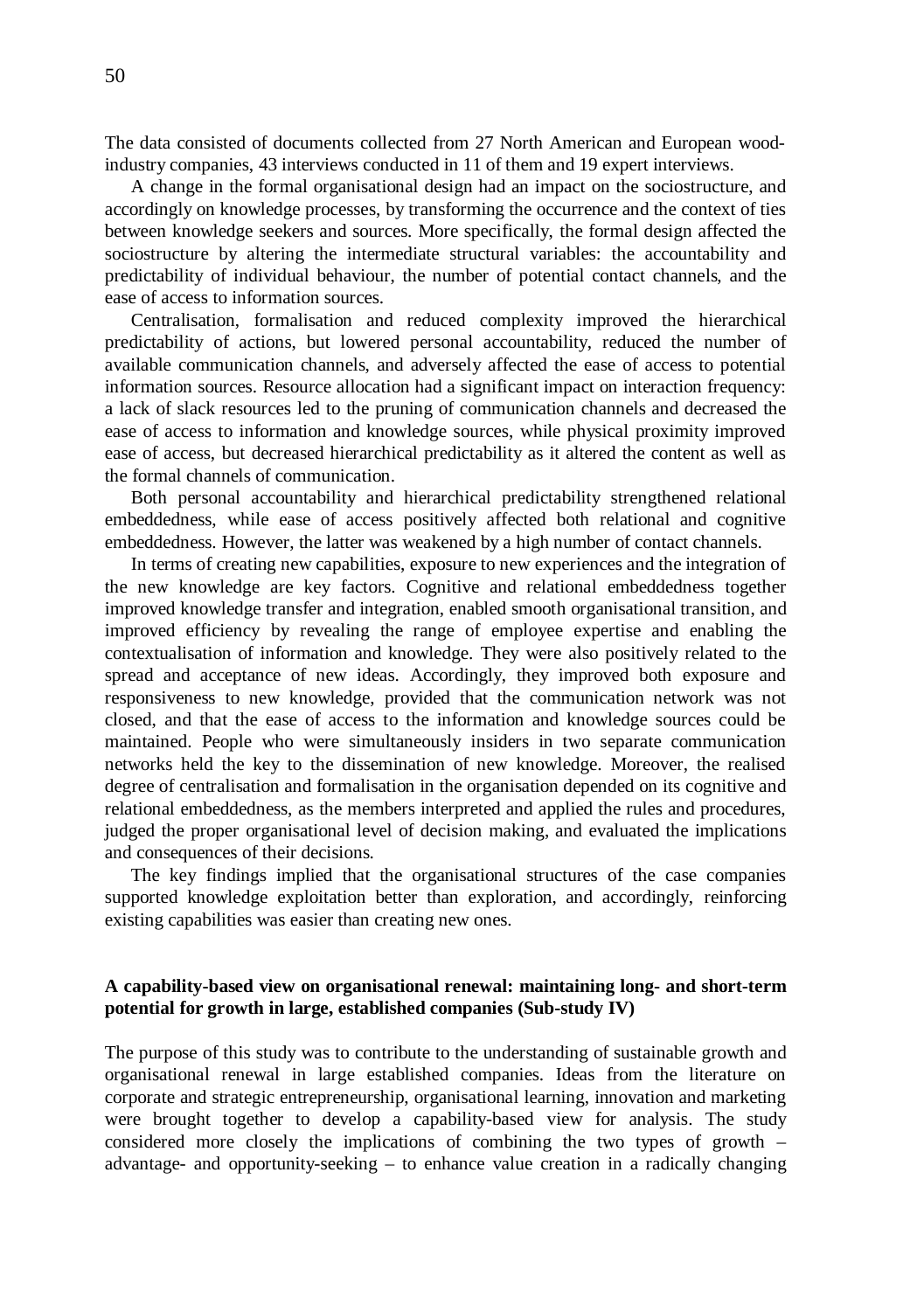environment. The specific focus was on large established companies operating in mature industries, namely the wood industry.

Even though new ventures can often justify a make-or-break business strategy, most established companies have too much to lose to afford a sole emphasis on radical business change. Thus, it could well be argued that if the market environment is perceived to be stable and the change is progressive (the environmental change occurs within the existing business framework, companies do not question the prevailing industry recipes, and the product life cycles are long), firm-internal change should be aimed at advantage-seeking growth.

However, a broad consensus prevails that the ways in which companies conduct business are fundamentally altering, and that the new competitive landscape carries substantial uncertainty. If the environmental change threatens core activities and/or resources, rendering them obsolete or reducing their value, early-moving firms benefit from employing a staggered, risk-minimising strategy that combines advantage- and opportunityseeking growth in various degrees. This is also an effective strategy in preparing for the possibility of exogenous shocks in the market environment. It was suggested in this study that full focus on opportunity-seeking growth may be justified, even in large, established companies, if the company has no existing competitive advantage, if its value is rapidly deteriorating, and if it has no clear core business to be cannibalised. It would then try to establish a new product market position and focus on exploring new opportunities.

The concept of capability-building was used in the study with a view to analysing the implementation of a growth strategy in the changing environment. Comparative advantage results if a company can produce a market offering that is perceived by some market segments to have superior value and/or can be produced at lower cost. Each customer offering is a manifestation of the firm's capabilities, and value creation in the business is greatly enhanced by innovative offerings. The ability to facilitate the flow of incremental innovations is a prerequisite for advantage-seeking growth, whereas opportunity-seeking growth requires radical innovation. Incremental innovation is supported by entrenching existing capabilities, and radical innovation by creating new ones. Since the different types of resource-bundling processes in capability building emphasise either the assimilation of new learning or the utilisation of what has been learned, they can be analysed through the exploration-exploitation paradigm. Exploitative organisational behaviour is the necessary prerequisite for entrenching capabilities, whereas explorative behaviour increases the feasibility of creating new ones. Furthermore, investments in knowledge-attainment resources should correspond to investments in new production technology in other areas if companies are to entrench their current capabilities and develop those that are new and strategically relevant.

Opportunity- and advantage-seeking growth can be combined under the assumption that a company should support both explorative and exploitative organisational behaviour. This requires an environment that simultaneously supports creativity in individuals and ensures control of execution. This calls for managing both structural and motivational organisational aspects. Large, established organisations generally nurture exploitation better than exploration, and the main support should usually be directed to experimentation. Hence, whatever the design, it should allow space for serendipity, bring contrasting pairs of people together, and ensure that an idea generator has multiple channels through which to seek support for new projects. The motivational aspect should be developed by encouraging trialling, and tolerating mistakes: organisational slack allows for this. The spread and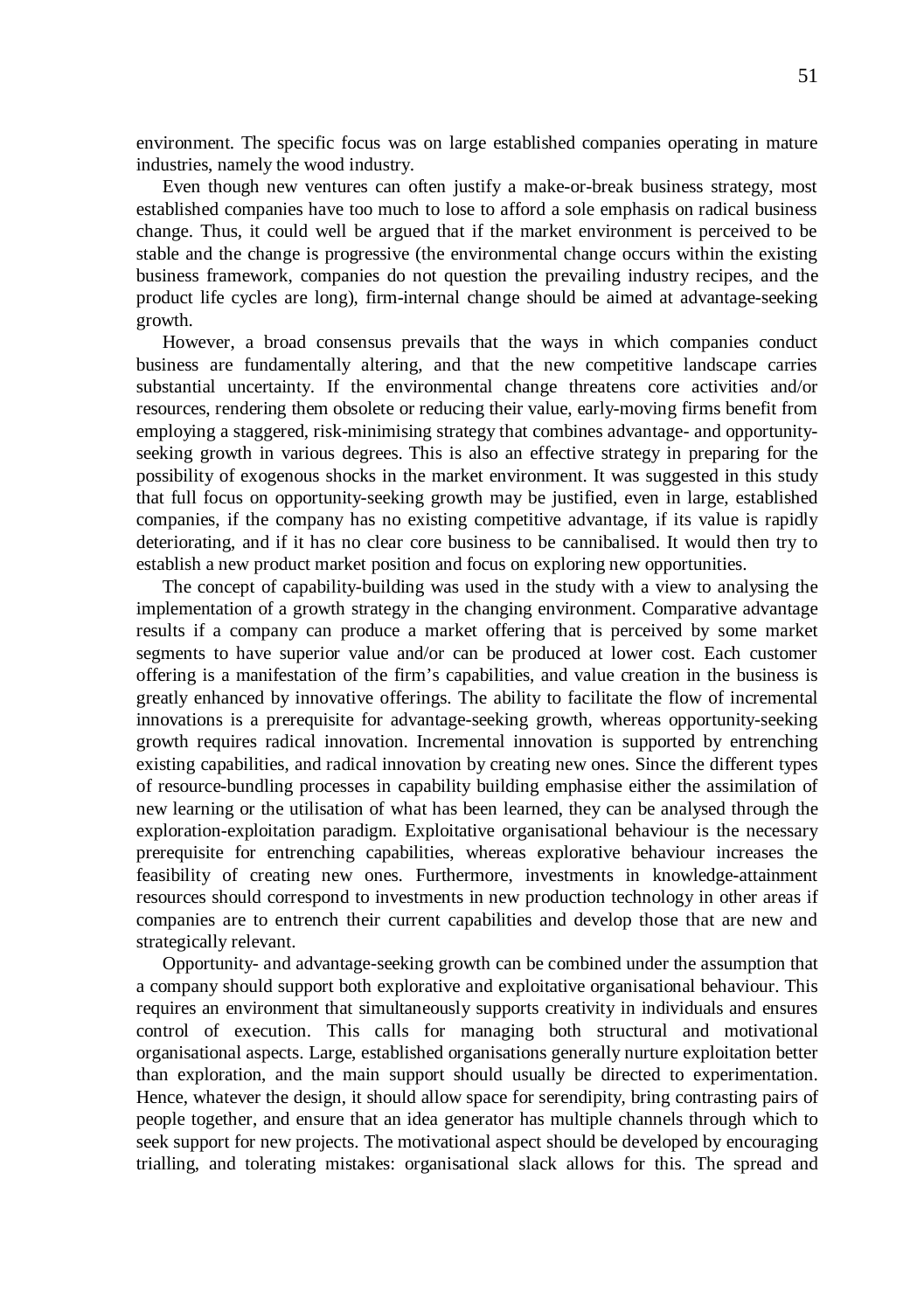acceptance of new ideas requires trust and a common cognitive frame among organisational members.

Both exposure and dissemination of new knowledge occur along the boundaries of an organisation (distuingishing departments, teams and business units, for example), and thus become the key to understanding the implementation of the dual-growth strategy advocated in this paper. If it is a question of radically different mindsets, no fruitful interaction occurs, the boundaries become a source of separation and misunderstanding, and capabilities cannot be created or improved. If the mindsets are too similar, on the other hand, much of the opportunity to generate novel ideas and capabilities is lost, since no new perspectives emerge. The existence of shared processes and brokering increase the possibilities of building bridges across boundaries.

# **DISCUSSION: CAPABILITY BUILDING FOR ORGANISATIONAL RENEWAL AND SUSTAINED GROWTH**

## **The interplay between tangible and intangible resources in capability building**

According to the capability-based perspective on growth, the company's resource base is the building block for creating new capabilities and reinforcing current ones. As the knowledge-based view has gained prominence, the role of tangible resources in capability building has received less attention. Although this study began with the assumption that at the heart of a capability was knowledge creation and transfer on the different levels of the organisation, the interplay between tangible and intangible resources was emphasised more than in recent literature on routine and capability.

Traditionally, the success factors and strengths of the Scandinavian forest industry in particular have been in its tangible resources, namely in the sophisticated paper and sawmilling production technology and the high-quality wood raw material. Nowadays, the industry is often accused of short-term thinking, and of losing its competitiveness due to "a lack of investments in new technology" (see e.g., Timber Trade Journal 3.9.2005, Talouselämä 3.9.2004). Most of these warnings have been directed towards the pulp and paper industry, although the overall pressure to cut down on new investments in favour of repair expenditures is very strong in the wood industry as well, as margins have tapered.

Utilising and following the latest technological development were identified here as basic capabilities in the wood industry, and as important contributors to cost efficiency in the long run. The case companies had a recent history of heavy investments in updating existing technology, acquisitions and mergers, and even in building new mills. Thus, the lack of investment in itself was not yet strikingly visible, and even though growth had been subsequently put on hold due to the difficult economic situation, the companies had more than enough capacity to meet demands. Further, they made their investment decisions in an international context, the heaviest ones in terms of production being increasingly directed towards regions other than the traditional home bases of the forest industry. It should also be noted that, even though growth in terms of revenue and capacity did not significantly increase, or even stagnated, during the research period, the break from acquisitions and heavy investments could be interpreted as an essential period of resource-base restructuring − creating value through building up new capabilities from resources just acquired. This could also require divestments.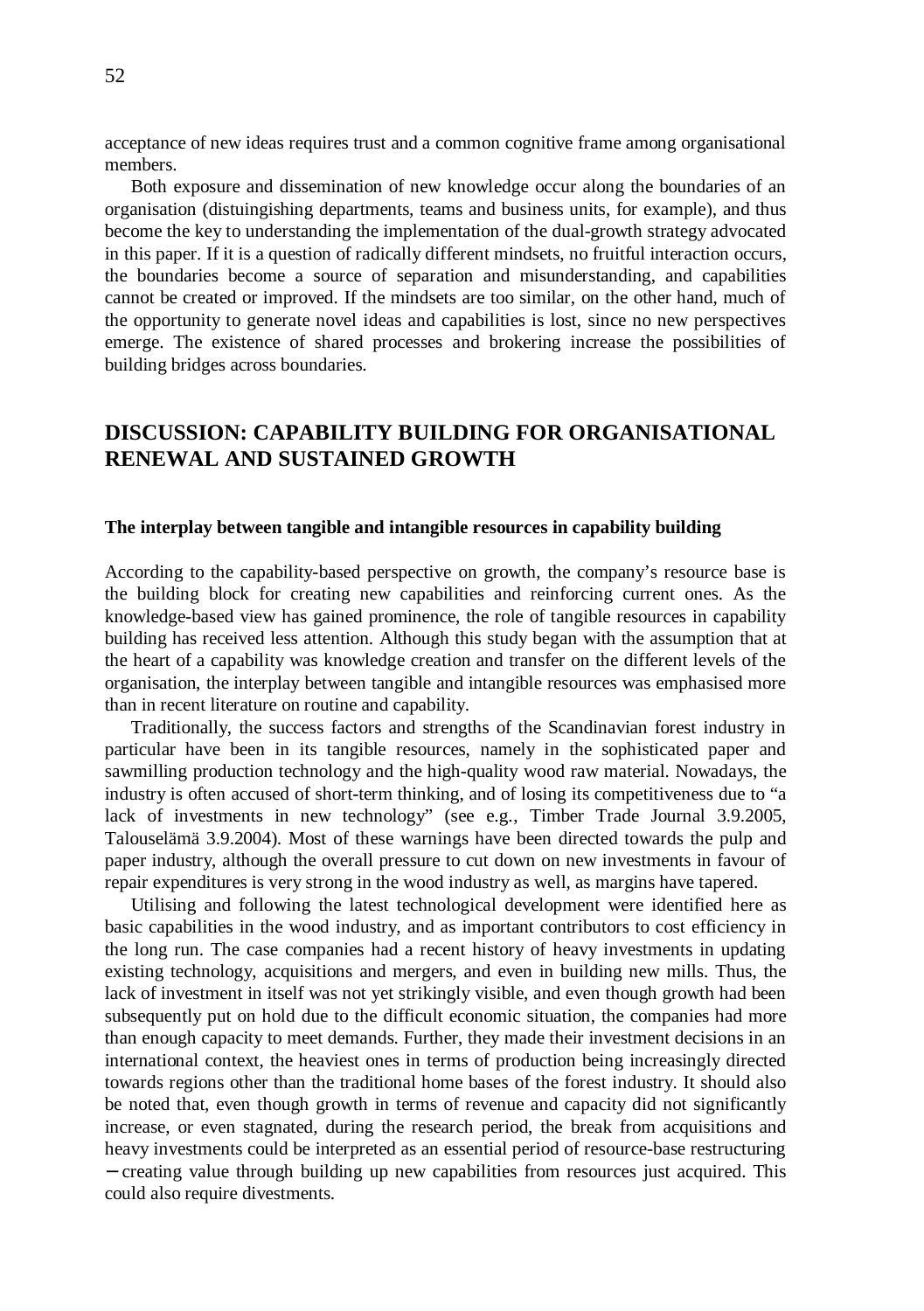The results of this study once again proved the importance of having a balanced investment programme. In practice, deep knowledge of the competitive environment (intangible resources) is meaningless if the company cannot develop the actual offerings due to a lack of required technology or raw material (tangible resources). Investing in upto-date production and process technology was considered to be an operative imperative in the wood industry, although the expenditures required for developing the knowledge base was thought to be the differentiating factor. Such expenditure could include investment in a new, extensive data-mining system just as in recruiting personnel, funding the MBA studies of an employee, or buying a new laptop for the sales person. These investments are often smaller and more numerous, and the decision-making authority related to them may be more dispersed than in the case of investments in machinery, for example. However, their cumulative effect may be significant, as they enable the building and utilisation of the collective knowledge of the company, and could also serve as an important motivational factor for an individual employee.

# **The breadth of the knowledge base: the effects of key customers and segmentation on capability building**

The results of this study implied that companies preparing for sustained growth created capabilities with the aim of combining rapid knowledge conversion with scale advantages. They did this by instituting organisational changes and getting closer to the markets. Cooperation with key customers is frequently mentioned as the major trigger of innovative business development, and this study was no exception<sup>xi</sup>. Walter et al.  $(2001)$  point out that customer relationships serve many different functions, and provide many different resources for the supplier's capability building:

- *A profit function* that drives the cash-generating effect of the relationship
- *A volume function* that is of special importance in industries that rely on economies of scale
- *A safeguard function* that provides business in depressed market conditions
- An *improvement function* that puts pressure on the supplier to stay at the forefront of technology and to continuously improve its services and products
- An access function that connects the supplier to a meaningful knowledge network

The strongly advocated segmentation enabled the case companies to get a deep understanding of their customers' needs, and to integrate into their value-creation processes. The customer-knowledge base was to become well managed in terms of quantity, although using feedback from key customers as a primary source of product and process development had its dangers: the companies became less exposed to diverse information flows.

The variety of information was considerably increased if the focus was not only on key customers, but also on forming direct links with customers' customers and the wide set of stakeholders involved (such as architects). Furthermore, the case companies had a range of non-key-customers. These relationships were maintained mainly as a buffer against demand fluctuations, and to decrease financial dependence on the few. The wide selection of raw materials also forced the sawmilling companies to maintain a wider product/customer palette than they optimally wished to do. In terms of efficient production this was negative,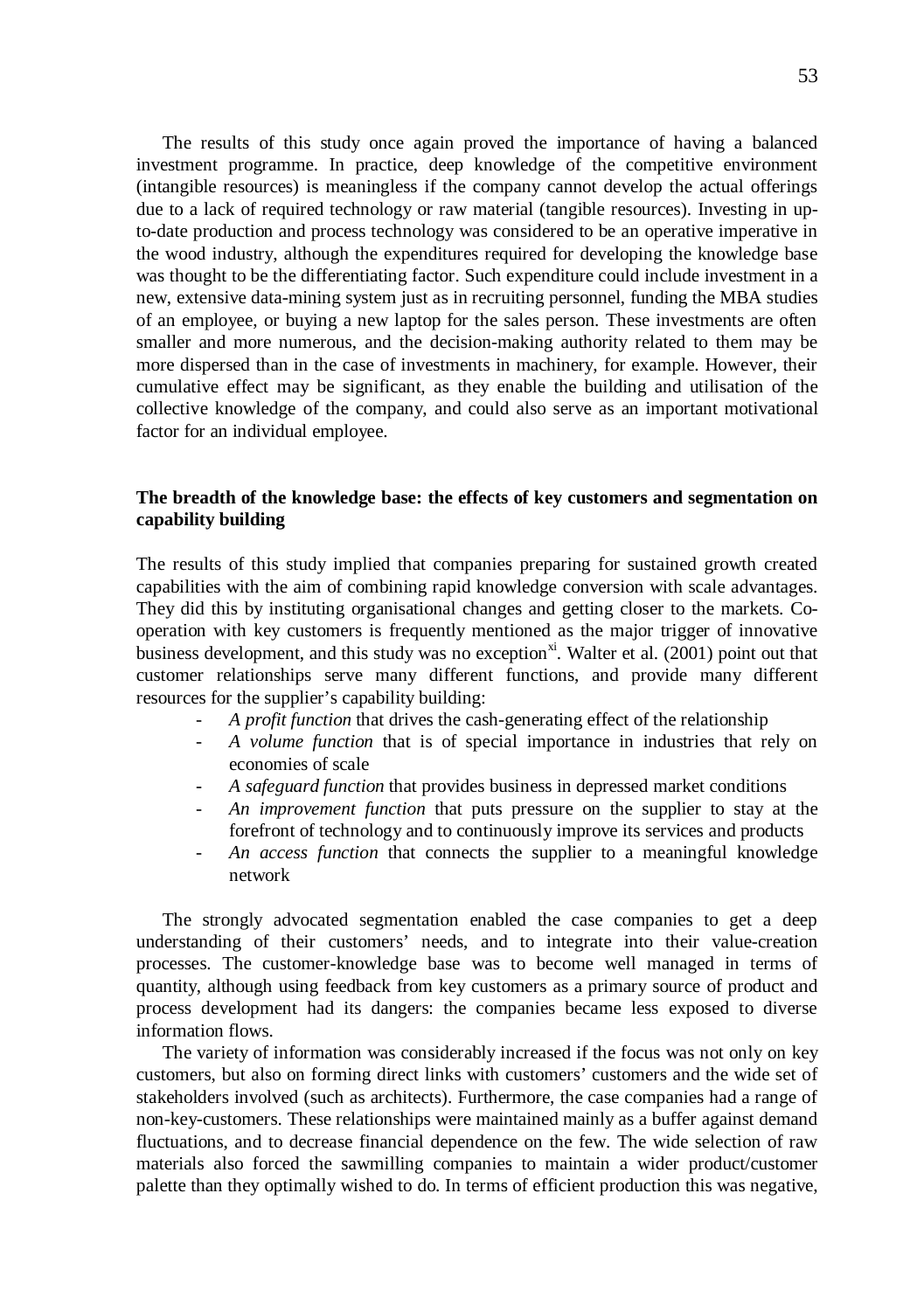but on the other hand, it could well be a conscious knowledge-management strategy to ensure robust information flow to the organisation, and to allow for the testing and development of new capabilities.

Customers provide the supplier with financial capital, but just as important is the accumulation of the intellectual capital. Depending on the company's overall objectives, size and age, the market uncertainty and the business scope, the relative importance of each customer function varies. Over-emphasising any one could undermine future competitiveness. A valuable customer in terms of manufacturing may be different from a good customer in terms of R&D, marketing or accounting, as suggested in Blois (1999). The first three functions (profit, volume and safeguard) were self-evident customerselection criteria in the case companies, but in terms of capability building, companies should perhaps also consider improvement and access functions.

In support of this recommendation, Bierly and Chakrabarti (1996) suggest that the final element of a firm's knowledge strategy is the decision concerning how broad or narrow its knowledge base should be. A broader knowledge base puts it in a better position to combine related technologies in a more complex manner, while too narrow a base may result in core rigidities and decrease strategic flexibility and adaptability to environmental changes (Leonard-Barton 1995, Volberda 1996). According to Grant (1996b), the greater the scope of knowledge being integrated into a capability, the greater its inimitability.

Another recent trend in the case companies was mill specialisation, which is closely linked with customer segmentation. Production flexibility is an often-repeated requirement in the industry, although the increasing firm size and focus on specific product areas have significantly changed the way in which this aim can be achieved. As the companies have grown, flexibility has been achieved in the firm context through mill specialisation (i.e. placing orders among the Group's production units, often across several countries), whereas the individual actors on the mill level are rewarded for the effective production of a narrow range of products. Production planning and customer-relationship management are also increasingly being centralised and taken away from the mills. This change is justified in terms of scale efficiencies, logistical gains, maintaining stable quality, supporting a strong corporate culture rather than a strong mill identity, and tying the key customers to the whole corporation instead of an individual mill. Thus, specialisation has clear benefits. However, it also includes some potential downsides. Mill-specific relationships with customers have been broken down, and it is not only the production that has been standardised, but also to some extent, the way in which these relationships are managed. The weak signals from the markets may become more difficult to recognise. Moreover, depending on the incentive systems in the company, it may also take away the motivation to develop business on a daily basis at the mill level, and create new 'information silos' within the company. This could result in a narrower resource base. A similar change occurred in the paper industry, and its effects were analysed by Laurila and Lilja (2002). The results of this study support their findings.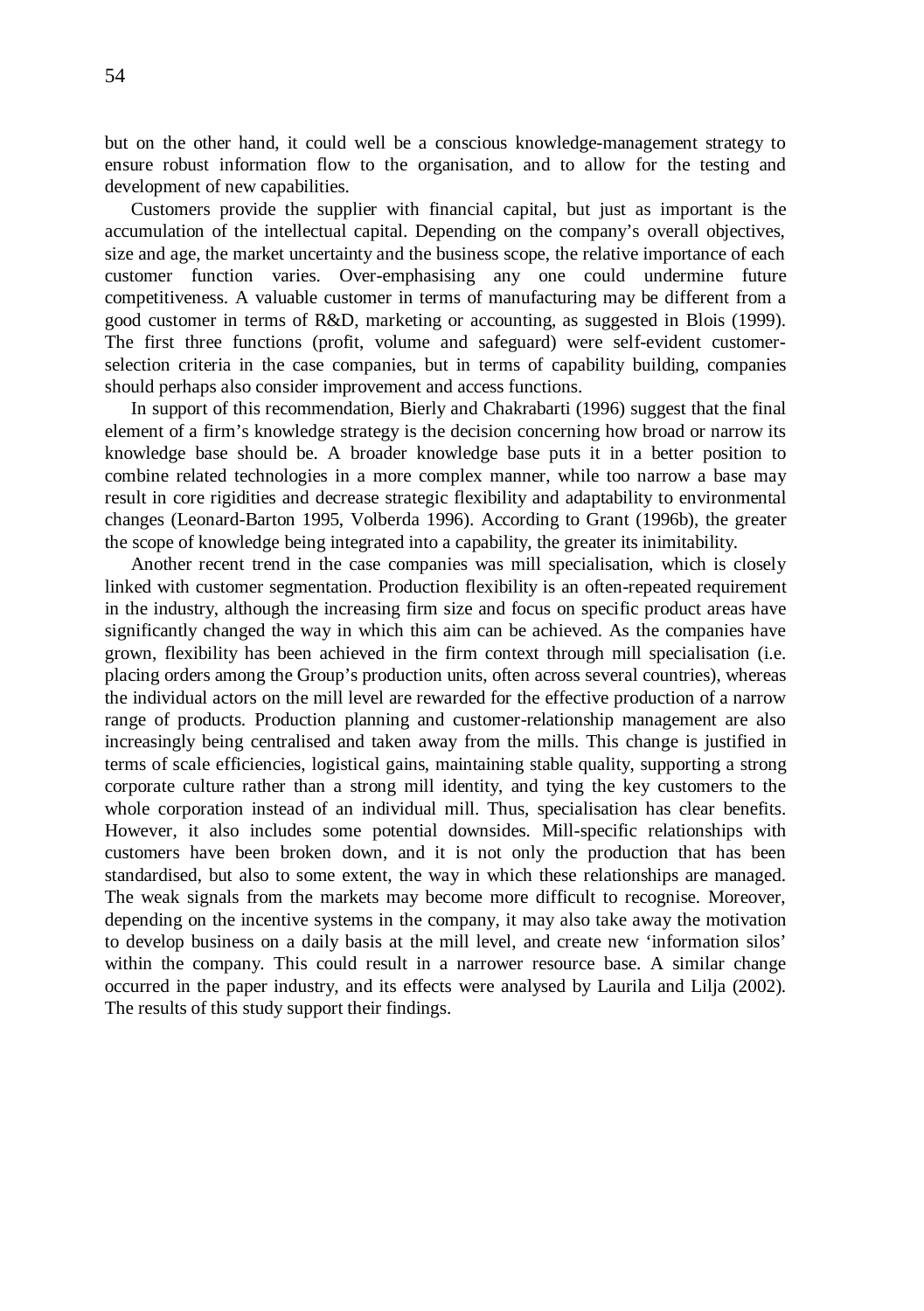## **Choosing the organisational design to support capability building**

### *Focused or dispersed design*

Entrepreneurial, innovative business development can be implemented in established companies through alliances or acquisitions, or by internal means either in a stand-alone, focused unit or through a dispersed organisational design (Hoskisson and Busenitz 2002). Thus, the way a company chooses to grow does not determine the degree of entrepreneurship, per se. Entrepreneurial growth and innovation can also be achieved through acquisitions, and organic growth may just as well result in more volume of the original activity (ibid.).

Networking ability has frequently been mentioned as a valuable asset in wood-industry companies. Large companies could become entrepreneurs at the network level, engaging and enabling their smaller counterparts to do the opportunity seeking for them. Their task would then be to become generalists, by combining the specialised knowledge of the smaller companies. The opportunity for differentiation may arise, especially in those large companies that successfully engage in networking between organisations, when the balance between retaining and sharing is even more delicate than within organisations. As McGrath and MacMillan (2000) state

*"Your most important job as an entrepreneurial leader is not to find new opportunities or to identify the critical competitive insights. Your task is to create an organization that does those things for you as a matter of course"*(McGrath and MacMillan 2000: 301)

However, the increasing competition in the forest industry and the recent legislative changes have already affected the way in which knowledge is shared with customers and competitors through joint projects. The unique, innovation-breeding environment of Silicon Valley is not likely to benefit the wood industry in the immediate future<sup>xii</sup>. The development of a sub-supplier network takes time and is difficult, as the well-known example of Toyota proves (Dyer and Nobeoka 2000).

The 1990s were known for the big mergers and acquisitions in the forest industry. However, the acquisition boom lead to higher costs of expansion through the purchasing of high-quality companies, whereas greenfield investments became relatively cheaper (Siitonen 2003). North American companies started to focus their investments on the maintenance of their existing capacity in the 1980s, and their European counterparts increasingly followed the trend. Opportunities for modest investments as a way of betting on evolving technologies has largely passed, and new technologies are usually available only at the market price (Hoskisson and Busenitz 2002). Furthermore, innovationenhancing acquisition is meant to target capabilities that differ from the current capabilities of the firms, and thus go counter to the usually advocated related acquisitions. Legitimation of such acquisitions may be difficult to gain among boards of directors and market analysts.

A stand-alone new venture could be established with the intention of combining the scale of the parent company with the flexibility of a small firm. However, the external venture may excel in encouraging exploration, but the exploitation may suffer, if the learning distance between the venture and the parent company is too wide (Hoskisson and Busenitz 2002). As a result, a semi-autonomous new venture may hamper the commercialisation of the innovation, create difficult co-ordination problems, and blur the strategic direction of the company. It is also possible to distribute the responsibilities for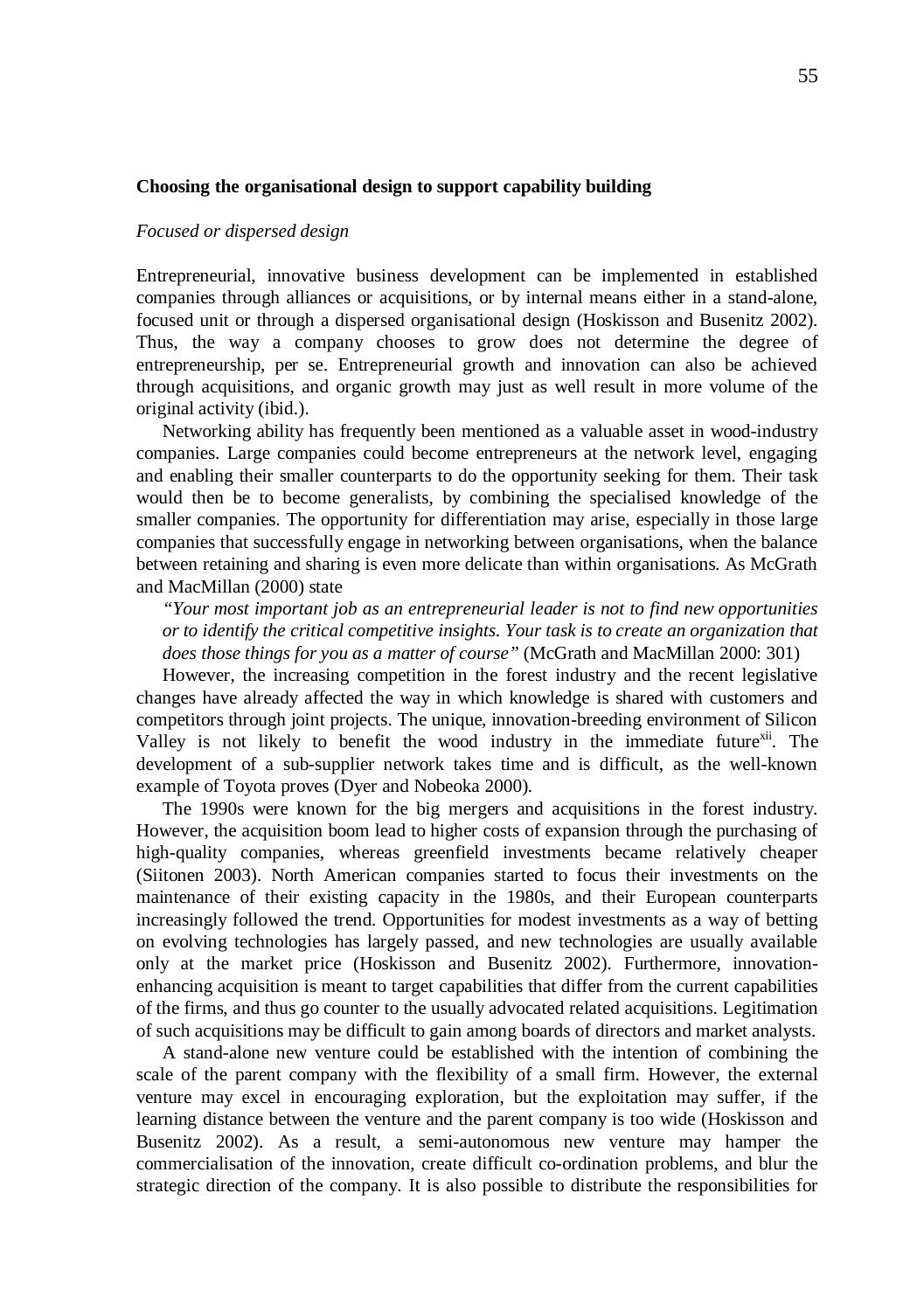entrepreneurial/innovative actions within the organisation. This type of dispersed, contextually ambidextrous design makes it easier to identify a wider set of opportunities (Birkinshaw and Gibson 2004). The merits of a dispersed design in the management of the exploration-exploitation tension are discussed in the following. Many of the findings are also applicable in the implementation of the above-mentioned focused design: the new venture matures in time, it has to be joined to the existing one in one way or another, and thus interaction is bound to occur between the two organisations.

#### *Managing contradictory structures in the combination of exploration and exploitation*

Managing the formal organisation benefits from an active, strong, top-down management, but with the informal organisation it is more a question of enabling than enforcing, and recognising the emerging communities and allocating them time and other resources. According to Alajoutsijärvi and Tikkanen (1999), the organisational changes in the Finnish forest industry were rational or instrumental, and took little account of internal social processes. The findings of this study imply that changes in the formal design have a clear but often uncontrollable link to the social processes.

It was found that when the formal organisational design was changed, the occurrence and the context of ties between knowledge seekers and knowledge sources changed. More specifically, the formal design affected the informal organisation by altering accountability and predictability in individual behaviour, the number of potential contact channels, and the ease of access to information sources. These aspects, in turn, influenced the quality of the relationships and interaction between the employees. Consequently, managing information and knowledge flow (in terms of retention, but also of finding and sharing) within the organisation seems to have become a basic capability requirement in the wood industry, and to be one of the major drivers of change in the organisational design.

The organisational restructuring in the case companies did not necessarily change the actual communication patterns, as the new internal networks often connected people who were already familiar with each other in the previous organisational set-up. Yet, the new responsibilities gave them a chance to exploit previously under-utilised sides of their experience and to draw out new information from each other. Thus, *in the short term*, the benefits of connected, relationally and cognitively embedded networks within organisational units were considerable, as they prevented the loss of efficiency but also enabled the recombination of knowledge. The strength of trust between individuals and a good ability to develop a common understanding and interpretation of the situation had clear advantages. It helped in the implementation of the instructions and in distributing and defining the organisational roles in a meaningful way, and it improved the spread and acceptance of new ideas. Support for these finding is to be found in Huber (1991), who suggests that the probability of information transfer is positively related to A's view of the relevance of the information to B, and to the frequency with which A has previously routed information to B in the recent past. As rent-producing resources and capabilities develop over time, their optimisation is dependent on the political and cultural willingness of the organisational members to commit to using them. This is much more likely to happen when the relationship is characterised by strong trust (Oliver 1997).

However, these same qualities that encourage knowledge sharing and transfer may also lead to group thinking and prevent knowledge spillovers. The balance between diversity in knowledge search and the efficiency of knowledge transfer and integration is directly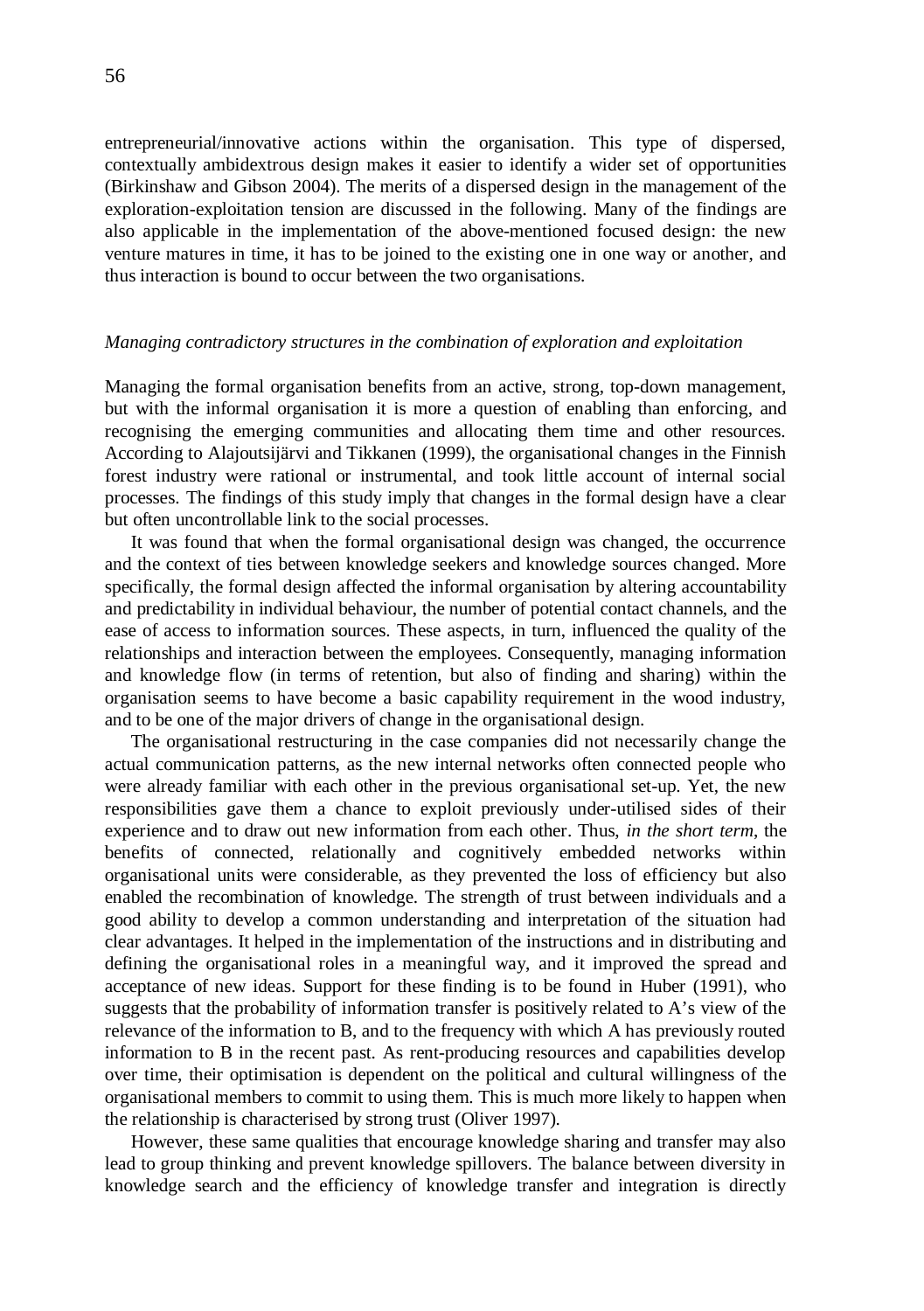linked to the ability to develop novel products and services (Kazanjian et al. 2002). The two main constraints on the diversity were the lack of slack resources and the aim towards lean, centralised designs.

Interestingly, Mosakowski (2002) argues that large firms experience problems with core rigidities, reduced experimentation, lower incentives to develop new resources, and enhanced strategic transparency to competitors due to their *large* resource base. Because smaller companies have fewer resources, they experiment more and have greater incentives to act. According to this logic, the resource allocation within a firm would have big effect on the exploration-exploitation balance, but in contrast to the findings of this study, the lack of resources would mean more exploration. It is suggested in this study that large firms with greater slack have more tolerance of experimentation, and they are ready to take greater risks. This, in turn, has an effect on reward systems, and on expectations about the behaviour of individual employees and their motivation. As Mises (1949) noted, for an action to occur, the person must be dissatisfied with the current condition, must have an image of a more satisfactory state or outcome, and must hold an expectation that his/her actions have the power to remove the dissatisfaction. The third condition is a frequent problem in large organisations, and the lack of resources aggravates it: people, departments and subsidiaries tend to focus on their immediate tasks. A lack of resources (most notably in terms of time and finance) affects routine development, as it decreases the chances of an individual taking the trouble to start building a new routine, or engaging people around himself or herself. People under pressure are more likely to follow old routines than to develop new ones.

The less complex the organisation, the easier it is to monitor communication, increase cost-effectiveness, and in some cases promote faster decision making. However, one important characteristic of an innovative organisation is the ability to provide multiple communication channels, which are needed both for developing and promoting creative, novel ideas. The increased workload of the key personnel in the centralised, lean case companies hampered communication and reduced the number of available contact channels and managerial support from the viewpoint of an individual employee. As the volume of exchanged data increased, people became generally more selective and careful at forwarding information. The lack of time and the resulting strict prioritising prevented the maintenance of a wide range of contacts. This is also in accordance with the findings of Huber (1991), who suggests that an increased workload is negatively related to the probability of routing information and positively related to the extent of knowledge distortion. Further, it has been found that strengthening centralisation and formalisation implies less involvement (personal accountability), which in itself is a source of intrinsic motivation and a key driver of entrepreneurship (Smith and Di Gregorio 2002). As companies grew, they became geographically more dispersed, there was pressure to create bigger units, the distances between actors widened, and the daily form of communication changed. The increasing reliance on information technology directed and focused information search as people were encouraged to use intranets and e-mails.

The lack of resources, together with the streamlined organisation, implied that the diversity of exchanged information was decreasing, the number of weak signals (or knowledge spillovers) was diminishing, and their interpretation became more difficult. The novelty of entrepreneurial action depends on the nature of the information that is analysed and integrated. The greater the variety of information, the more novel is the entrepreneurial action that results from bisociation (Smith and Di Gregorio 2002). Thus, *in the long run*, the creation of new ideas was potentially endangered in the case companies, assuming the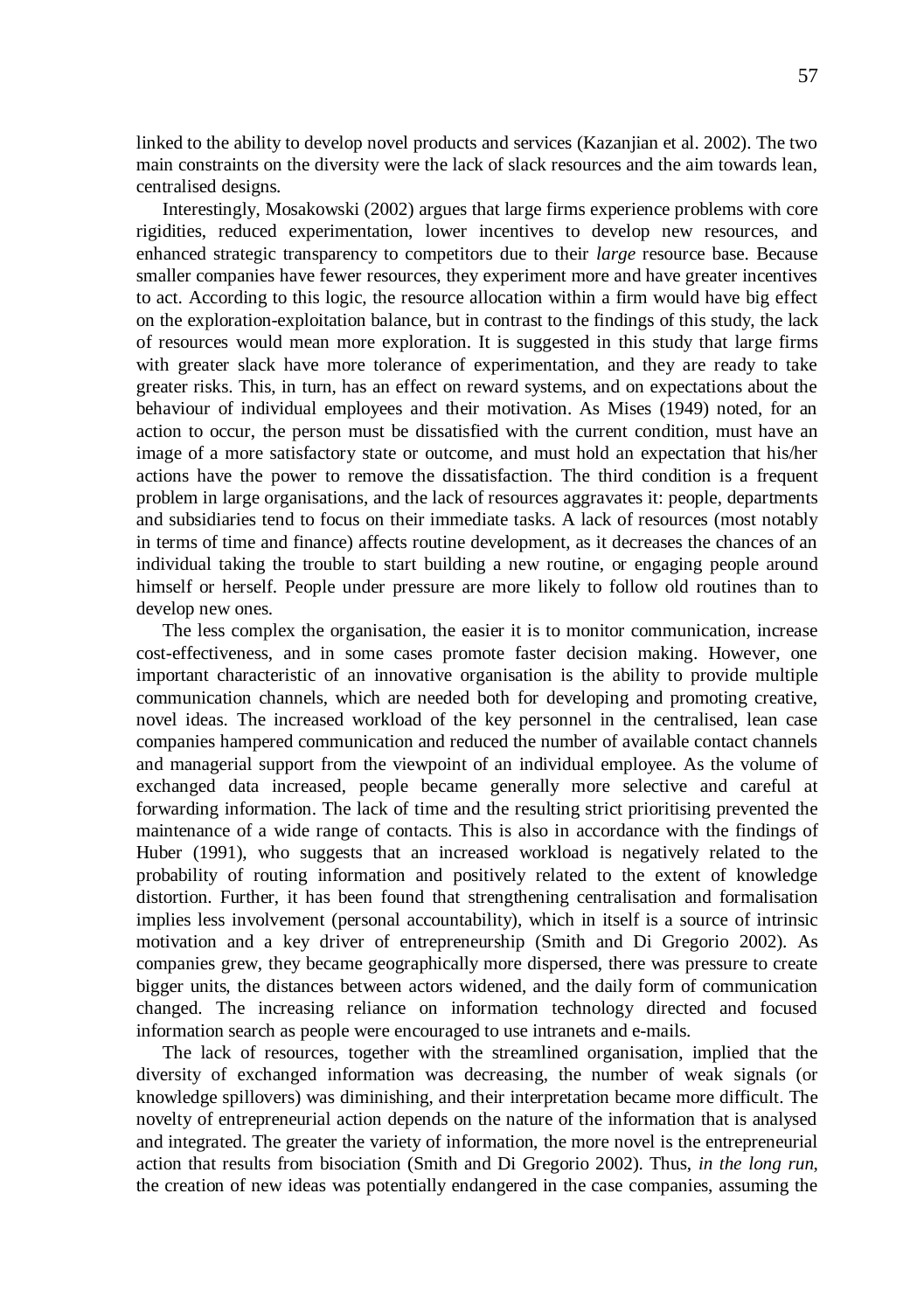networks were not actively extended outside the formal organisation, and that alternative sources of information were considered.

Ahuja (2000) noted in the context of interorganisational collaborations that the benefits of increased trust, developing and improving routines and reducing opportunism that come from having a group of cohesive interconnected partners outweigh the disadvantages of not having the informational diversity that comes from having many structural holes in the firm's network. This study supports these findings in the intraorganisational context by showing the benefits of cognitively and socially embedded networks. Similarly, Jansen et al. (2005) found that connectedness (in this study divided along cognitive and relational dimensions) not only fosters commonality of knowledge and reduces the costs associated with exploitative innovations, but also motivates employees to be of assistance to each other and to find opportunities for exploratory innovation. The main difference between Ahuja's (2000) findings and those reported in this study is the exposure to malfeasance: the avoidance of opportunism is an issue in the interfirm collaboration, whereas this benefit of closed networks is less apparent (although not insignificant) when the social networks are considered from an intrafirm perspective, and the brokerage benefits of indirect ties increase.

In short, in addition to establishing ties with external sources of new knowledge, organisational units (whether they be subsidiaries, departments, or teams) require dense networks of ties within them to enhance both exploration and exploitation (Jansen et al. 2005). Employees who act as brokers (or boundary-spanners) between sparsely connected groups may be particularly valuable to their firm.

It was also suggested in this study that the standard centralisation/formalisation scales should be used with some caution<sup>xiii</sup>. The level of centralisation, defined as the level of decision-making and the degree of employee participation in it, depended on individual judgement concerning the organisational level on which the decision was to be made, and on the managerial workload. In a similar way, formalisation defined as the usage of documented standards for controlling and co-ordinating employees was a relative measure. Codes, handbooks, manuals and verbal instructions were continuously reinterpreted and updated, depending on the workplace practices, and the reinterpretation could be intentional or unintentional, depending on the similarities between the code creator and the adapter. Finally, what one employee saw as a hierarchical, complex organisation could be a flat, informal design to another due to his/her personal history in the company. Thus, the use of one centralisation/formalisation figure resulting from a survey as an approximation of the whole company requires careful consideration.

### **Entrepreneurship and the role of environmental scanning in capability building**

Entrepreneurial firms are proactive, risk-taking, and innovative (Barringer and Bluedorn 1999). Capabilities take time to build, and resources may be scarce. As Sirmon et al. (2005) note, only the development of new capabilities in advance allows firms to respond effectively and in an acceptable time period to environmental changes, and to exploit unforeseen opportunities when they occur. Thus, from the capability-building perspective, a firm that intends to become reactive (responsive) also needs to be proactive. The other aspects of entrepreneurship − risk-taking and innovativeness − depend on the evaluation of the environmental changes. At the end of the day, it is the managerial interpretation of the gathered market information that determines whether something is classified as an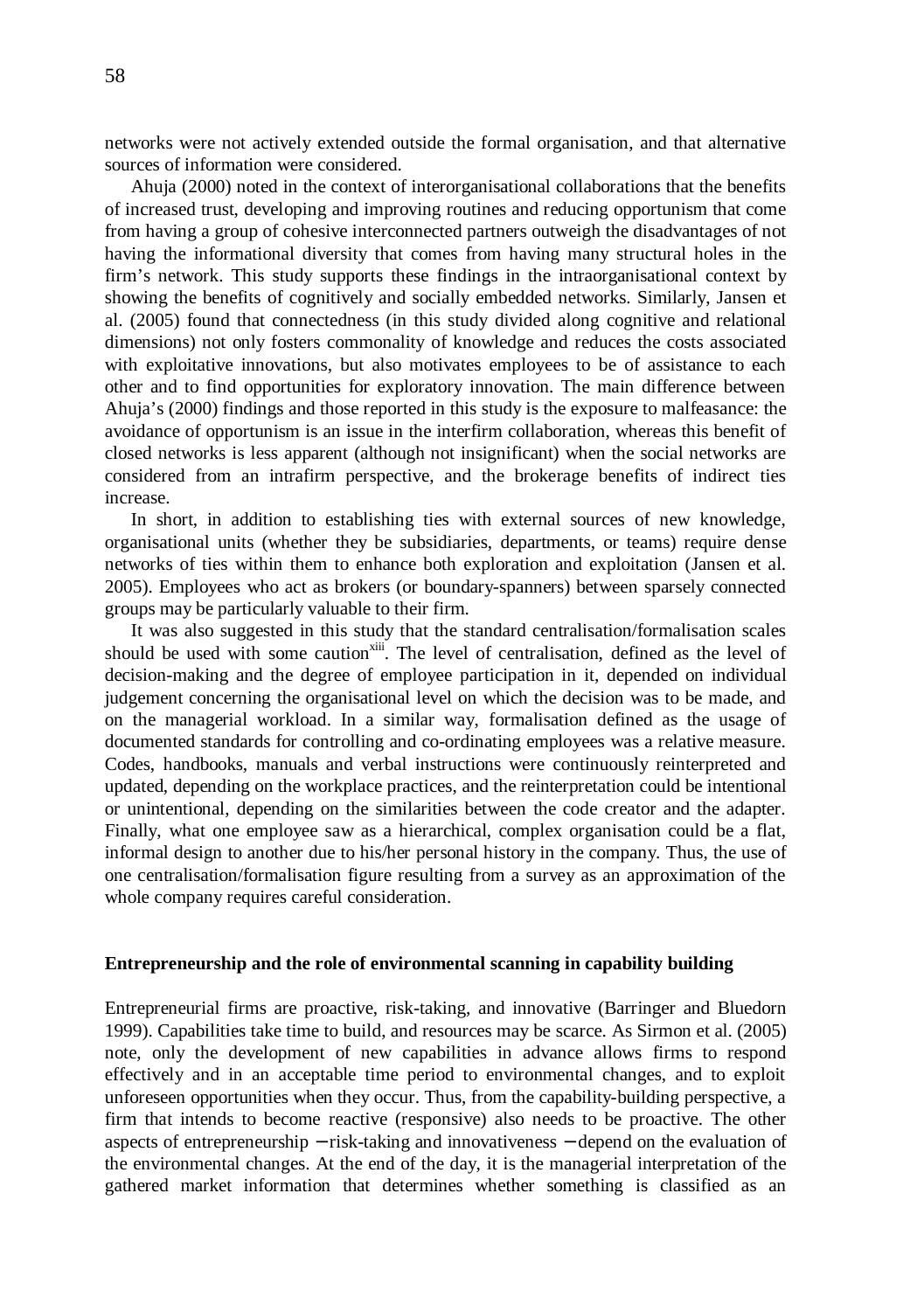opportunity rather than a threat (Atuahene-Gima 2005). Thus, entrepreneurship is closely linked to the role of environmental scanning and planning.

Unlike firms operating in turbulent environments, companies competing in conditions of stability have more of an incentive to focus on maintaining their current competitive advantage rather than to create a new one. Accordingly, they are more concerned about threats to their current advantage than about opportunity recognition, and they have (Barringer and Bluedorn 1999)

- longer planning horizons
- scanning activities that typically focus on subtle shifts in environmental trends, quality improvements and the potential to gain market share, instead of the sensitive screening of opportunities
- less planning flexibility, which would decrease the reliability of routines, and less participation in planning

The length of the planning horizon is an interesting question in the forest industry, as companies have to match Nature's pace (it takes about 70–80 years for a Nordic conifer tree to reach the logging diameter) with stock-markets demands. The aim as a whole is towards shorter planning horizons, but companies must nevertheless also maintain their long-term planning skills. As to the second point, the findings of this study imply that the case companies maintained and developed their planning and analytical capabilities, and continued their active monitoring of the market especially in terms of key customers and price levels. Thirdly, they emphasised the need to become flexible and executing decisions quickly, but the changes in their organisational design were towards centralisation. Thus, it could be said that, although the intention was to improve flexibility, the case companies were better suited to competing in stable market environments.

# **LIMITATIONS OF THE STUDY**

Two levels of limitations are acknowledged here, that of theory and concepts, and that of data gathering and analysis.

## **Theory and concepts**

The thrust of the criticism against the organisational-capabilities approach is typically directed towards the extreme propagation of labels<sup>xiv</sup>. This easily leads to tautology and the use of unclear, all-inclusive concepts. Furthermore, product development and logistics, for example, are often recognised as important capabilities, but then again, there is a wellestablished stream of literature on logistics and product development. Why then do we need capabilities?

This study starts to build on a concept of routines that includes ambiguities, but has an essential role in modern organisational theories and its roots in relatively well-established literature, and there are increasing attempts to clarify and empirically verify it (see e.g., Becker et al. 2005, Pentland and Feldman 2005, Becker 2004, Cohendet and Llerena 2003, Nightingale 2003). A distinction is made between resources and capabilities, but it is suggested that the distinction between capabilities and competencies is semantic (see e.g.,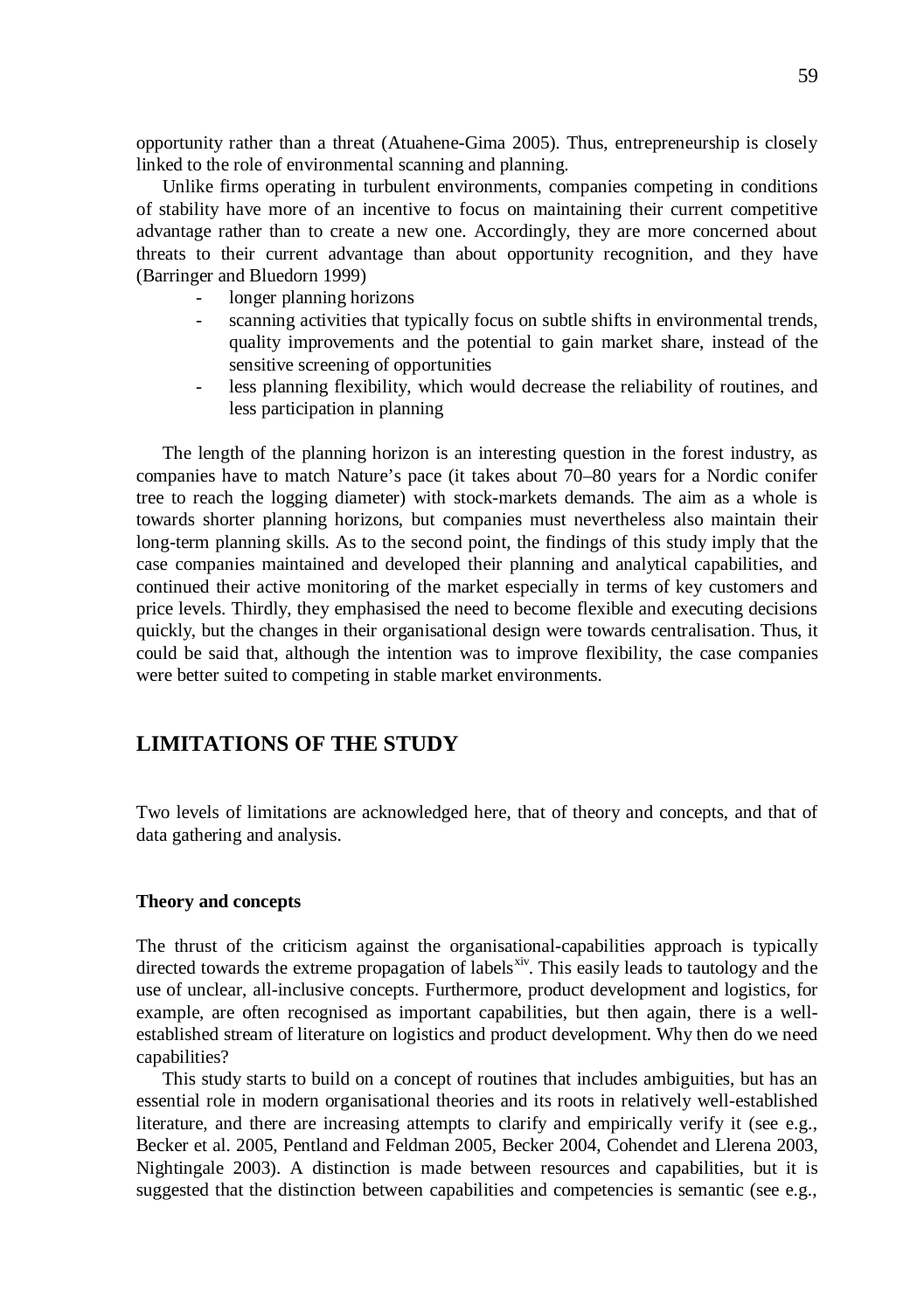Atuahene-Gima 2005, Danneels 2002, Grant 1996b, Day 1994). Despite the recent emphasis on dynamic capabilities, it is assumed here that, while some capabilities may specifically deal with adaptation, learning and change, they all have the potential to accommodate change, and the life cycle is applicable to all capabilities, dynamic or not (Helfat and Peteraf 2003).

Although the definition of a capability applied in this study may have avoided some of the worst conceptual ambiguities, it nevertheless does not completely escape the criticism levelled by Foss (2003): quite a lot − and perhaps too much − is packed into the notion of routine (and capability), including a variety of behaviours, organisational processes and arrangements, cognitive issues and incentives. This has also affected the theoretical background of this study, which extends across a variety of literature streams. There was a trade-off between theoretical depth and breadth, and acknowledgement of the fact that one of the strengths of the capability concept is its ability to build bridges between different streams of research. Sub-studies I and IV have the broadest theoretical basis, while Substudies II and III apply a more focused approach.

This study follows Richardson's (1972) reasoning:

*"The notion of capability is no doubt somewhat vague, but no more than that of, say, liquidity and, I believe, no less useful"*(Richardson 1972: 888)

According to Nelson and Winter (1982), skills, organisation and 'technology' are intimately intertwined in a functioning routine, and it is difficult to say where one ends and another begins. The case-study method was used in this study in recognition of the multidimensionality and complexity of the concepts of routine and capability. Moreover, the focal interest was not in isolating a special set of capabilities or resources and proving that they were the ultimate sources of success. The aim was rather to identify a set of capabilities that the managers of the case companies would perceive as sources of success within the wood industry. The emphasis was on the broader logic of capability building that could be generalised from one capability to another, and on linking environmental contingencies to the required level of novelty and the variety in capability portfolios.

It could also be claimed that naming resource-bundling processes as 'entrenching', 'creating' and 'trimming' added little that was new to the existing literature. Indeed, one could name resource-bundling processes as 'exploration' and 'exploitation-oriented', and perhaps add 'elimination' to describe the trimming of capabilities. However, the exploration-exploitation concept strongly directs one's thinking towards information and knowledge search and transfer. Capability building is not all about organisational learning, and the importance of tangible resources must be acknowledged.

Another problem with the capabilities approach has been its collectivism, which ignores its micro-foundations, and people disappear from the research agenda (Foss 2003). It is also particularly vulnerable to criticism associated with ascribing individual attributes to collective entities. This study examined the capability concept within a cross-section of the literature on organisational learning and organisational knowledge. It thus stressed knowledge as a resource that provides competitive advantage, and analysed the processes (creation, retention, transfer) associated with its management (e.g., Grant 1996a, Crossan et al. 1999). It followed the argumentation put forward by Morgeson and Hofmann (1999) when tackling problems related to collective constructs. Such constructs emerge, are transmitted and persist through the actions of members of the collective. Thus, the most elementary unit of analysis in any social system is the individual behavioural act. Individual action is limited by the surrounding context, however, and the range of actions is influenced by a multitude of situational or contextual factors. The actions of individuals meet in space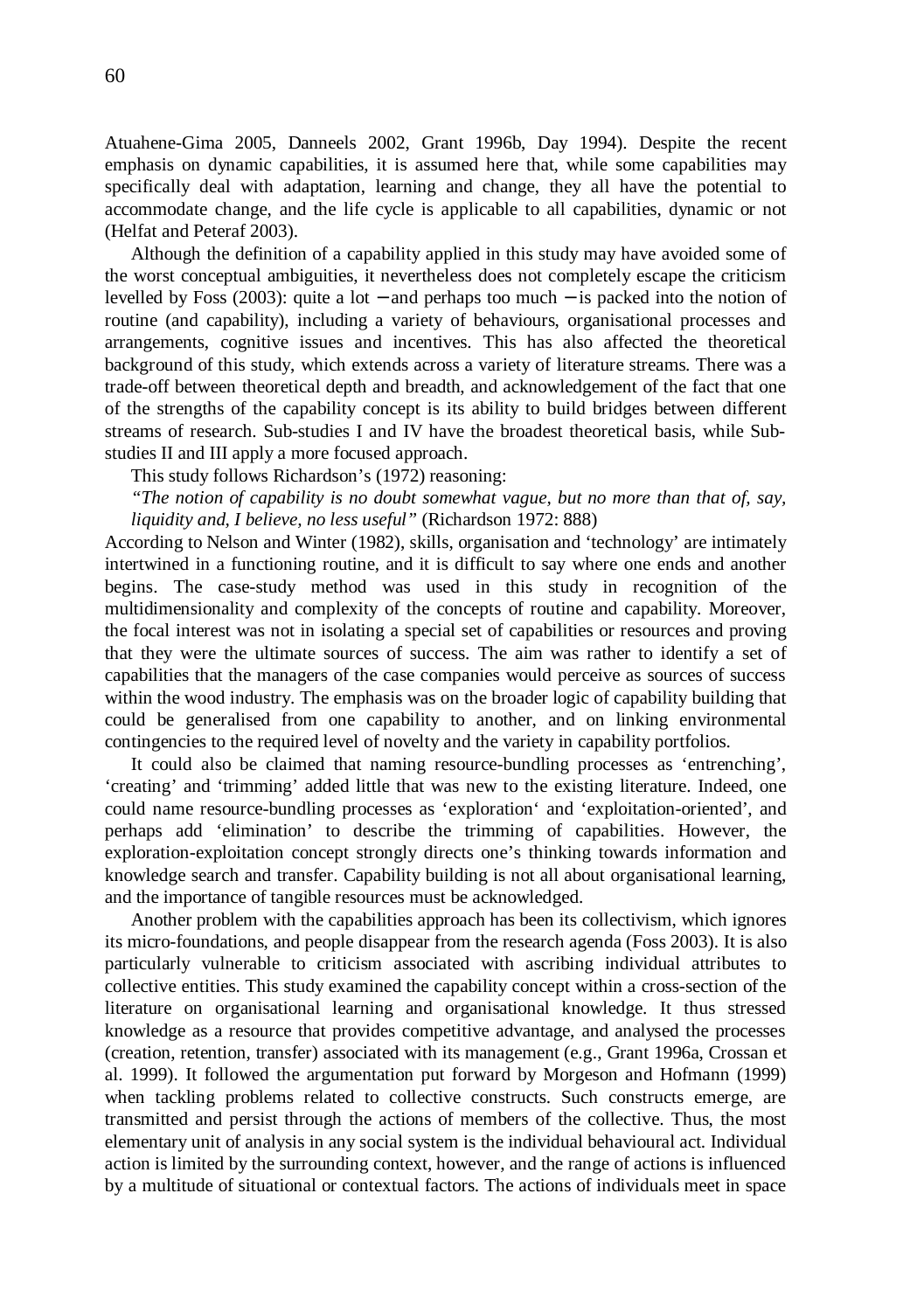and time, resulting in interpersonal interaction, which again results in a discrete event, and subsequent interaction produces an event cycle. The structure of any given collective (such as a team) could be viewed as a series of ongoing events and event cycles between individuals. Larger collectives (such as departments of organisations) contain subsystems made up of their own sets of events, and event cycles. Once established, collective constructs such as routines can influence interaction (Gersick and Hackman 1990). Here, Sub-studies I and II maintained the firm-level analysis, and the capabilities approach offered a short-cut to analysing complicated patterns of resource co-ordination and cospecialisation, while linking capabilities to the competitive advantage of a company. Substudy III focused on the interactions occurring between individuals in the organisational context, and examined the micro-foundations of capabilities.

### **Data and analysis**

In terms of data collection, Zalan and Lewis (2004) list five major obstacles in conducting qualitative research in an international business setting:

- Getting access to organisations and to the managerial elite
- The cost of travelling to meet all the relevant informants and tight interview schedules
- Dealing with issues of highly a political or emotionally charged nature (not being able to describe the case companies in detail, the delicacy of organisational changes)
- Data contamination in the form of repeated interviews
- Language barriers

The first three obstacles may potentially affect the selection of cases and informants, and the type of data used. In this study, access to the companies was typically negotiated through the CEO or the divisional manager. With one exception, the interviewer had no previous contact with the case companies. It was easier to obtain the contact information from the Scandinavian companies than from the Germanic and North American ones. During the course of the study, three interview requests were discussed at board level. The companies that were inclined to refuse the requests were typically family-owned, smaller firms in the Germanic region. They did not significantly bias the case selection as the main focus of the study was on the largest companies, not on cultural differences. Nevertheless, better access to privately-owned companies might have given a more dynamic picture of the companies operating in this industry.

The ongoing consolidation and restructuring of the industry improved the topicality of this study, but it also posed challenges. It became evident during the long-term follow-up of the 27 case companies that those that had denied access were often in the middle of a heavy restructuring programme, and announced major mergers or split-ups soon afterwards. As most of the case companies had just experienced heavy organisational changes, the internal role allocation was still being developed. Managers were uncertain about the effects of the interviews in a situation in which the organisation was trying to reach internal balance. Furthermore, the increased competition made the companies more protective. Given these obstacles, one of the limitations of this study is that the detailed case descriptions were written only for firm-internal use.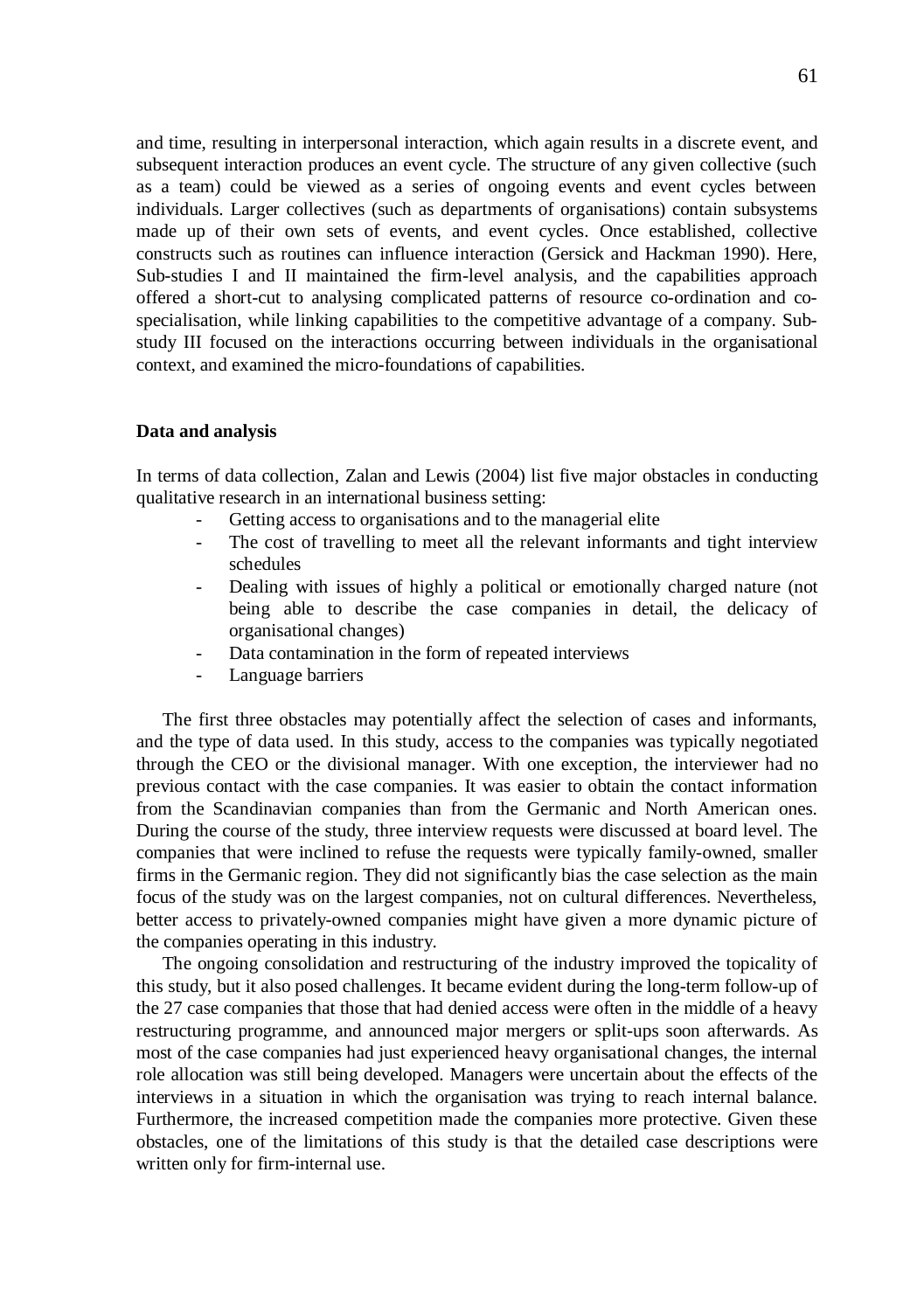Data contamination in the form of repeated interviews was avoided by having different informants during each interview round and changing the focus from the general to the more particular. Language barriers caused the biggest problems in the Germanic companies, where it became evident that the informants had to restrict their answers due to their lacking vocabulary in English. The interviewer could understand German but was not a fluent speaker. As soon as the problem was recognised, the informants were asked to speak German, and an interpreter was present during the interviews in case the interviewer wished to confirm that she had understood the issues or needed to translate the questions in detail.

Each data source used in this study had its limitations. Personal interviews are susceptible to bias through embellishment, forgetting and even lying, especially in conflict situations. As annual reports and other company documents are not only information conveyors but also serve a marketing function for various stakeholder groups, they tend to present the issues in a favourable light, and some matters are stressed at the expense of others. In order to avoid these problems, this study relied on multiple sources of information. Thus, the events mentioned in the annual reports were compared with articles in trade journals and personal interviews. Expert interviews were used along with the company interviews, and the information obtained was corroborated with documentary evidence. Due to the tight interview schedules and lack of resources, the opportunities to make observations in the case companies was limited. It is clear that the study would have benefited if the researcher had spent a prolonged period in the case companies. Observing the interaction would have improved the quality of data related to the micro-foundation of capabilities. This limitation was partly counteracted by conducting repeat interviews in the same companies. Furthermore, the interviews took place locally, which facilitated observation to support them. They were also advantageous given the research topic: since it was important to analyse how people understood and experienced the organisational design, they facilitated retrospective reflection, and given the constraints, they were the only practical method available.

Only one person coded the data, and this was a potential source of validity problems. However, the key informants reviewed the draft case-study reports, and the conclusions derived from the data were presented to the participating firms. The thematic codes were made implicit, and the coding took place three times, as the perspective to the data changed and intensified in each sub-study. The use of computer-aided data analysis could have made the coding more transparent.

Finally, the findings are based on a case study, which obviously limits the generalisability of the results. Yin (1994) compares cases with experiments that are generalisable to theoretical propositions but not to populations. Accordingly, the goal of this study was to expand and generalise theories (analytic generalisation) rather than to achieve statistical generalisation. Firm-specific capabilities are, by definition, not generalisable. The industry-specific capabilities described in this study represent those that formed the competitive basis of large, established, Western wood-industry companies. The capability-building process and the environmental contingencies should be applicable across industries, but it should be noted that the perspective of this study is that of large, established companies, and the firms under investigation could have idiosyncratic characteristics that affected their capability-building efforts and organisational arrangements.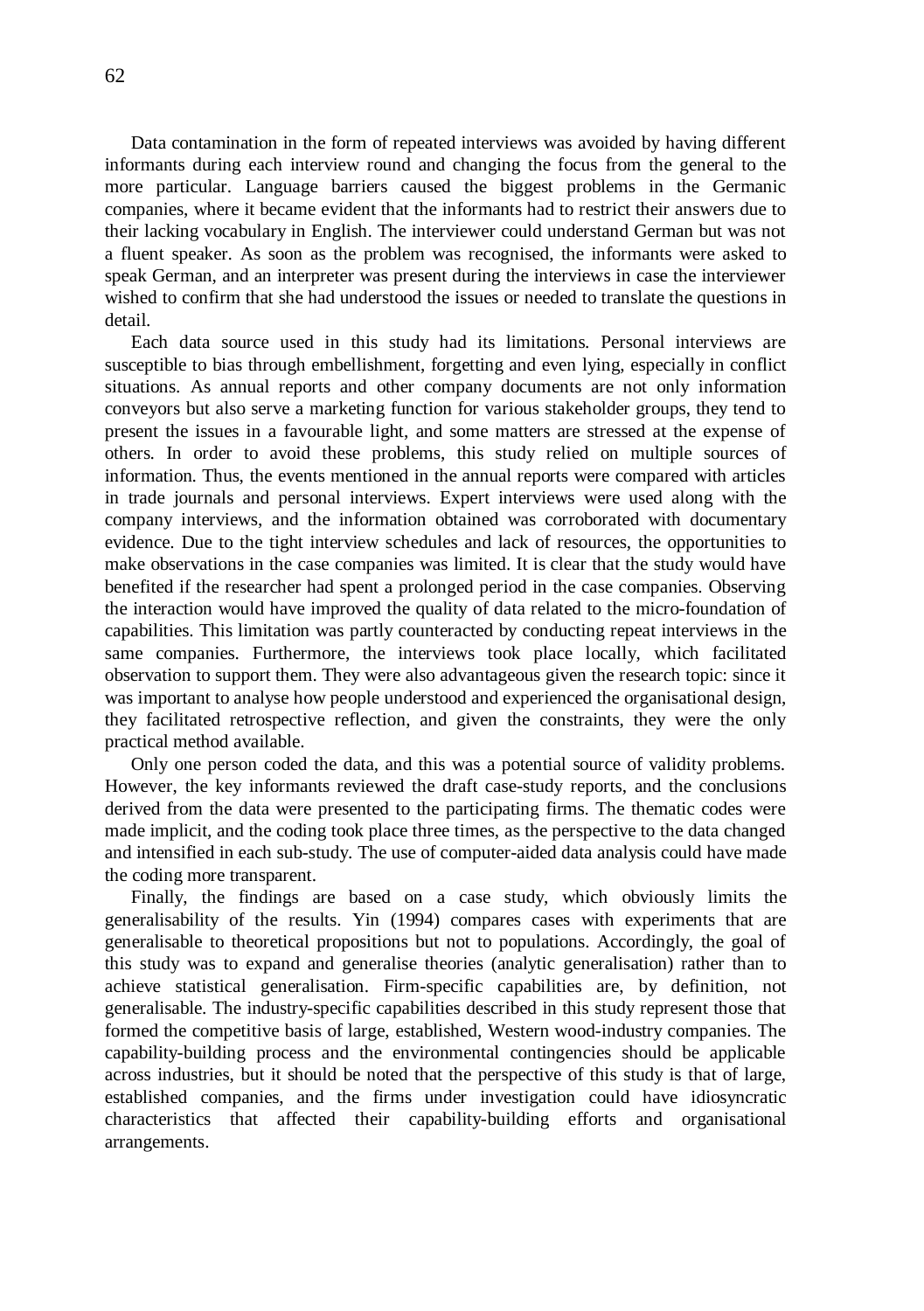# **SUMMARY AND CONCLUSIONS**

The purpose of this study was to strengthen understanding of organisational renewal and its management in large, established companies aiming for sustainable, profitable growth. A multiple-case study was conducted in large, well-established North American and European wood-industry companies in order to find out (i) their objective for sustainable, profitable growth, and (ii) how this was facilitated and implemented through the development of capability portfolios and individual capabilities.

The data was collected from 27 leading North American and European wood-industry companies, of which 11 were chosen for closer study. They all shared the aim for sustained, profitable growth, and they had recently implemented or were currently implementing, organisational changes in order to better accomplish this aim. Their organisational arrangements and capabilities were analysed in the light of the following, theoreticallydriven assumption: in order to achieve sustained, profitable growth, a company is able to maintain competitive advantage in the long run by combining entrepreneurial and strategic thinking, i.e. opportunity- and advantage-seeking. Opportunity-seeking growth originates from supporting renewal and innovation, whereas advantage-seeking growth is based on effective co-ordination and loss prevention.

The study developed further an identification and classification system for capabilities that comprises three dimensions: (i) the dynamism between firm-specific and industrysignificant capabilities, (ii) hierarchies of capabilities and capability portfolios, and (iii) their internal structure. Capability building was analysed in the context of the organisational design, the technological systems and the type of resource-bundling process. By utilising the analysis and linking it to previous research on corporate entrepreneurship the thesis produced information about the current and future potential of large, established woodindustry companies to engage in sustained, profitable growth. In addition to describing the current capability portfolio and the organisational changes in the companies, the thesis contributed to the understanding of the relationship between organisational design and capability-building processes. It clarified the mechanisms through which companies can influence the balance between knowledge search (exploration) and the efficiency of knowledge transfer and integration (exploitation), and consequently the diversity of their capability portfolio and the breadth and novelty of their product/service range.

By illustrating how a company could combine formal and informal designs, the study has contributed new insights in terms of the potential of an organisation to become ambidextrous. Changing the formal organisational design transformed the occurrence and the context of ties between knowledge seekers and sources. It thus had an impact on the accountability and predictability of individual behaviour, on the number of potential contact channels, and on the ease of access to information sources. Strongly cognitively and socially embedded relationships served a dual role in enhancing both exploration and exploitation within organisational units, and they were disadvantageous only in terms of reduced opportunity for knowledge and information spillovers (and accordingly, for the occurrence of blind variation in capability building).

The findings of this study confirmed the old adage: the better a company is able to combine investments in knowledge attainment with corresponding investments in new production technology, the better it is prepared for sustainable, profitable growth. It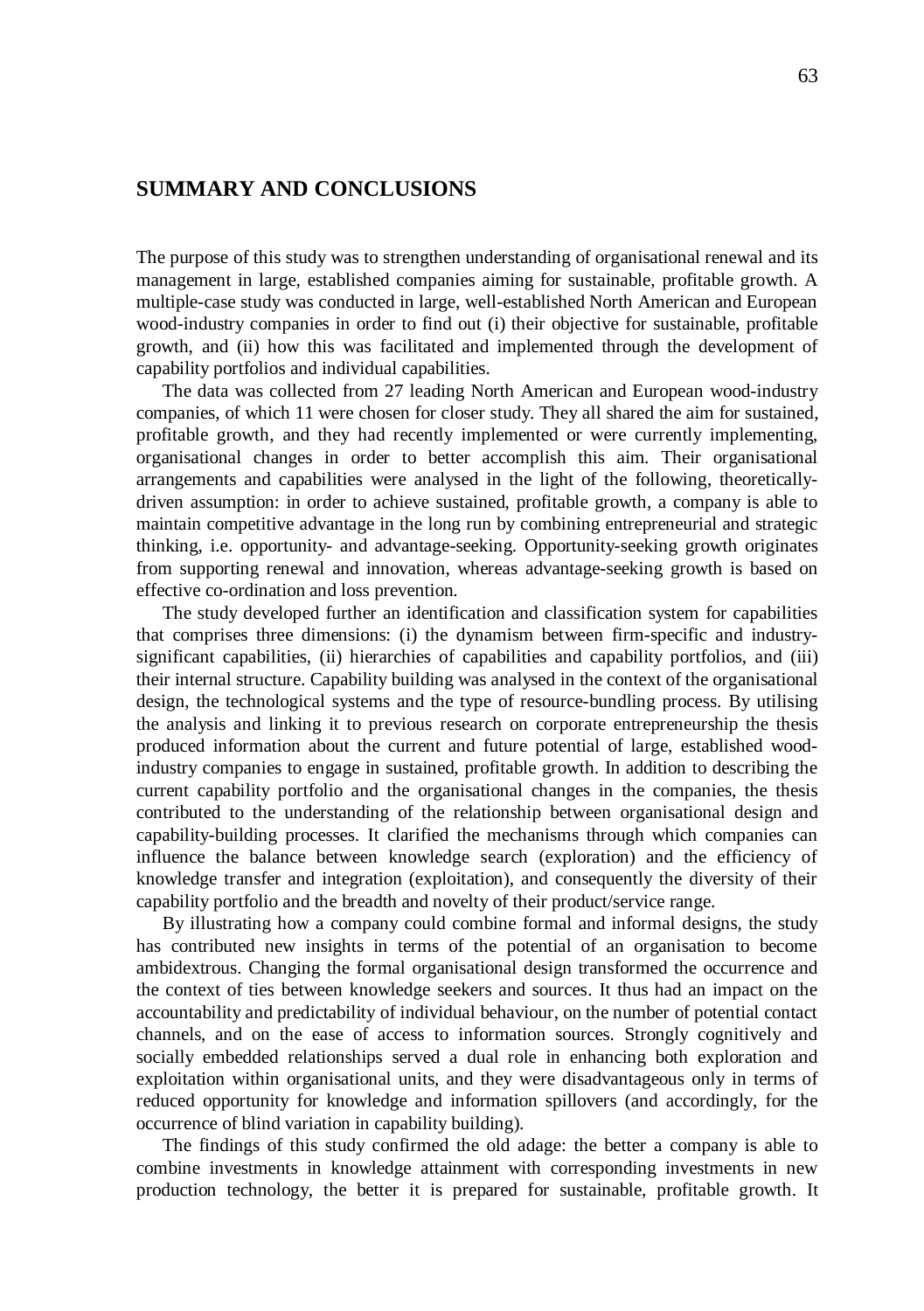appeared that the companies included in this study currently had a wide set of capabilities, but they were increasingly based on a narrow resource selection: specific knowledge about their key customers, and a homogenous, specialised resource base in technology that was aimed at cost efficiency. From among the firm-specific and industry-significant capabilities, a set was identified that were aimed at supporting market sensing, planning and optimisation. Although environmental scanning was considered important, it appeared to be tuned to identifying ways of improving quality and gaining market share, rather than sensing opportunities. Furthermore, customer-driven, incremental process and product innovation was preferred to firm-driven innovation through experimentation. Combined with the lack of slack resources, the organisational changes encouraged exploitation better than exploration. All this would imply that the companies reinforced their existing capabilities better than they created new ones, and that they would build up a more homogeneous capability portfolio in the future.

Thus, the case companies were better prepared for establishing and sustaining current competitive advantage than for quickly creating new competitive advantage through responsiveness and adaptability if the market/industry context were to change in an unexpected way. This type of development is justifiable for established, large companies if the market environment is perceived to be stable and the change is progressive (the environmental change occurs within the existing business framework, the companies do not question the prevailing industry recipes and the product life cycles are long). However, a broad consensus prevails that the new competitive landscape of the forest business carries substantial uncertainty. If environmental change threatens companies' core activities and/or resources, rendering them obsolete or reducing their value, early-moving firms benefit from employing a strategy that combines opportunity- and advantage-seeking growth in various degrees. Thus, a company should be able to nurture both explorative and exploitative organisational behaviour.

Wood-industry companies have continued restructuring and changing their organisational designs and strategies, and the trend is to move away from volume- to valueoriented growth. During the period of this research, however, the case companies were better in supporting growth in volume of the existing activity than growth through new economic activities that would result in novel offerings. The advantage-seeking behaviour was overcoming the opportunity-seeking.

This study offers a number of avenues for further research. Firstly, the suggested contingencies between environmental variables and the growth strategy could be verified. Sub-study II focused on describing capabilities that had been created or entrenched. It would be of interest to know what kinds of capabilities have been trimmed, if any. Moreover, the propositions developed in Sub-study III could be refined and tested on a larger sample, and the concepts of cognitive and relational embeddedness could be further specified.

Secondly, the findings of this case study suggest that the current growth strategy in the forest business is advantage-maintaining. The underlying reasons for and exceptions to this focus could be analysed along with the role of managers, the organisational culture and the social exchanges following major reorganisation.

Thirdly, some forest-industry companies have established R&D departments. It would be of interest to examine how the locus and nature of innovation change after the establishment of an R&D department, and how prepared these departments are to support radical innovations. Particular emphasis could be placed on the knowledge processes of R&D professionals: creation, retention and sharing.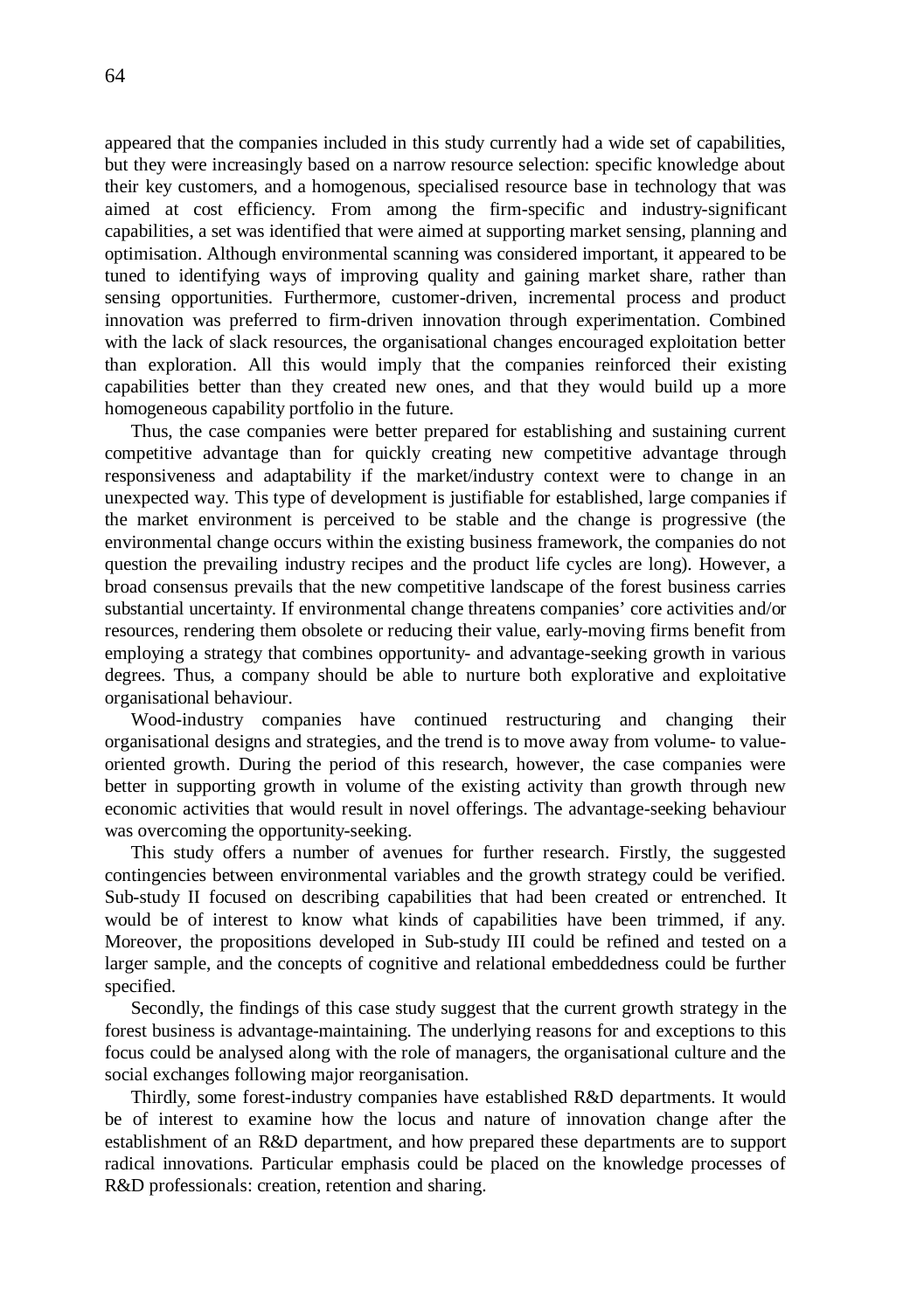Finally, the tension between exploration and exploitation is also evident in small- and medium-sized companies. Rapidly grown, medium-sized, family-owned wood-industry companies would offer an interesting context in which to examine the concept of strategic entrepreneurship.

# **REFERENCES**

- Ahuja, G. 2000. Collaboration networks, structural holes, and innovation: a longitudinal study. Administrative Science Quarterly 45: 425-455.
- & Lampert, C.M. 2001. Entrepreneurship in the large corporation: A longitudinal study of how established firms create breakthrough inventions. Strategic Management Journal. Special issue 22: 521-543.
- Alajoutsijärvi, K. & Lilja, K. 1998. Metsäteollisuuden toimintaympäristö muuttuu: pysyykö johdon ajattelu mukana? Osa 2. Metsäteollisuusyritysten organisaatiorakenteiden uudistaminen – liian usein vai liian vähän? (The business environment of the forest industry is changing: does the management thinking follow? Part 2: Renewing the organisational structures of the forest-industry companies – too often or too seldom?). Paper and Timber 80: 18-22. In Finnish.
- & Tikkanen H. 1999. Suomen mekaanisen metsäteollisuuden toimintaympäristö ja yritysten strategiat. (The business environment of the Finnish forest industry and the company strategies). Department of Economics. University of Oulu, Research reports. No.40. In Finnish.
- Aldrich, H. 1999. Organizations evolving. Sage Publications. 413 p.
- Amit, R. & Schoemaker, P.J. 1993. Strategic assets and organizational rent. Strategic Management Journal 14: 33-46.
- Atuahene-Gima, K. 2005. Resolving the capability-rigidity paradox in new product innovation. Journal of Marketing 69: 61-83.
- Babbie, E. 2004. The practice of social research. Thomson, Wadsworth. 493 p.
- Barney, J.B. 1991. Firm resources and sustained competitive advantage. Journal of Management 17: 99-119.
- Barringer, B.R. & Bluedorn, A.C. 1999. The relationship between corporate entrepreneurship and strategic management. Strategic Management Journal 20: 421- 444.
- Becker, M., Lazaric, N., Nelson, R.R. & Winter, S.G. 2005. Applying organizational routines in understanding organizational change. Industrial and Corporate Change 14: 775-791.
- Becker, M. 2004. Organizational routines: a review of the literature. Industrial and Corporate Change 13: 643-677.
- Berg, B.L. 1989. Qualitative Research Methods for the Social Sciences. Allyn and Bacon, Needham Heights, MA. 352 p.
- Bergman, J., Jantunen A. & Saksa, J-M. 2004. Managing knowledge creation and sharing scenarios and dynamic capabilities in inter-industrial knowledge networks. Journal of Knowledge Management 8: 63-76.
- Bierly, P. & Chakrabarti, A. 1996. Generic knowledge strategies in the U.S. pharmaceutical industry. Strategic Management Journal 17: 123-136.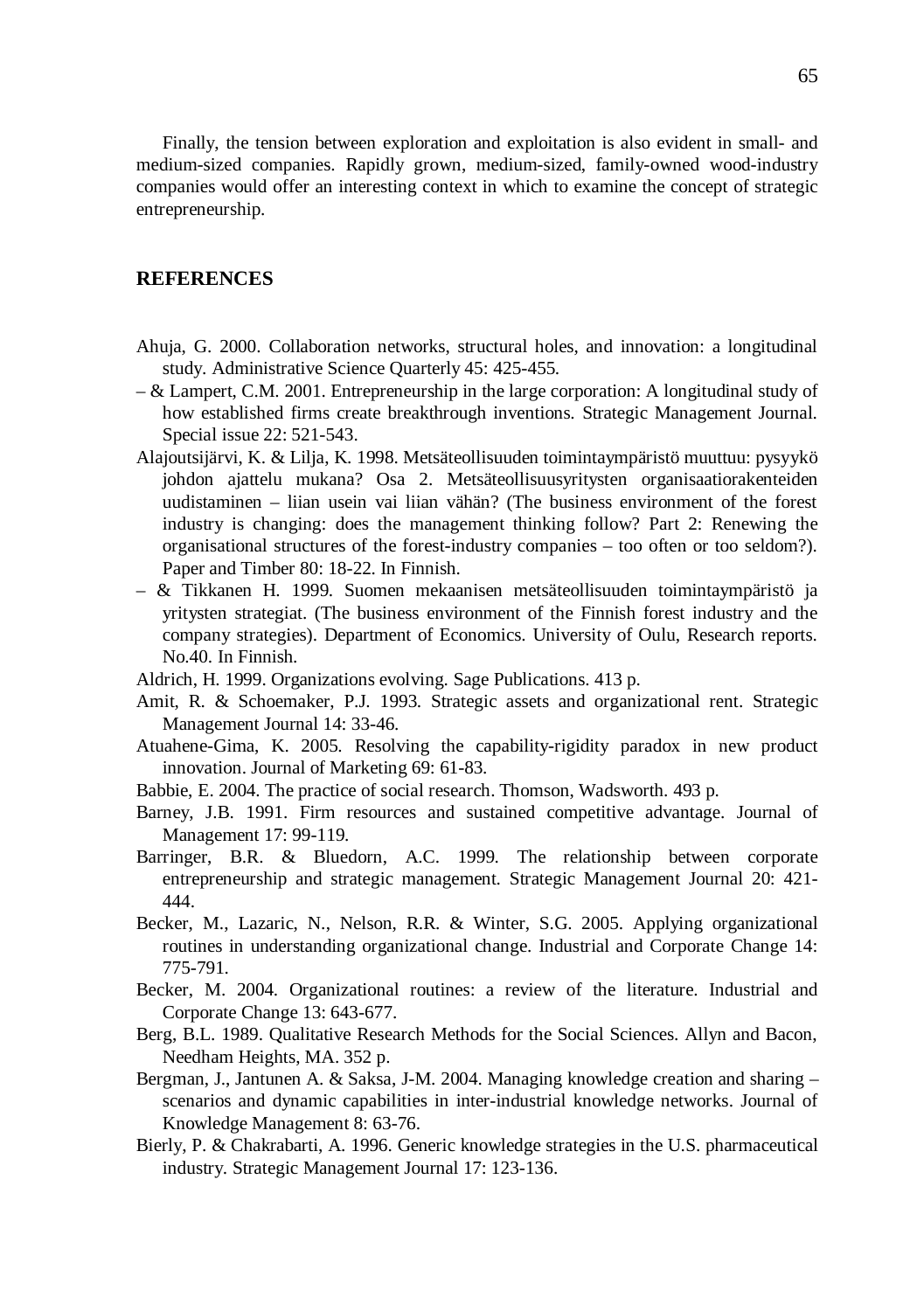- Birkinshaw, J. 1997. Entrepreneurship in multinational corporations: the characteristics of subsidy initiatives. Strategic Management Journal 18: 207-229.
- & Gibson C. 2004. Building ambidexterity into an organization. MIT Sloan Management Review 45: 47-55.
- Blois, K. 1999. Relationships in Business-to-Business Marketing How is their value Assessed? Marketing Intelligence and Planning 17: 91-99.
- Boyatzis, R.E. 1998. Transforming qualitative information. Thematic analysis and code development. Sage. 200 p.
- Brown, S.L. & Eisenhardt, K.M. 1999. Patching: Restitching business portfolios in dynamic markets. Harvard Business Review 77: 72-82.
- Brown, J.S. & Duguid, P. 1991. Organizational learning and communities of practise: toward a unified view of working, learning and innovation. Organization Science 2: 40- 57.
- 2001. Knowledge and organization: a social practise perspective. Organization Science 12: 198-213.
- Bull, L. & Ferguson, I. 2005. Factors influencing the success of wood product innovations in Australia and New Zealand. Forest Policy and Economics. doi: 10.1016/j.forpol.2005.06.002.
- Bullard, S.H. 2002. Innovate or Evaporate … Business Concept Innovation in the Furniture Industry in the Age of Information. Forest and Wildlife Research Center, Bulletin FP 228, Mississippi State University. 8 p.
- Burawoy, M. 1991. Ethnography unbound. University of California Press, Berkeley, CA. 352 p.
- Caruana, A., Morris, M.H. &. Vella, A.J. 1998. The effect of centralization and formalization on entrepreneurship in export firms. Journal of Small Business Management 36: 16-29.
- Chandler, A.D. 1962. Strategy and structure: Chapters in the history of the American industrial enterprise. MIT Press, Cambridge, MA. 269 p.
- Cohendet, P. & Llerena P. 2003. Routines and incentives: the role of communities in the firm. Industrial and Corporate Change 12: 271-297.
- Creswell, J.W. 2003. Research design. Qualitative, quantitative, and mixed methods approaches. 2nd ed. Sage Publications. 246 p.
- 1998. Qualitative inquiry and research design: Choosing among five traditions. Sage, Thousand Oaks, CA. 403 p.
- Crossan, M.M., Lane, H.W. & White, R.E. 1999. An organizational learning framework: from intuition to institution. Academy of Management Review 24: 522-537.
- Danneels, E. 2003. Tight-loose coupling with customers: the enactment of customer orientation. Strategic Management Journal 24: 559-576.
- **–**2002. The dynamics of product innovation and firm competences. Strategic Management Journal 23: 1095-1121.
- Davidsson, P., Delmar, F. & Wiklund, J. 2002. Entrepreneurship as growth: growth as entrepreneurship. In: Hitt M.A., Ireland, R.D., Camp S.M. & Sexton D.L. (eds). Strategic Entrepreneurship: Creating a New Mindset. Blackwell Publishers, Oxford. p. 328-342.
- Day, G.S. 1994. The capabilities of market-driven organizations. Journal of Marketing 58: 37-52.
- Dess, G.G., Ireland R.D., Zahra S.A., Floyd S.W., Janney J.J. & Lane P.J. 2003. Emerging issues in corporate entrepreneurship. Journal of Management 29: 351-378.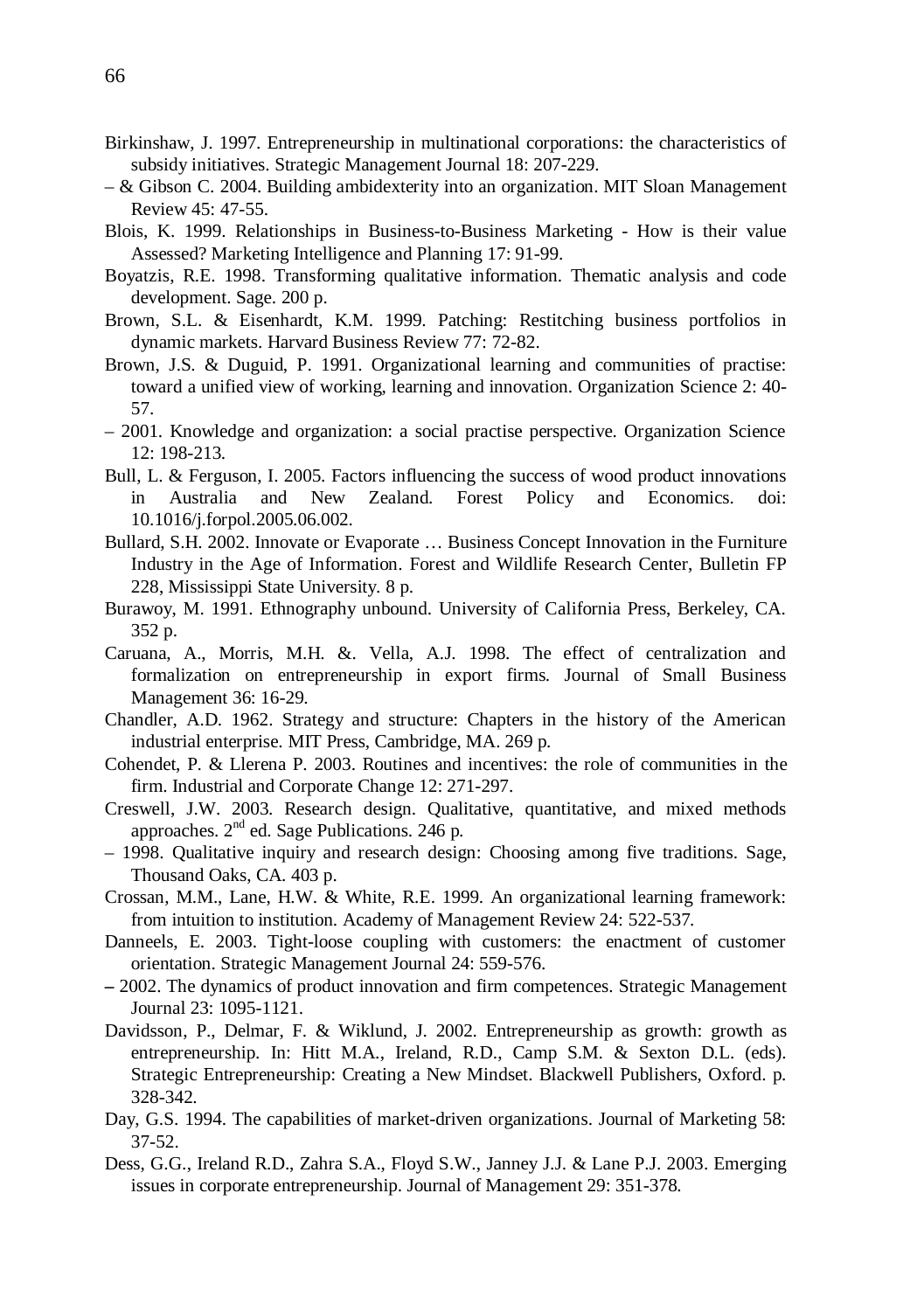- Dobbs, R. & Koller, T. 2005. Measuring long-term performance. The McKinsey Quarterly. Value and Performance. 2005 Special Edition: 17-27.
- Drejer, A. 2004. Back to basics and beyond: Strategic management an area where practice and theory are poorly related. Management Decision 42: 508-520.
- 2005. Strategic innovation On the need to get back to basics and beyond in strategy research. Paper presented in Session 3, Innovation and Strategic Management in the Copenhagen Conference on Strategic Management 14-15 December 2005.

Drucker, P.F. 1964. Managing for results. Harper Collins, New York. 240 p.

- Dyer, J.H. and K. Nobeoka 2000. Creating and managing a high-performance knowledgesharing network: the Toyota-case. Strategic Management Journal 21: 345-367.
- Eisenhardt, K.M. 1989. Building theories from case study research. Academy of Management Review 14: 532-550.
- & Martin, J.A. 2000. Dynamic capabilities: What are they? Strategic Management Journal 21: 1105-1121.
- Elfring, T. 2005. Dispersed and focused corporate entrepreneurship: ways to balance exploitation and exploration. Draft 10/6. In: Readings for the European Doctoral School on Knowledge and Management PhD course in Strategic Management. 3-7 October 2005, Copenhagen Business School.
- $-$  & Hulsink, W. 2003. Networks in entrepreneurship: the case of high-technology firms. Small Business Economics 21: 409-422.
- Fell, D, Hansen, E.N. & Punches J. 2002. Segmenting single-family home builders on a measure of innovativeness. Forest Products Journal 52: 28-34.
- Ferner, A., Quintanilla, J., & Varul, M.Z. 2001. Country-of-origin effects, host-country effects and the management of HR in multinationals: German companies in Britain and Spain**.** Journal of World Business. Summer 2001 36: 107-127.
- Ferrel, O.C. & Skinner, S.J. 1988. Ethical behaviour and bureaucratic structure in Marketing research organization. Journal of Marketing Research 25: 103-109.
- Fincham, R. & Rhodes, P.S. 1999. Principles of organisational behaviour. Oxford University Press, Oxford. 588 p.
- Floyd, S.W. & Wooldridge B. 1999. Knowledge creation and social networks in corporate entrepreneurship: the renewal of organizational capability. Entrepreneurship: Theory and Practice 23: 123-145.
- Foss, N.J. 2003. Bounded rationality and tacit knowledge in the organizational capabilities approach: an assessment and a re-evaluation. Industrial and Corporate Change 12: 185- 201.
- Galunic, C.D. & Rodan, S. 1998. Resource recombinations in the firm: Knowledge structures and the potential for Schumpeterian innovation. Strategic Management Journal 19: 1193-1201.
- Gersick, C. 1988. Time and transition in work teams: Toward a new model of group development. Academy of Management Journal 31: 9-41
- .& Hackman, J.R. 1990. Habitual routines in task-performing groups. Organizational Behavior and Human Decision Process 47: 65-98.
- Ghauri, P. 2004. Designing and conducting case studies in international business research. In: Marschan-Piekkari, R. & Welch, C. (eds). Handbook of qualitative business research. Methods for international business. Edward Elgar Publishing, Inc. p. 109-125.
- & Grønhaug, K. 2002. Research methods in business studies: A practical guide. Financial Times and Prentice-Hall, Harlow, UK. 257 p.
- Glaser, B. & Strauss, A. 1965. The discovery of grounded theory. Aldine, Chicago. 271 p.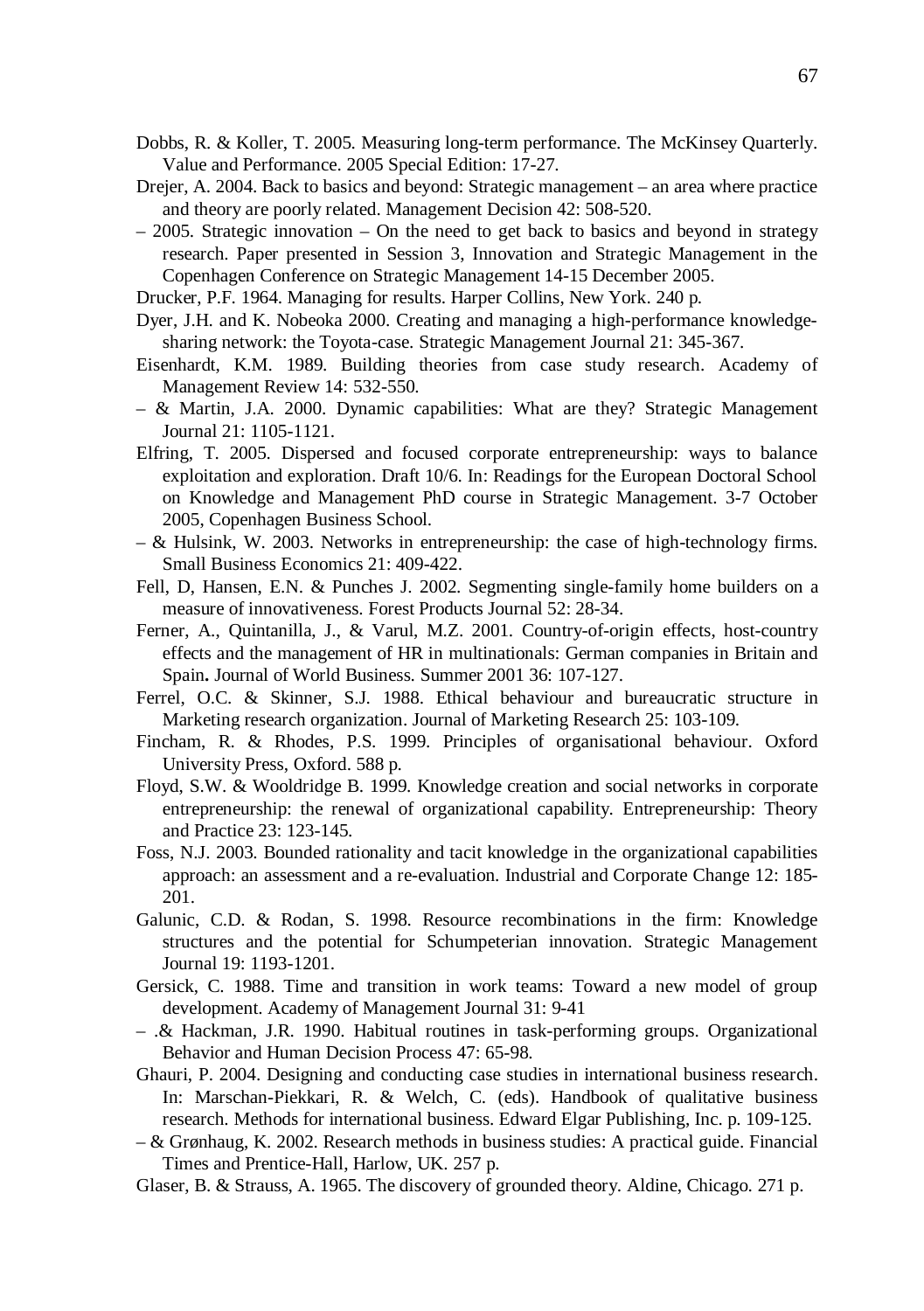- Godfrey, P.C & Hill, C.W. 1995. The problem of unobservables in strategic management research. Strategic Management journal 16: 519-534.
- Gold, A.H., Malhotra, A. & Segars, A.H. 2001. Knowledge management: An organisational perspective. Journal of Management Information Systems 18: 185-214.
- Grant, R.M. 1998. Contemporary Strategy Analysis.  $3<sup>rd</sup>$  ed. Blackwell Publishers Inc. 445 p.
- 1996a. Toward a knowledge-based theory of the firm. Strategic Management Journal 17: 109-122.
- 1996b. Prospering in dynamically competitive environments: organizational capabilities as knowledge integration. Organization Science 7: 375-387.
- Hamel, G. & Prahalad, C.K.. 1996. Competing for the future. Harvard Business School Press, Boston. 357 p.
- Haas, M.R. & Hansen, M.T. 2005. When using knowledge can hurt performance: the value of organizational capabilities in a management consulting company. Strategic Management Journal 26: 1-24.
- Hansen, M.T. 1999. The search-transfer problem: the role of weak ties in sharing knowledge across organization subunits. Administrative Science Quarterly 44: 82-111.
- Harris, S. & Sutton, R. 1986. Functions of parting ceremonies in dying organisations. Academy of Management Journal 29: 5-30.
- Hart, S.L. 1992. An integrative framework for strategy-making process. Academy of Management Review 17: 327-351.
- Helfat, C.E. & Peteraf, M.A.. 2003. The dynamic resource-based view: Capability lifecycles. Strategic Management Journal 24: 997-1010.
- Henderson, R. 1994. The evolution of integrative capability: innovation in cardiovascular drug discovery. Industrial and Corporate Change 3: 607-630.
- Hitt, M., Ireland, R.D., Camp, S.M., & Sexton, D.L. 2001. Strategic entrepreneurship: Entrepreneurial strategies for wealth creation. Strategic Management Journal 22: 479- 491.
- 2002. Strategic entrepreneurship: integrating entrepreneurial and strategic management perspectives. In: Hitt M.A., Ireland, R.D. Camp S.M. & Sexton D.L. (eds). Strategic Entrepreneurship: Creating a New Mindset. Blackwell Publishers, Oxford. p. 1-17.
- Hoffman, N.P. 2000. An examination of the "Sustainable competitive advantage" concept: past, present, and future. Academy of Marketing Science Review 4: 1-16.
- Holmqvist, M. 2004. Experiental learning processes of exploitation and exploration within and between organizations: an empirical study of product development. Organization Science 15: 70-82.
- Hoskisson, R.E. & Busenitz, L.W. 2002. Market uncertainty and learning distance in corporate entrepreneurship entry mode choice. In: Hitt M.A., Ireland, R.D. Camp S.M. & Sexton D.L. (eds). Strategic Entrepreneurship: Creating a New Mindset. Blackwell Publishers, Oxford. p. 151-172.
- Hovgaard, A. & Hansen, E. 2004. Innovativeness in the forest products industry. Forest Products Journal 54: 26-33.
- Huber, G.P. 1991. Organizational learning: The contributing processes and the literatures. Organization Science 2: 88-115.
- Hunt, S.D. & Morgan, R.M. 1995. The comparative advantage theory of competition. Journal of Marketing 59: 1-15.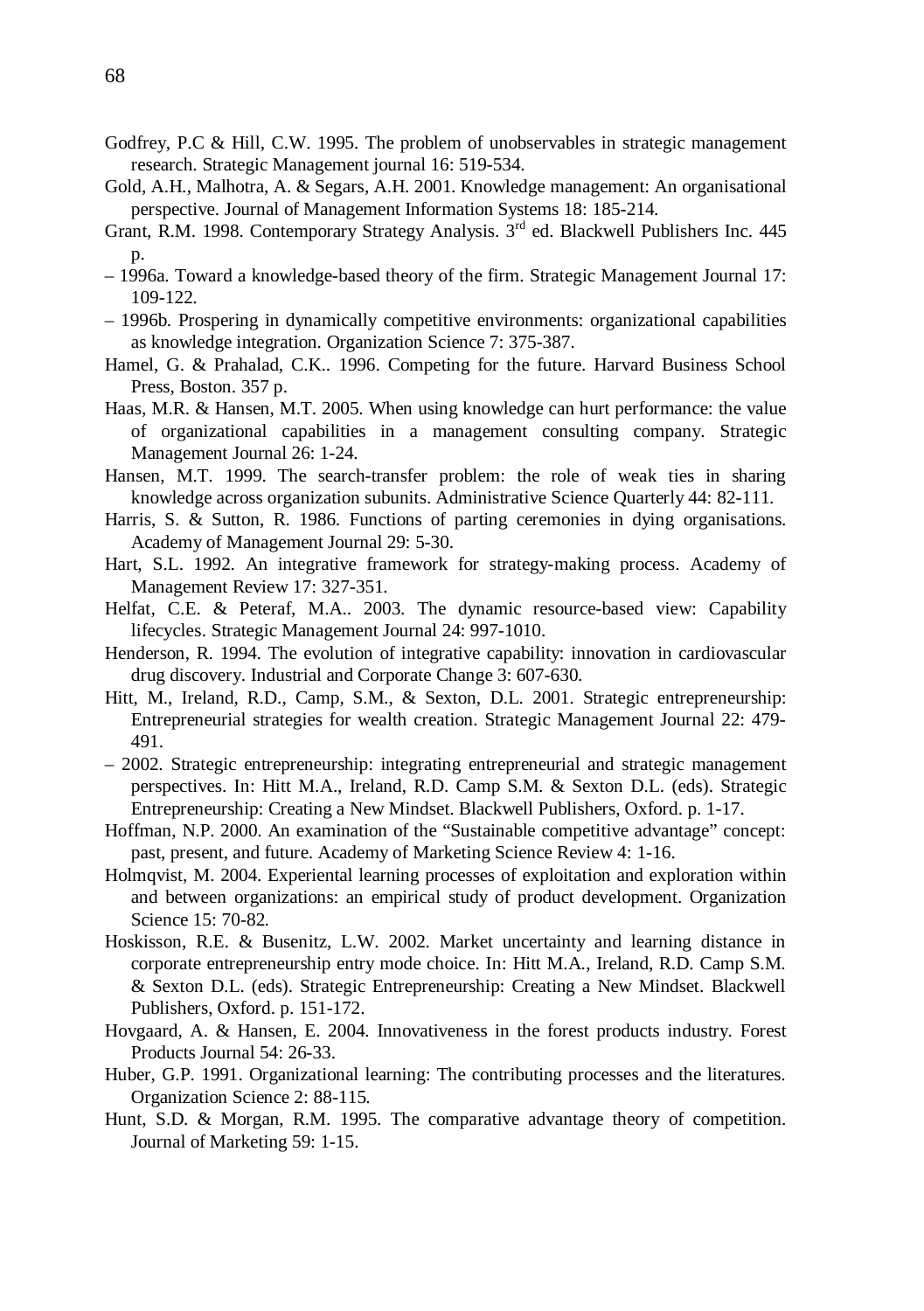- Huysman, M.H. 2003. Communities of practise: facilitating social learning while frustrating organizational learning. In: Tsoukas, H. & Mylonopuolos, N. (eds) 2003. Organizations as knowledge systems. Palgrave, U.K. p. 67-85.
- Ireland, R.D, Hitt, M.A. & Sirmon, D. 2003. A model of strategic entrepreneurship: the construct and its dimensions. Journal of Management 29: 963-989.
- Jacobides, M.G. 2006. The architecture and design of organizational capabilities. Industrial and Corporate Change 15: 151-171.
- Jaffee, D.2001. Organization theory: tension and change. McGraw-Hill. 307 p.
- Jansen, J.J,. Van den Bosch, F.A.J & Volberda, H.W. 2005. Exploratory innovation, exploitative innovation, and ambidexterity: the impact of environmental and organizational antecedents. Paper presented in Session 3 Innovation and Strategic Management in the Copenhagen Conference on Strategic Management 14-15 December 2005.
- Johnson, S. & Van de Ven, A.H. 2002. A framework for entrepreneurial strategy. In: Hitt M.A., Ireland, R.D., Camp S.M. & Sexton D.L. (eds). Strategic Entrepreneurship: Creating a New Mindset. Blackwell Publishers, Oxford. p. 66-87.
- Kazanjian, R.K., Drazin, R. & Glynn, M.A. 2002. Implementing strategies for corporate entrepreneurship: A knowledge-based perspective. In: Hitt M.A., Ireland, R.D., Camp S.M. & Sexton D.L. (eds). Strategic Entrepreneurship: Creating a New Mindset. Blackwell Publishers, Oxford. p. 173-199.
- Kogut, B. & Zander, U. 1992. Knowledge of the firm, combinative capabilities, and the replication of technology. Organization Science 3: 383-397.
- Kreiser, P. & Marino, L. 2002. Analyzing the historical development of the environmental uncertainty construct. Management Decision 40: 895-906.
- Kubeczko, K. & Rametsteiner, E. 2002. Innovation and entrepreneurship. A new topic for forest related research? Discussion papers Nr.: P/ 2002-1. Institut für Sozioökonomik der Forst- und Holzwirtschaft.
- Kvale, S. 1996. InterViews: An introduction to qualitative research interviewing. Sage, Thousand Oaks, CA. 344 p.
- Lamberg, J-A. 2003. Globaalin metsäteollisuuden strategiset vaihtoehdot (The strategic options of the global forest industry). In: Miina, S. & Niskanen A. (eds). Elinkeinot globaalimuutosten pyörteissä. Metsäalan tulevaisuusseminaari 1. Metsäalan tulevaisuusfoorumi. Joensuun yliopisto. p. 17-19. In Finnish.
- Langlois, R.N. & Foss. N.J. 1999. Capabilities and governance: the rebirth of production in the theory of economic organization. Kyklos 52: 201-219.
- Laurila, J. & Lilja, K. 2002. The dominance of firm-level competitive advantage over functional-level institutional pressures: The case of the Finnish-based forest industry firms. Organization Science 23: 571-597.
- Lee, T.W. 1998. Using qualitative methods in organisational research. Sage, Thousand Oaks, CA. 208 p.
- Leonard-Barton, D. 1995. Wellsprings of knowledge. Harvard Business School Press, Boston, MA. 334 p.
- 1992. Core capabilities and core rigidities: A paradox in managing new product development. Strategic Management Journal 13: 111-125.
- Levinthal, D.A. & March J.G. 1993. The myopia of learning. Strategic Management Journal 14: 95-112.
- Lincoln, Y. & Guba, E.G. 1985. Naturalistic inquiry. Sage Publications. 416 p.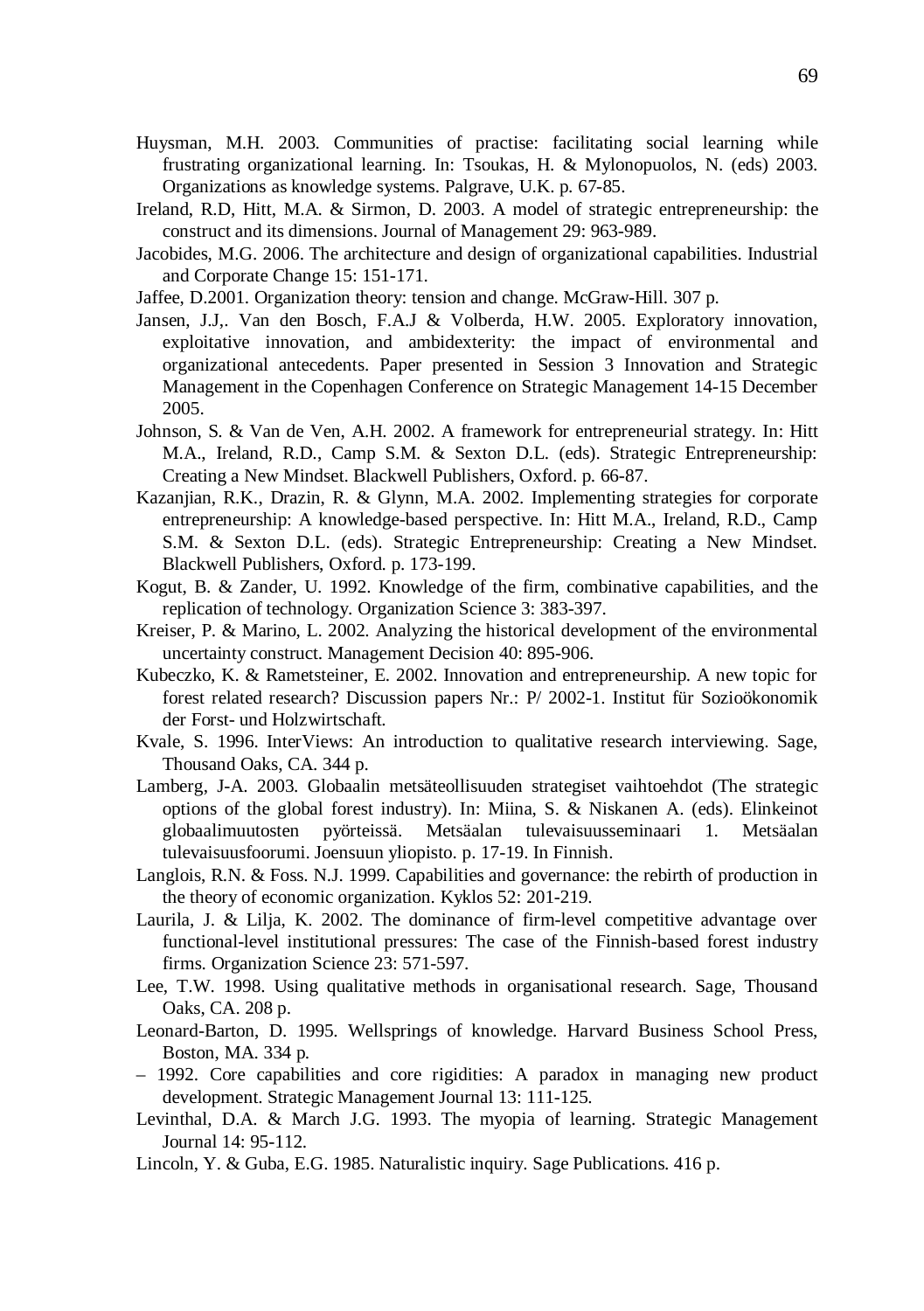- Loasby, B.J. 1998. The organisation of capabilities. Journal of Economic Behavior & Organization 35: 139-160.
- Makadok, R. 2001. Toward a synthesis of the resource-based view and dynamic capability views of rent creation. Strategic Management Journal 22: 387-401.
- March, J.G. 1991. Exploration and exploitation in organizational learning. Organization Science 2: 71-87.
- Marschan-Piekkari, R. & Reis, C. 2004. Language and languages in cross-cultural interviewing. In: Marschan-Piekkari, R. & Welch, C. (eds). Handbook of qualitative business research. Methods for international business. Edward Elgar Publishing, Inc. p. 224-243.
- Mason, J. 1996. Qualitative researching. Sage, London. 224 p.
- Mauno, A., Paajanen, T. & Vahtikari, K. (eds.). 2006. Puutuoteteollisuuden T&Ktoiminnan tarpeet ja tavoitteet (The needs and possibilities of the wood-industry R&Dactivities). Puutekniikan laboratorion tiedonantoja 97. Espoo 2006. In Finnish.
- McCabe, D.L. 1987. Buying group structure: constriction at the top. Journal of Marketing 51: 89-98.
- McGrath, R.G. & MacMillan, I. 2000. The entrepreneurial mindset: Strategies for continuously creating opportunity in the age of uncertainty. Harvard Business School Press, Boston. 400 p.
- Merriam, S. 1988. Case study research in education: a qualitative approach. Jossey-Bass, San Francisco. 248 p.
- Meyer, G.D., Neck, H.M. & Meeks, M.D. 2002. The entrepreneurship strategic management interface. In: Hitt M.A., Ireland, R.D., Camp S.M. & Sexton D.L. (eds). Strategic Entrepreneurship: Creating a New Mindset. Blackwell Publishers, Oxford. p. 19-44.
- Michael, S., Storey, D. & Thomas, H. 2002. Discovery and coordination in strategic management and entrepreneurship. In: Hitt M.A., Ireland, R.D., Camp S.M. & Sexton D.L. (eds). Strategic Entrepreneurship: Creating a New Mindset. Blackwell Publishers, Oxford. p. 45-65.
- Miles, M. & Hubermann, M. 1994. Qualitative data analysis: An expanded sourcebook. 2<sup>nd</sup> ed. Sage, Thousand Oaks, CA. 352 p.
- Mises, L. von, 1949. Human Action: A Treatise on Economics. University Press, New Haven, Yale. 912 p.
- Mosakowski, E. 2002. Overcoming resource disadvantages in entrepreneurial firms: when less is more. In: Hitt M.A., Ireland, R.D., Camp S.M. & Sexton D.L. (eds). Strategic Entrepreneurship: Creating a New Mindset. Blackwell Publishers, Oxford. p. 106-127.
- Morgeson, F.P. & Hofmann, D.A. 1999. The structure and function of collective constructs: Implications for multilevel research and theory development. The Academy of Management Review 24: 249-265.
- Nakamura, M., Nelson, H. & Vertinsky, I. 2003. Cooperative R&D and the Canadian Forest Products Industry. Managerial and Decision Economics 24: 147-169.
- Nelson, R.R. & Winter S.G. 1982. An evolutionary theory of organizational change. Harvard University Press, Cambridge, MA. 454 p.
- Nightingale, P. 2003. If Nelson and Winter were only half right about tacit knowledge, which half? A Searlean critique of 'codification'. Industrial and Corporate Change 12: 149-183.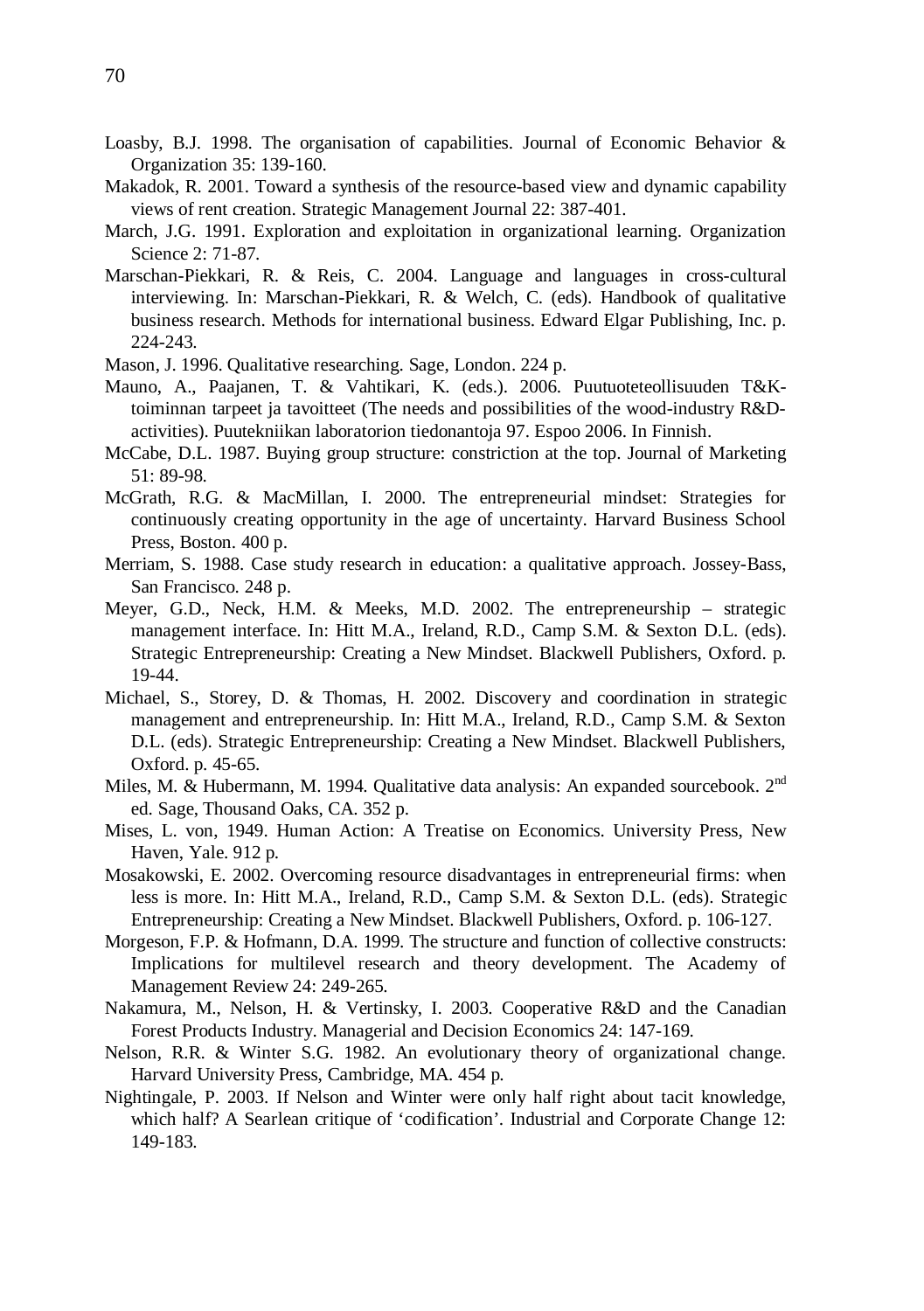- Nonaka, I. & Takeuchi, H. 1995. The knowledge-creating company: How Japanese companies create the dynamics of innovation. Oxford University Press, New York. 263 p.
- Oliver, C. 1997. Sustainable Competitive Advantage: Combining Institutional and Resource Based Views. Strategic Management Journal 18: 697–713
- O'Regan, N. & Ghobadian, A. 2004. The importance of capabilities for strategic direction and performance. Management Decision 42: 292-312.
- Pauwels, P. & Matthyssens, P. 2004. The architecture of multiple case study research in international business. In: Marschan-Piekkari, R. & Welch, C. (eds). Handbook of qualitative business research. Methods for international business. Edward Elgar Publishing, Inc. p. 125-144.
- Penrose, E. 1959. The theory of the growth of the firm. Wiley, New York. 296 p.
- Pentland, B.T. & Feldman, M.S. 2005. Organizational routines as a unit of analysis. Industrial and Corporate Change 14: 793-815.
- Peteraf, M. 1993. The cornerstones of competitive advantage: A resource-based view. Strategic Management Journal 14: 179-191.
- Polkinghorne, D.E. 1989. Reaction to special section on qualitative research in counseling process and outcome. Journal of Counceling Psychology 41: 510-512.
- Porter, M.E. 1980. Competitive strategy. The Free Press, New York. 432 p.
- 1996. What is strategy? Harvard Business Review 74: 61-78.
- Powell T. 2001. Competitive advantage: logical and philosophical considerations. Strategic Management Journal 22: 875-888.
- Prahalad, C.K. & Hamel, G. 1990. The core competence of the corporation. Harvard Business Review 68: 79-91
- Remenyi, D. & Williams, B. 1998. Doing research in business and management. An introduction to process and method. Sage, London. 309 p.
- Richardson, G.B. 1972. The organisation of industry. The Economic Journal 82: 883-896.
- Rodgers, I. 1986. Making cultural differences work for you. Industrial and commercial training. May/June 18: 15-18.
- Rouse, M.J. & Daellenbach, U.S. 1999. Rethinking research methods for the resourcebased perspective: isolating sources of sustainable competitive advantage. Strategic Management Journal 20: 487-494.
- Rumelt, R.P. 2003. What in the world is competitive advantage? The Anderson School at UCLA. Policy Working Paper 2003-105. August 5, 2003.
- Sanchez, R., Heene, A., & Thomas, H. (eds). 1996. Dynamics of competence-based competition. Theory and practice in the new strategic management. Pergamon, Exeter. 403 p.
- Sande, J.B. 2005. Research on business management in the forest sector. Working paper. Department of Ecology and Natural Resource Management. Norwegian University of Life Sciences. 23 p.
- Sharma, P. & Chrisman, J.J. 1999. Toward a reconciliation of the definitional issues in the field of corporate entrepreneurship. Entrepreneurship Theory and Practice 23: 11-28.
- Siggelkow, N. 2002. Evolution toward fit. Administrative Science Quarterly 47: 125-159.
- Siitonen, S. 2003. Impact of globalisation and regionalisation strategies on the performance of the world's pulp and paper companies. Doctoral dissertation. Helsinki School of Economics. A-225. 260 p.
- Silverman, D. 2000. Doing qualitative research A practical handbook. Sage, London. 336 p.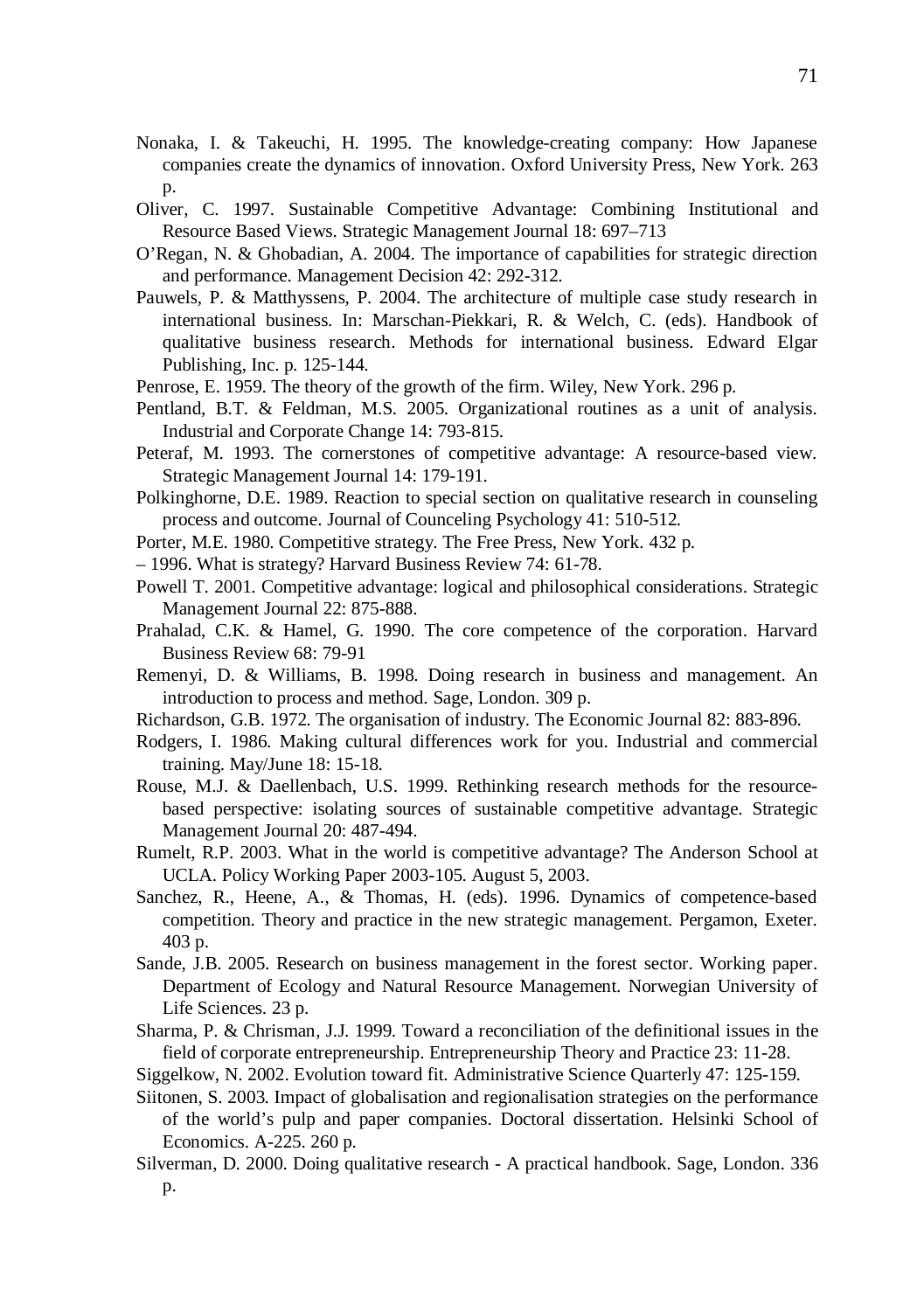- Simsek, Z., Lubatkin, M.H. & Floyd, S.W. 2003. Inter-firm networks and entrepreneurial behavior: a structural embeddedness perspective. Journal of Management 3: 427-442.
- Sirmon, D.G., Hitt, M.A., & Ireland, R.D. 2005. Managing resources in dynamic environments to create value: Looking inside the black box. A manuscript submitted to Academy of Management Review. In press.
- Smith, K.G. & Di Gregorio, G. 2002. Bisociation, discovery and the role of entrepreneurial action In: Hitt M.A., Ireland, R.D., Camp S.M. & Sexton D.L. (eds). Strategic Entrepreneurship: Creating a New Mindset. Blackwell Publishers, Oxford. p. 129-151.
- Spanos, Y.E. & Lioukas, S. 2001. An examination into causal logic of rent generation: Contrasting Porter's competitive strategy framework and the resource-based perspective. Strategic Management Journal 22: 907-934.
- Stake, R. 1995. The art of case study research. Sage, Thousand Oaks, CA. 192 p.
- Stopford, J.M. & Baden-Fuller, C.W.F. 1994. Creating corporate entrepreneurship, Strategic Management Journal 15: 521-536.
- Taatila, V. 2004. The concept of organizational competence a foundational analysis. Academic dissertation. Jyväskylä Studies in Computing 36. 113 p. Available from <http://selene.lib.jyu.fi:8080/> vaitos/studies/ studcomp/9513917185.pdf.
- Talouselämä 3.9.2004. Kannattavuus ei aina kannata (Profitability is not always profitable). Available from: [http://www.talouselama.fi/doc.te?f\\_id=613158.](http://www.talouselama.fi/doc.te?f_id=613158.) In Finnish.
- Tashakkori, A. & Teddlie, C. Mixed methodology. Combining qualitative and quantitative approaches. Sage Publications. 185 p.
- Teece, D.J., Pisano, G. & Shuen, A. 1997. Dynamic capabilities and strategic management. Strategic Management Journal 18: 509-533.
- Thornberry, N.E. 2003. Corporate entrepreneurship: Teaching managers to become entrepreneurs. The Journal of Management Development 22: 329-345.
- Thölke, J.M., Hultink, E.J., & Robben, H.S.J. 2001. Launching new product features: a multiple case examination. The Journal of Product Innovation Management 18: 3-14.
- Timber Trade Journal. 3.9.2005. Canada to tackle industry crisis. Available from: <http://www.ttjonline.com/storyprint.asp?sc=35518.>
- UN/ECE Timber Committee. Forest Products Annual Market Reviews 1998–1999, 1999– 2000, 2000–2001, 2001–2002. [Internet site]. Available from: <http://www.unece.org/> trade/timber/DataAndStats.html
- Venkatraman, N. & Ramanujam, V. 1986. Measurement of Business performance in Strategy Research: A Comparison of Approaches. Academy of Management Review 11: 801-814.
- Vera, D. & Crossan, M. 2003. Organizational learning and knowledge management: toward an integrative framework. In: Easterby-Smith M. & Lyles M.A. (eds). Handbook of organizational learning and knowledge management. Blackwell, London. p. 122-141.
- Vlosky, R.P., Wilson, E.J., Cohen, D.H. & Fontenot, R. 1998. Partnerships versus typical relationships between wood products distributors and their manufacturer suppliers. Forest Products Journal 48: 27-36.
- Volberda, H.W. 2004. Crisis in strategy: fragmentation, integration or synthesis. European Management Review 1: 35-42.
- 1996. Toward the flexible form: How to remain vital in hypercompetitive environments. Organization Science 7: 359-374.
- Vorhies, D.W., Harket, M. & Rao, C.P. 1999. The capabilities and performance advantages of market-driven firms. European Journal of Marketing 33: 1171-1202.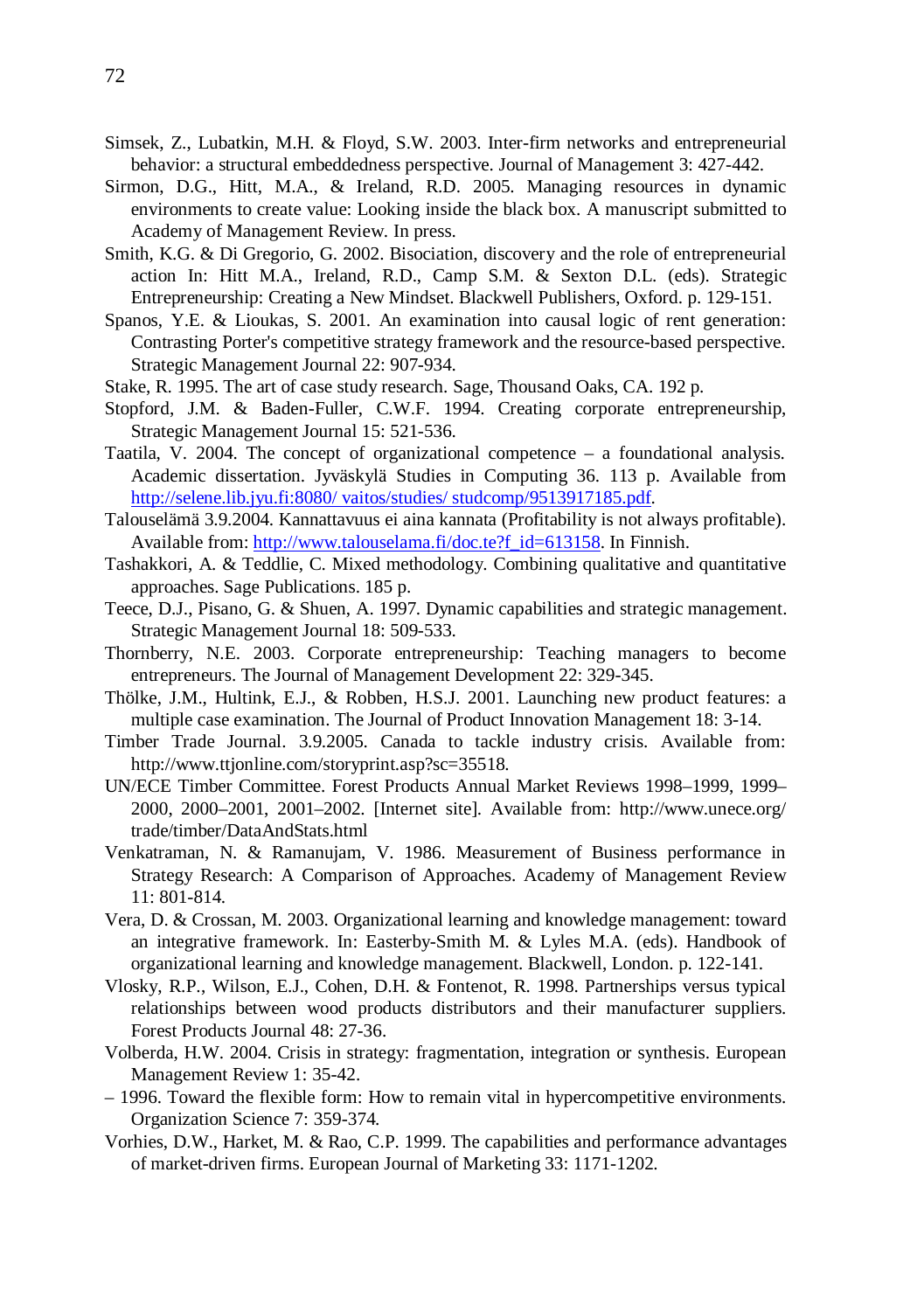- Wagner, E.R. & Hansen, E.H. 2005. Innovation in large versus small companies: insights from the US wood products industry. Management Decision 43: 837-851.
- Walter, A., Ritter, T. & Gemünden, H.G. 2001. Value creation in buyer-seller relationships. Theoretical considerations and empirical results from a supplier's perspective. Industrial Marketing Management 30: 365-377.
- Warren, K. 2000. The softer side of strategy dynamics. Business Strategy Review 11: 45- 58.
- Wernerfelt, B. 1984. A resource-based view of the firm. Strategic Management Journal 2: 171-180.
- Wikström, S. & Normann, R. 1994. Knowledge and value. A new perspective on corporate transformation. Routledge. 147 p.
- Wilson, E.J. & Vlosky, R.P. 1997. Partnering relationship activities: Building theory from case study research. Journal of Business Research 39: 59-71.
- Winter, S.G. 2000. The satisficing principle in capability learning. Strategic Management Journal 21: 981-996.
- Yin, R.K. 1994. Case study research. Design and methods. 2<sup>nd</sup> ed. Applied social research methods series. Sage, London. 171 p.
- Zahra, S.A., Jennings, D.F. & Kuratko, D.F. 1999. The antecedents and consequences of firm-level entrepreneurship: The state of the field. Entrepreneurship Theory and Practice 24: 45-66.
- Zalan, T. & Lewis, G. 2004. Writing about methods in qualitative research: towards a more transparent approach. In: Marschan-Piekkari, R. & Welch, C. (eds). Handbook of qualitative business research. Methods for international business. Edward Elgar Publishing, Inc. p. 507-529.

## **NOTES**

<sup>i</sup> Roadmap 2010 is a strategy and action process for the future development of the European woodworking industry. It was developed under the supervision of CEI-Bois (the European Confederation of woodworking industries) in 2003. The study was launched with the aim of producing an updated analysis of the key factors and challenges affecting European woodworking industries; identifying the opportunities for the sector; describing the ideal position; and producing an action programme ([http://www.cei-bois.org\)](http://www.cei-bois.org).

ii SE is also applicable in smaller firms, but it is used only in the context of large companies in this study.

iii Volberda (2004) analyses all these approaches under the label of the dynamic-capabilities school. Helfat and Peteraf (2003) include all organisational capabilities, 'dynamic' or otherwise, in a dynamic resource-based view.

<sup>iv</sup> As Wikström and Normann (1994) note, competence is primarily associated with individuals, but the idea can be extended to organisations. In this study, the specific term 'core competences' (also 'distinctive competences') is reserved for non-product-centric capabilities that bring value to the customer and span multiple lines of product markets (Grant 1998, Teece et al. 1997, Hamel and Prahalad 1996, Prahalad and Hamel 1990). As Hamel and Prahalad (1996) note, it is highly unlikely that a core competence would be tied